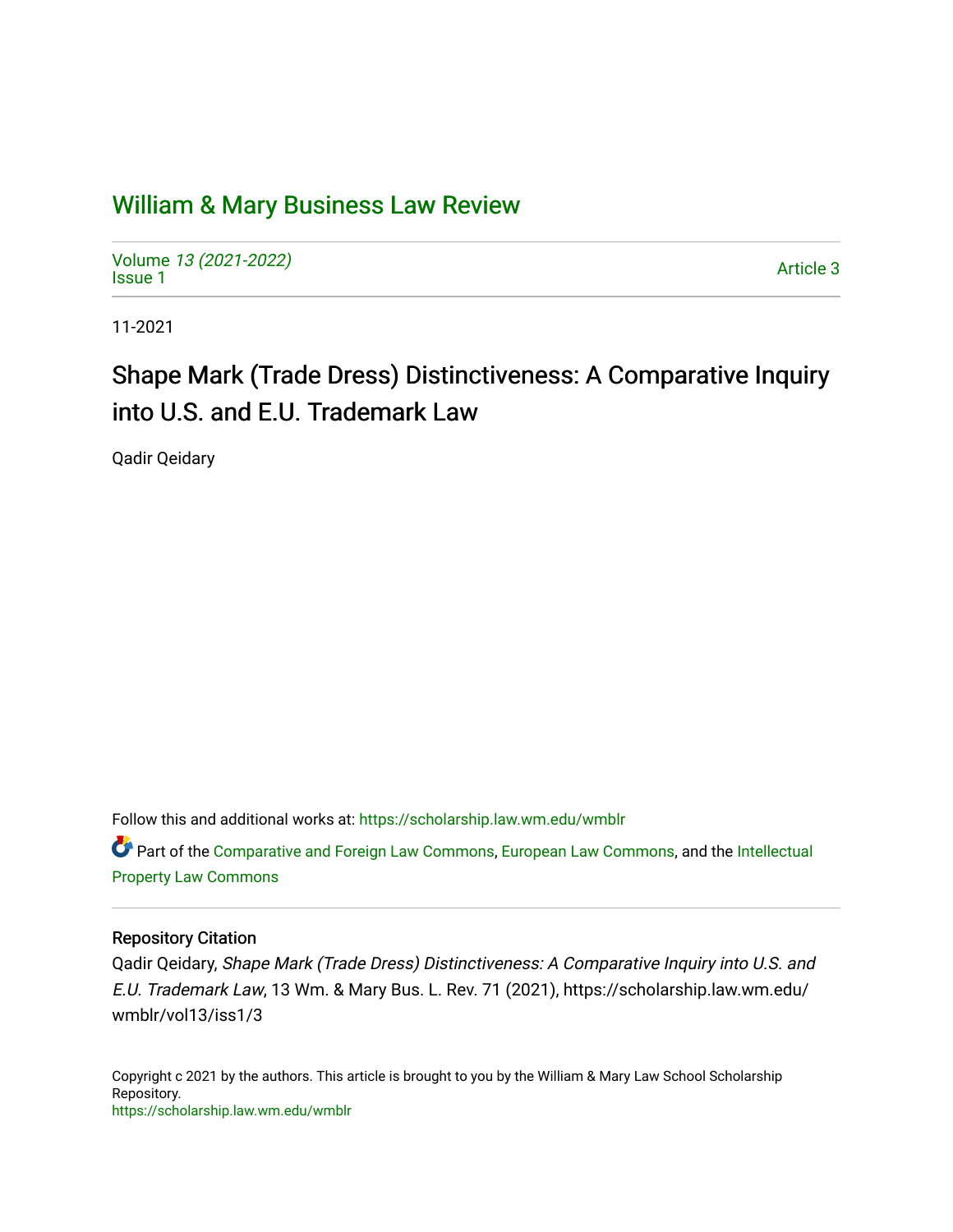## SHAPE MARK (TRADE DRESS) DISTINCTIVENESS: A COMPARATIVE INQUIRY INTO U.S. AND EU TRADEMARK LAW

## QADIR QEIDARY

#### ABSTRACT

*Nowadays, the increasing application of visual elements, as non-traditional trademarks, to convey commercial information has brought about some new challenges to pioneer legal systems. In this regard, the question of shape marks' (trade dress) distinctiveness has also caused some hot debates in U.S. and EU trademark law. Indeed, the most challenging legal question before those legal jurisdictions is about the method of transplanting the concept of trademark distinctiveness into the mechanism through which shape marks, as visual mediums, perform a trademark communicative function. Technically, the indefinite nature of shape marks or trade dress marks and lack of a definitive or pre-intended source of meaning has made them unpredictable in terms of distinctiveness examination. This Article has employed a comparative perspective to investigate the U.S. and EU's historical and current legal positions towards shape marks' distinctiveness. This Article has also found that both the U.S. "ontological tests" and EU "significant departure criterion" suffer from the heavy emphasis on the "distinguishing" capability among other comparable shapes or designs and ignorance of the "source-identifying" function of shape marks. Furthermore, their endeavors for posing the question of inherent distinctiveness in a contextual environment will make the normative parts of the tests useless and cause time and cost expenditures. Finally, having considered the competitive and public interests in EU and U.S. trademark law, this Article suggests that relying on a market-led approach, in which the collected information from the relevant consumers is the most decisive method in finding distinctive character.* 

 Admitted PhD candidate at Charles University, Czech Republic (2021); researcher at the Institute of Comparative Law, University of Tehran, Iran (2015–16); LLM in Intellectual Property Law, University of Qom, Iran (2013–15).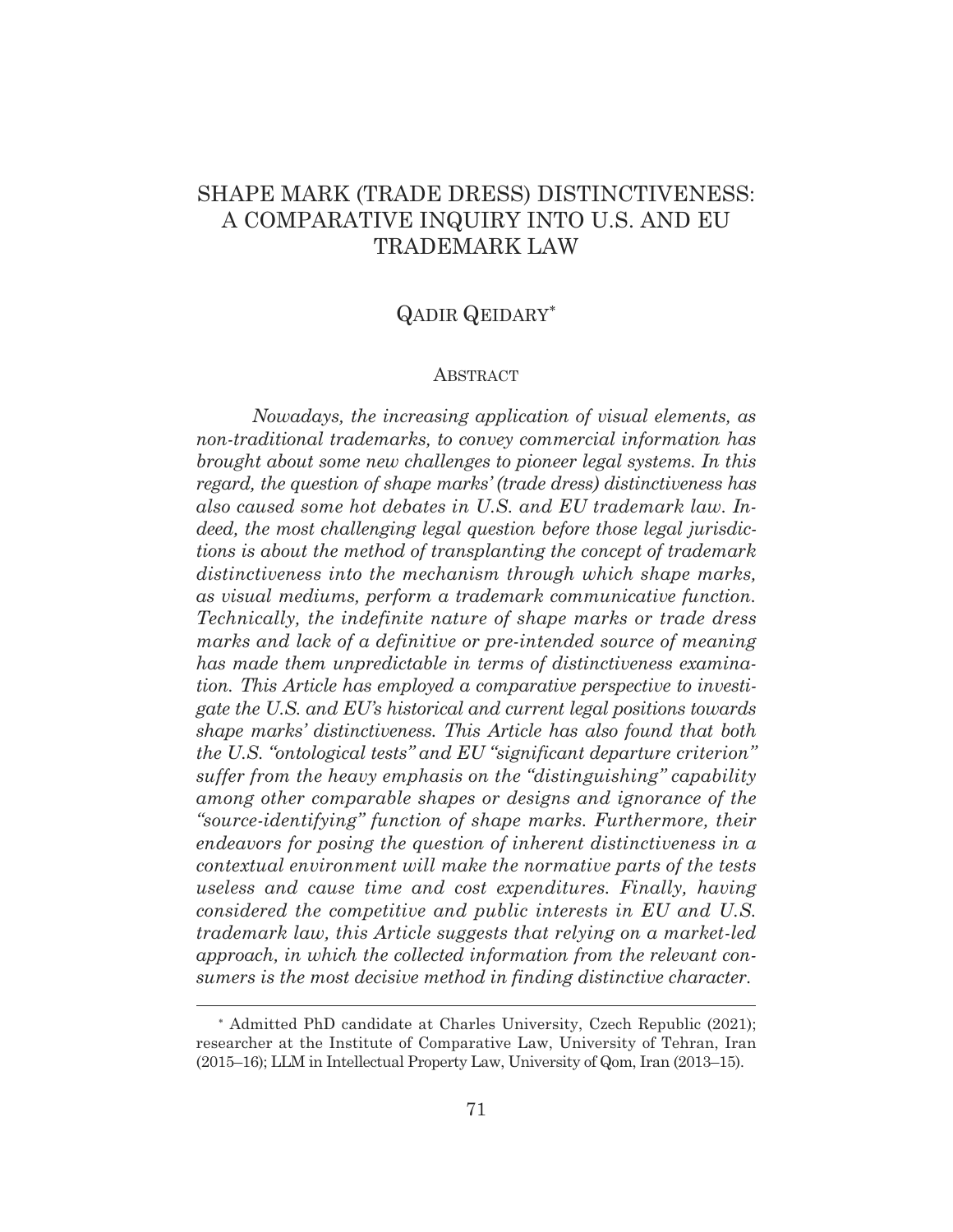## TABLE OF CONTENTS

| I. THE EU QUASI-EQUALITY AND U.S. COMPLEX DUALITY  78                                                                 |
|-----------------------------------------------------------------------------------------------------------------------|
| II. THE SHAPE MARKS DISTINCTIVENESS; THE COMPLEXITY OF                                                                |
| A. The EU "Significant Departure Criterion" and U.S.<br>"Ontological Tests"; Different in Titles, Similar in          |
| B. Steps to Add Contextualism; the U.S. Abstract                                                                      |
| III. THE IMPACT OF WORD MARKS' DISTINCTIVENESS 102                                                                    |
| A. The CJEU's Use of Word Marks' Distinctiveness as a<br>B. The U.S. Courts' Historical Struggle on Choice of Test105 |
| IV. THE COMPETITIVE AND PUBLIC INTERESTS  110                                                                         |
| A. Shape Marks Distinctiveness and Competitive Concerns in<br>B. Trade Dress Marks as a Subsection of Unfair          |
|                                                                                                                       |
|                                                                                                                       |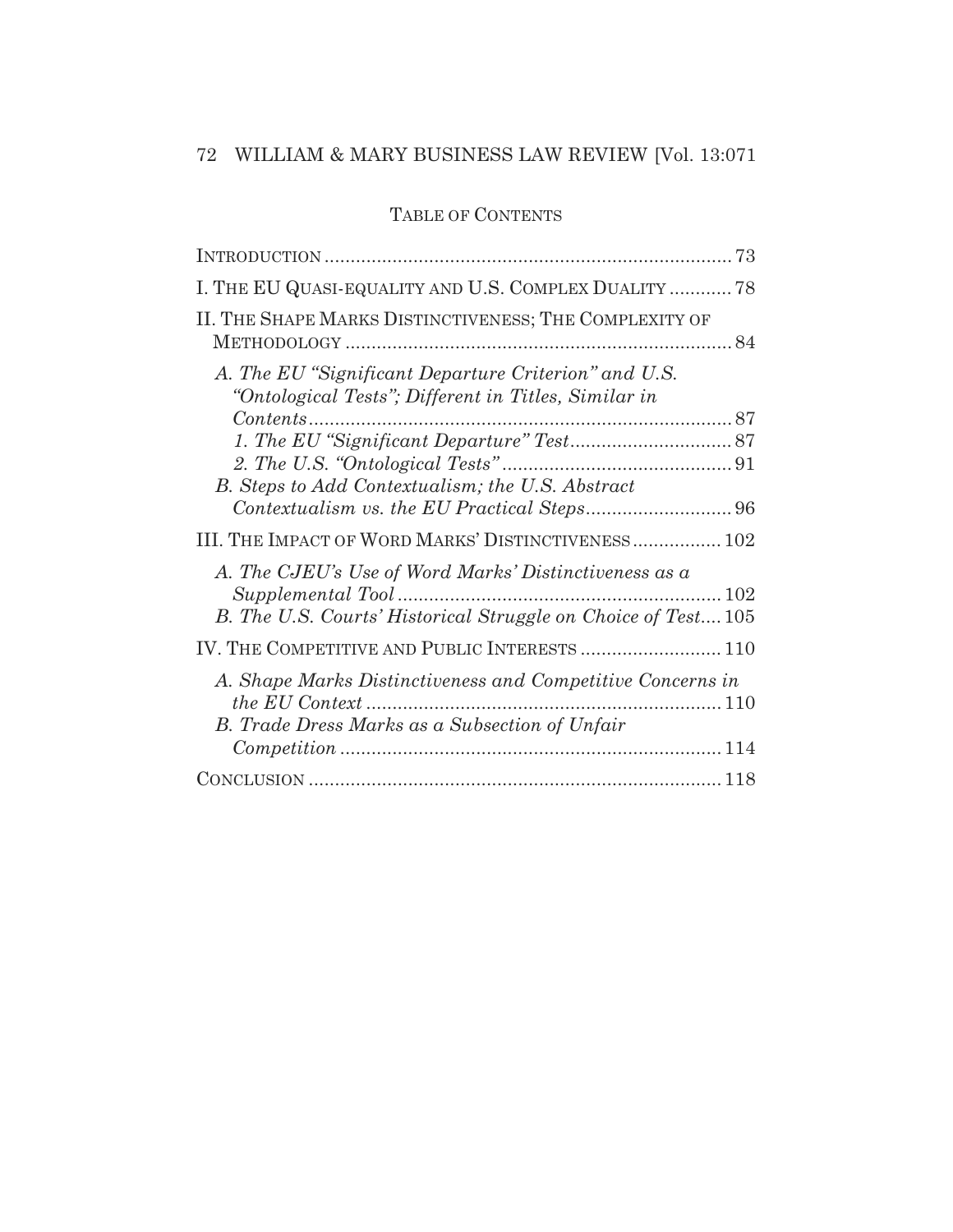#### **INTRODUCTION**

Using visual signs as an effective medium to convey specific information has occupied a significant part of modern commercial communications.1 Technically speaking, visual signs can mutely or intuitively communicate the meanings that even lingual mediums could not convey.2 Meanwhile, the trademark system's role has classically been defined as a communicative structure that transmits the relevant information to minimize search costs and simultaneously maximize economic utility.3 The expansive scope of the modern trademark system and teleological interpretation of its function has resulted in incorporating product shapes or designs and product packaging into the protective umbrella of trademark law.4 It seems that it has been recognized as a well-established principle that almost any sign, regardless of its innate characteristics, which can distinctively convey commercial information, could be posed as a protectable trademark in the pioneer legal systems like EU and U.S. law.5 From a theoretical point of view, as

<sup>3</sup> *See, e.g.*, William M. Landes & Richard A. Posner, *The Economics of Trademark Law*, 78 TRADEMARK REP. 267, 270–72 (1988). Landes and Posner argued that the total cost of a good is an aggregate of the nominal price and the cost of searching with respect to that good. *Id.* When search costs are reduced, social welfare is increased because the cost premium a brand owner charges for trademarked goods is less than the cost of a search without the trademarks. *Id.* 

<sup>4</sup> *See* Wal-Mart Stores, Inc. v. Samara Bros., 529 U.S. 205, 209 (2000) ("'[t]rade dress'—a category that originally included only the packaging, or 'dressing,' of a product ... in recent years has been expanded by many Courts of Appeals to encompass the design of a product.").

5 MAX PLANCK INST. FOR INTELL. PROP. AND COMPETITION L., STUDY ON THE OVERALL FUNCTIONING OF THE EUROPEAN TRADE MARK SYSTEM 66 (2011) [hereinafter STUDY ON THE OVERALL FUNCTIONING] (observing that "[i]t seems to be an accepted principle that basically all imaginable forms of signs which can be perceived by the human senses and hence are able to perform a communication function are also able to distinguish goods or services of one enterprise from those of another").

<sup>1</sup> *See* Keith Aoki, *How the World Dreams Itself to Be American: Reflections on the Relationship Between the Expanding Scope of Trademark Protection and Free Speech Norms*, 17 LOY. L.A. ENT. L.J. 523, 528–29 (1997).<br><sup>2</sup> GUNTHER KRESS & THEO VAN LEEUWEN, READING IMAGES: THE GRAMMAR

OF VISUAL DESIGN 1 (1996), stating that "[it is] [i]ntend[ed] to provide inventories of the major compositional structures which have become established as conventions in the course of the history of visual semiotics, and to analyse how they are used to produce meaning by contemporary image-makers."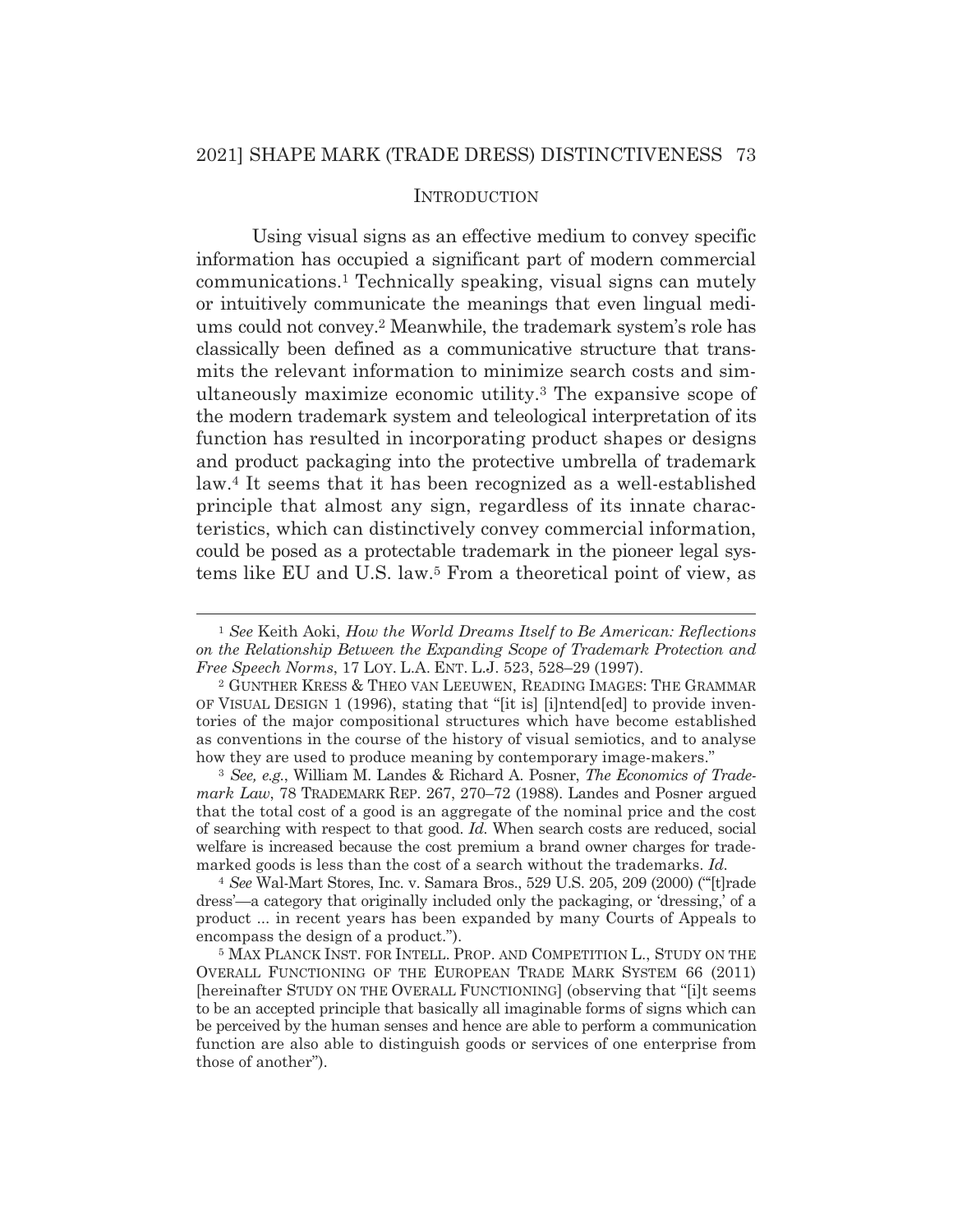Professor Economides rightly argues: "[t]he degree of a trademark's success is a function of: (a) the consumer's ability to recall the mark and its associated features; (b) the inability of others to use a confusingly similar mark; and (c) the reluctance of firms to change the variety and quality features of the trade-marked product."6 Indeed, when a product shape or design is utilized as a trademark, any visible piece of it could comprise a considerable amount of indicative commercial information that may not be expressed by words concisely.7 Comparing to other traditional trademarks, particularly word marks, that characteristic of shape marks, or in its U.S. name trade dress marks,<sup>8</sup> could prove this fact that those newfound marks could even perform the trademark system's objectives more efficiently.9 Nevertheless, in a legal context, the unique nature of shape marks has caused challenging debates concerning the proper method of applying the essential provisions of trademark law for them.10 One of the enigmatic inquiries in this regard is about transplanting the concept of *trademark distinctiveness* into the mechanism through which shape marks, as visual mediums, perform a trademark communicative function.11 The present Article will investigate this question through a comparative analysis between U.S. and EU trademark law.

 Under EU trademark law, product shapes or designs and product packaging could obtain community trademark registration provided that they "guarantee the identity of the origin of the

<sup>7</sup> *See* Aoki, *supra* note 1, at 528.

<sup>6</sup> Nicholas S. Economides, *The Economics of Trademarks*, 78 TRADEMARK REP. 523, 527–28 (1988); *see also* S. REP. NO. 79-1333, at 3 (1946), *as reprinted in*  1946 U.S.C.C.A.N. 1274, 1274–75 (stating that "[o]ne is to protect the public so it may be confident that, in purchasing a product bearing a particular trademark which it favorably knows, it will get the product which it asks for and wants to get. Secondly, where the owner of a trade-mark has spent energy, time, and money in presenting to the public the product, he is protected in his investment from its misappropriation by pirates and cheats. This is the wellestablished rule of law protecting both the public and the trademark owner.")

<sup>8</sup> The present Article uses "trade dress marks" and "shape marks" interchangeably.

<sup>9</sup> *See* Désirée Fields & Alasdair Muller, *Going Against Tradition: The Effect of Eliminating the Requirement of Representing a Trademark Graphically on Applications for Non-Traditional Trademarks*, 39 EUR. INTELL. PROP. REV. 238, 238 (2017).

<sup>10</sup> *Id.* at 241. 11 *Id.*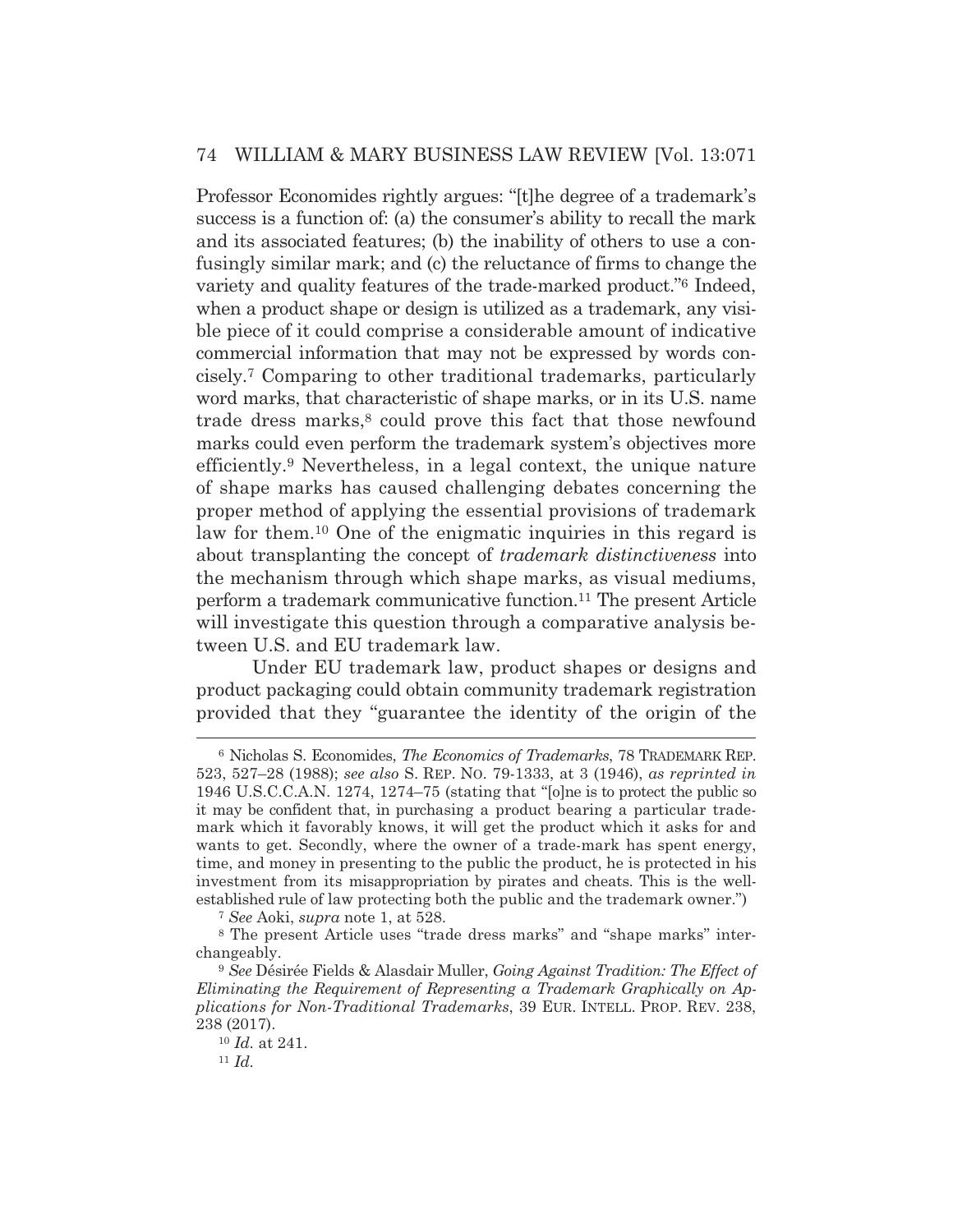marked product or service to the consumer or end-user by enabling him, without any possibility of confusion, to distinguish the product or service from others which have another origin."12 In this respect, they can be protected as inherently distinctive and, there is no prerequisite of prior market use or acquired distinctiveness.13 The removal of the "graphical representation" requisite from the EU Trademark Directive in 2015 shows the EU legislature's growing willingness to expand the scope of trademark protection and ease the product shapes' or designs' protection under trademark law.14 The EU Trademark Directive (TMD) Article 4(1) and EUTMR Article 7(1) have outlined trademark's register-ability through several negative conditions that any registrable mark should be devoid of even in the case of meeting the general positive requirements that TMD Article 3 and EUTMR Article 4 have required.15 According to those prohibitive provisions, functional and aesthetic shapes or designs could not carry out a source-identifying function and obviously could not obtain acquired distinctiveness even subsequent to establishing a successful market use.16 However, neither the removal of "graphical representation" nor the other relevant regulations in EU trademark law have specified the mechanism upon which the EU courts can examine the distinctive character of shape marks.17 Therefore, it has left the door open to the EU courts to articulate a normative criterion for shape marks' distinctiveness.18

<sup>12</sup> Case C-218/01, Henkel KGaA v. Deutsches Patent—und Markenamt, 2004 E.C.R. I-1737, ¶ 30; *see* Case C-349/95, Loendersloot v. Ballantine & Son, Ltd., 1997 E.C.R. I-6244, ¶¶ 22, 24; Case C-39/97, Canon v. Metro-Goldwyn-Mayer, Inc., 1998 E.C.R. I-5525, ¶ 28; Joined Cases C-344/10 P & C-345/10 P, Freixenet v. Off. For Harmonisation in the Internal Mkt., 2011 E.C.R. I-10205, ¶ 42; Case C-136/02 P, Mag Instrument Inc. v. Off. For Harmonisation in the Internal Mkt., 2004 E.C.R. I-9182, ¶ 29.

<sup>13</sup> *See* Joined Cases C-344/10 P & C-345/10 P, ¶ 32. 14 Fields & Muller, *supra* note 9, at 238.

<sup>15</sup> *See* Council Directive 2015/2436, art. 4(1), 2015 O.J. (L 336), 7–8 (EU); Council Regulation 2017/1001, art. 7(1), 2017 O.J. (L 154), 8–9. *But see* Council Directive 2015/2436, *supra*, at art. 3, 7; Council Regulation 2017/1001, *supra*, at art. 4, 8.

<sup>16</sup> *See* Council Directive 2015/2436, *supra* note 15, at art. 4(1), 7–8; Council Regulation 2017/1001, *supra* note 15, at art. 7(1), 8–9.

<sup>17</sup> Fields & Muller, *supra* note 9, at 240–41.

<sup>18</sup> *Id.* at 238, 241.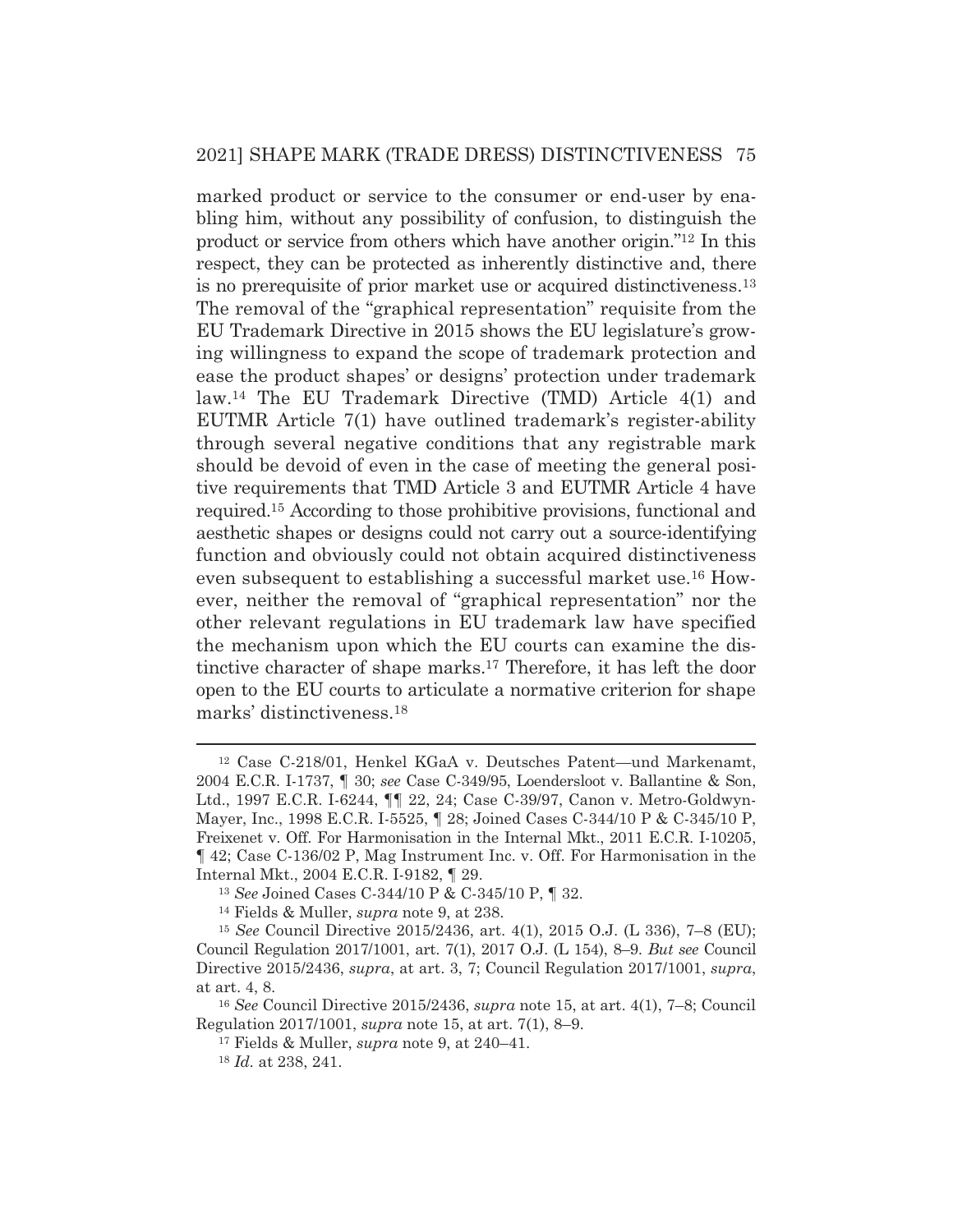In the U.S. trademark law, a trade dress mark is defined as "[*t*]*he overall appearance* and *image* in the marketplace of a product or a commercial enterprise."19 From a historical point of view, protection of trade dress has included product dressing (packaging) and product designs.20 Meanwhile, they were originally protected under common law action for unfair competition.21

 By applying the language of Section 43(a) of the Lanham Act and its amendment in 1988, any unfair competitive practices caused by applying "word, term, name, symbol, or device, or any combination thereof [or any] ... false designation of origin, [and] a false or misleading description of fact"22 was inhibited. Subsequently, the U.S. courts commenced gradually to consider trade dress as an exclusive nontechnical trademark.23 Like EU trademark law, there

20 RESTATEMENT (THIRD) OF UNFAIR COMPETITION § 16 cmt. a (AM. L. INST. 1993). "Trade dress" traditionally includes the appearance of labels, wrappers, and containers used in packaging a product as well as displays and other materials used in presenting the product to prospective purchasers. *Id.* The design features of the product itself are also sometimes included within the meaning of "trade dress," although the substantive rules applicable to the protection of product designs differ in some respects from those applicable to packaging and related subject matter. *Id.*

<sup>21</sup> *Id.*

<sup>22</sup> Lanham Trademark Protection Act § 43(a), 15 U.S.C. § 1125(a).

23 Amy B. Berge, *Trade Dress Protection: What's Left for the States?*, 27 N. KY. L. REV. 1055, 1056–57 (2000); *see also* Qualitex Co. v. Jacobson Prods. Co., 514 U.S. 159, 162 (1995) (holding that the term 'trade-mark' "includes any word, name, symbol, or device or any combination thereof ... [adopted and used by a manufacturer or merchant] to identify and distinguish his goods ... from those manufactured or sold by others"); S. REP. NO. 100-515, at 40 (1988) (explaining that "as written, Section 43(a) appears to deal only with false descriptions or representations and false designations of geographic origin. Since its enactment in 1946, however, it has been widely interpreted as creating, in essence, a federal law of unfair competition. For example, it has been applied to cases involving the infringement of unregistered marks, violations of trade dress and certain nonfunctional configurations of goods and actionable false advertising claims." Kipling v. G.P. Putnam's Sons, 120 F. 631, 636 (2d

<sup>19</sup> Two Pesos, Inc. v. Taco Cabana, Inc., 505 U.S. 763, 764 n.1 (1992) (citing John H. Harland Co. v. Clarke Checks, Inc., 711 F.2d 966, 980 (11th Cir. 1983)). It is also defined as "[t]otal image and overall appearance ... [which] may include features such as size, shape, color or color combinations, texture, graphics, or even particular sales techniques." *Two Pesos, Inc.*, 505 U.S. at 764–65 n.1 (quoting Blue Bell Bio-Med. v. Cin-Bad, Inc., 864 F.2d 1253, 1256 (5th Cir. 1989) and *John H. Harland Co.*, 711 F.2d at 980).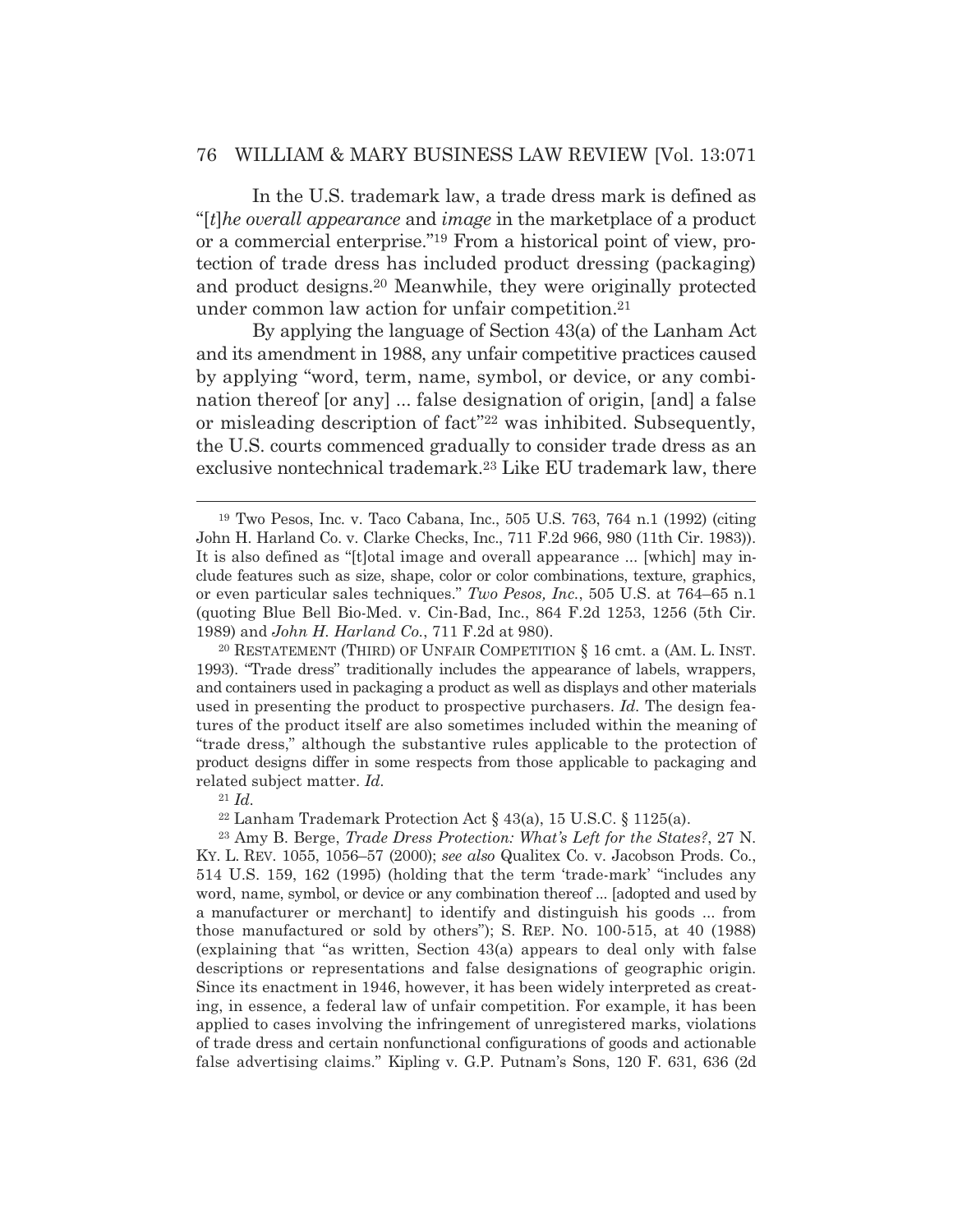is no directive protocol on the applicable method for examining the trade dress marks' distinctiveness.24 It has opened a room for courts to address this question in a dynamic legal environment. In the U.S. trademark law, courts' approaches towards trade dress marks' distinctiveness could be divided into two main categories, namely ontological25 and traditional.26

 The present Article has comparatively analyzed the EU and U.S. trademark provisions regarding the applicable methods for examination of distinctive character in product shapes or designs and product packaging. It comprises four main parts. Part I is dedicated to juxtapose the principle of equal treatment and the imposed restrictive provisions on shape mark distinctiveness.27 Part II deals with the complexity of developing a fitting test for shape marks as visual-based signs and analytical comparison between the methods that are currently applied in U.S. and EU trademark law for assessing the distinctive character of shape marks.<sup>28</sup> Part III investigates the impact of word mark tests on the shape mark distinctiveness.29 Finally, Part IV talks about the relationship

Cir. 1903) ("it is customary to publish books with ornamental designs stamped or printed on the covers, but no one ... ever imagined that such pictures and or-

naments were the trade-marks of the authors of the books"). 24 *Compare* Lanham Trademark Protection Act § 43(a), *with* Council Regulation 2017/1001, *supra* note 15, at art. 7(1), 8–9.

<sup>25</sup> The term "ontological" for trade dress marks' distinctiveness was first used by Justice Breyer in *Qualitex Co.*, 514 U.S. at 164. The Court stated, "[i]t is the source-distinguishing ability of a mark not its *ontological* status as color, shape, fragrance, word, or sign that permits it to serve these basic purposes." *Id.* This Article uses the term for the courts that believe trade dress marks could be inherently distinctive and that character should be assessed based on the innate features of the shape or design for which trademark protection is sought. It is worth saying that Professor Dinwoodie has employed the same term for courts with the aforementioned approach. *See* Graeme B. Dinwoodie, *The Death of Ontology: A Teleological Approach to Trademark Law*, 84 IOWA L. REV. 613, 616 (1999) [hereinafter *The Death of Ontology*].

<sup>26</sup> *See The Death of Ontology*, *supra* note 25, at 614.

<sup>27</sup> *See infra* Part I.

<sup>28</sup> *See infra* Part II; Annette Kur, *Fundamental concerns in the harmonization of (European) trademark law, in* TRADEMARK LAW AND THEORY: A HANDBOOK OF CONTEMPORARY RESEARCH 164 (Graeme Dinwoodie & Mark Janis eds., 2008) [hereinafter *Harmonization of Trademark Law*].

<sup>29</sup> *See infra* Part III.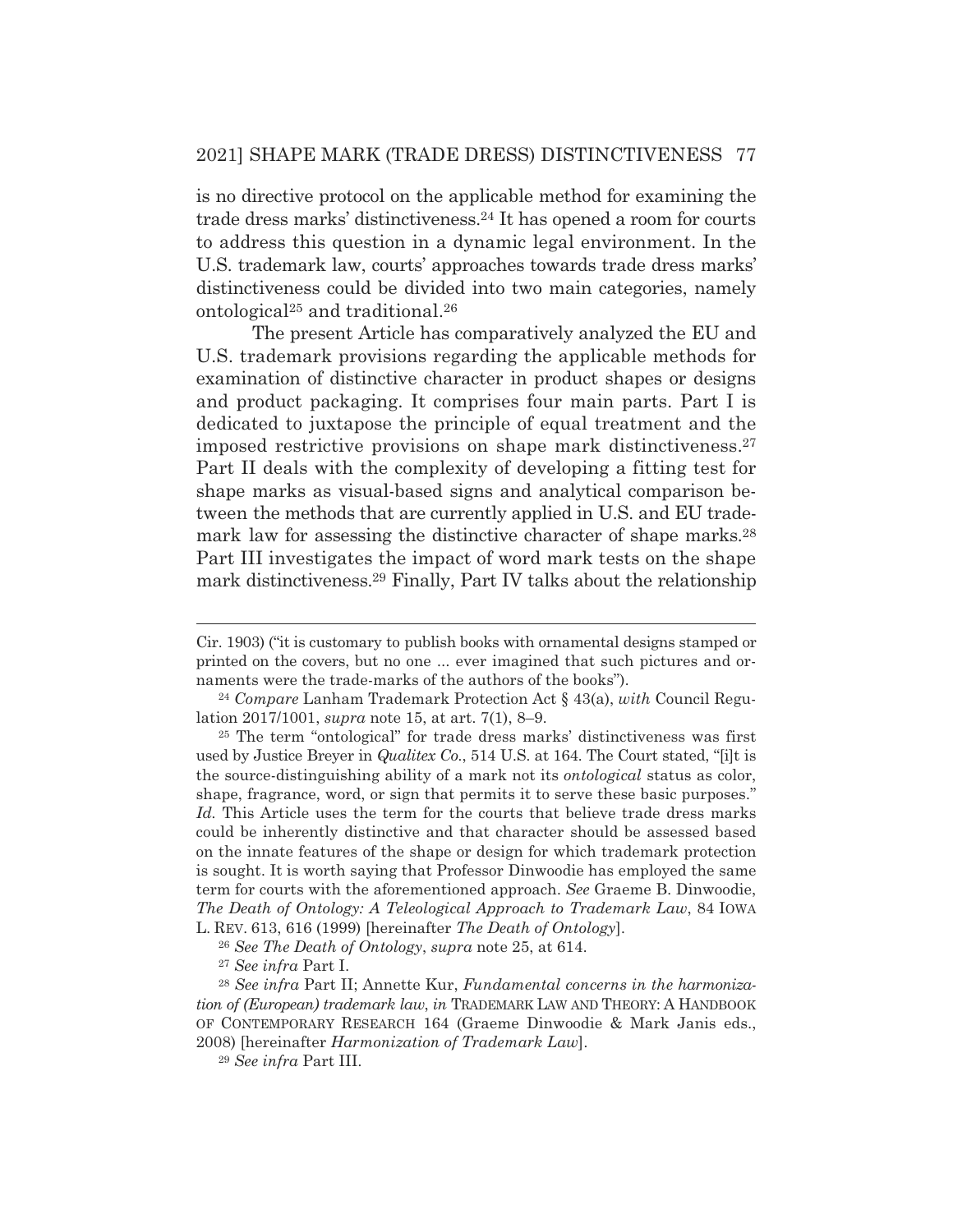between public and competitive considerations and normative distinctiveness criteria.30

#### I. THE EU QUASI-EQUALITY AND U.S. COMPLEX DUALITY

According to EU trademark law, *distinctive* trademarks are capable of identifying the commercial source of products or services and adequate for distinguishing them among the other competitive products or services in the market.31 Meanwhile, they should perform their function without any risk or likelihood of confusion to consumers,<sup>32</sup> whose perception plays the central role in examining the distinctiveness.33 There is no explicit requirement that may change the scope of protection or the aforementioned general requirements on applicable distinctiveness to shape marks than the other traditional kinds of trademarks in EU trademark law.34 However, the lack of a methodological structure on how to implement the equality approach for product shapes or packaging, as registrable trademarks, in either TMD or EUTMR, paved the way for EU courts to fill this gap in their case law.<sup>35</sup> In practice, the "equal treatment" that CJEU invariably cites in its case law will prevent courts from applying any additional requirements that may distort shape marks' distinctiveness test from its general legal definition.36 To put it differently, the innate characteristics of product shapes or packaging, as protectable trademarks, and also their weak capacity in establishing inherent distinctiveness, should not be considered as a basis to limit the scope of

<sup>30</sup> *See infra* Part IV.

<sup>31</sup> Case C-218/01, Henkel KGaA v. Deutsches Patent—und Markenamt, 2004 E.C.R. I-1737, ¶ 48; Joined Cases C-344/10 P & C-345/10 P, Freixenet v. Off. For Harmonisation in the Internal Mkt., 2011 E.C.R. I-10205, ¶ 42; Case C-136/02 P, Mag Instrument Inc. v. Off. For Harmonisation in the Internal Mkt., 2004 E.C.R. I-9182, ¶ 29.

<sup>32</sup> Case C-299/99, Koninklijke Philips Elecs. NV v. Remington Consumer Prods. Ltd., 2002 E.C.R. I-05475, ¶ 7(b).

<sup>33</sup> Case C-64/02, Off. For Harmonisation in the Internal Mkt. v. Erpo Möbelwerk GmbH, 2004 E.C.R. I-10031, ¶ 24.

<sup>34</sup> Case C-299/99, ¶ 49; Joined Cases C-53/01 to C-55/01, Linde AG v. Winward Indus. Inc., 2002 E.C.R. I-3164, ¶ 42.

<sup>35</sup> *See, e.g.*, Case C-218/01, ¶ 39.

<sup>36</sup> *See, e.g.*, Case C-404/02, Nichols plc v. Registrar of Trade Marks, 2004 E.C.R. I-08499, ¶ 26 (for an example of said requirements).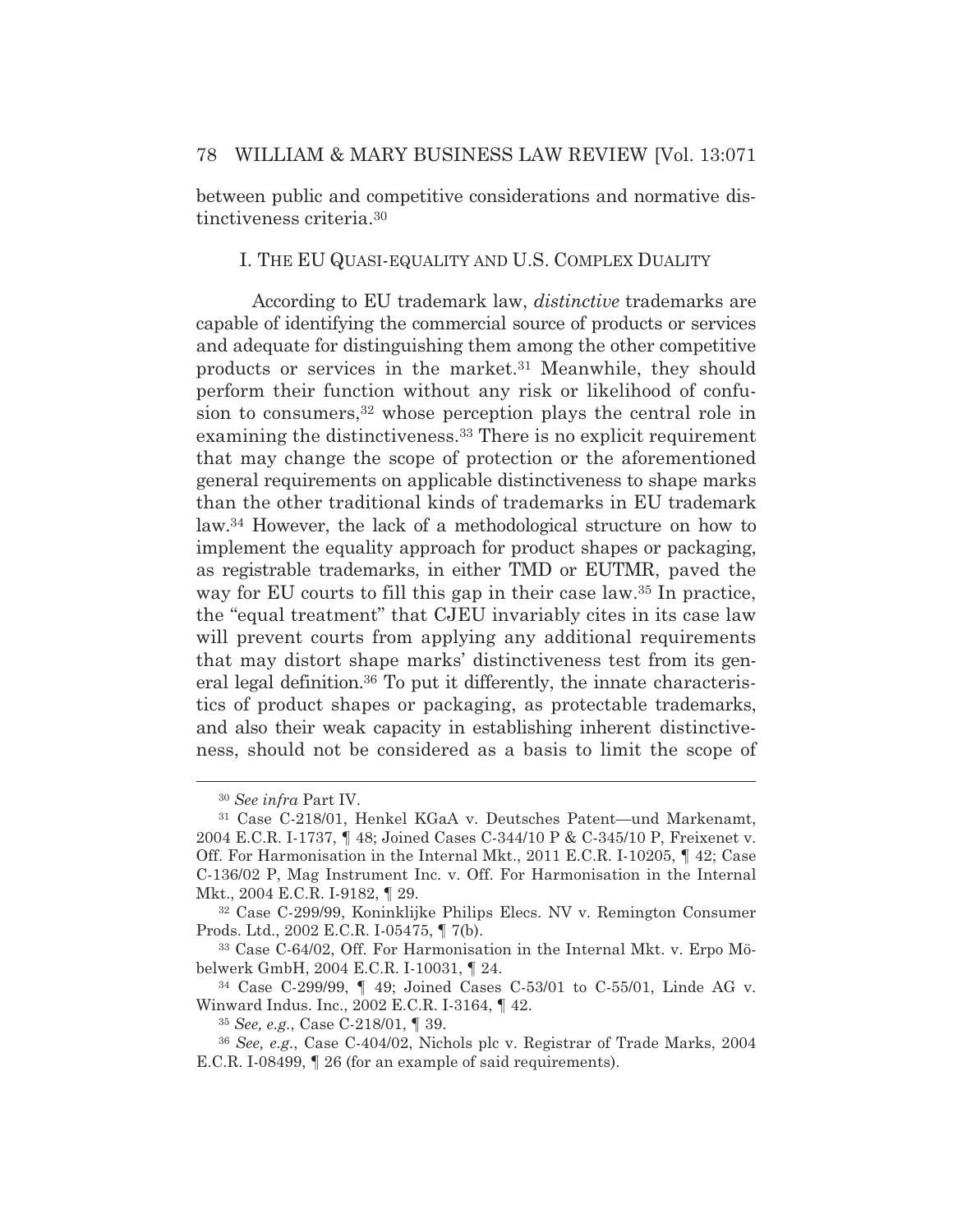protection or to expand their protection requirements, particularly, in terms of distinctiveness criterion.37

 From a fundamental viewpoint, when it comes to trademark *protection* of product trade dress and packaging, comparable equality is adopted in U.S. trademark law.38 At the federal level, through a teleological interpretation of the terms "symbols" or "device" in the Act, the U.S. Senate, in its Report for the 1988 amendments, declared that shapes, color, product configuration, and packaging should not be excluded from the definition of trademarks when they can perform the functions of a trademark.<sup>39</sup> This notion is reflected in the Supreme Court's case law.40 In *Two Pesos, Inc. v. Taco Cabana, Inc.*,<sup>41</sup> the Court held that "[p]rotection of trade dress, no less than of trademarks, serves the Act's purpose to secure to the owner of the mark the goodwill of his business and to protect the ability of consumers to distinguish among competing producers."42 It also added the shared function and rational of trade dress marks should be regarded as a basis for providing equal legal treatment.43 The Court concreted its findings of equal treatment stating that "trademarks and trade dress under  $\S$  43(a) serves the same statutory purpose of preventing deception and unfair competition;" therefore, "[t]here is no persuasive reason to apply different analysis to" those entities.<sup>44</sup> Besides, in *Qualitex Co. v. Jacobson Products*, the Court found that "almost anything [which] ... is capable of carrying meaning"45 could be regarded as trademark, and "[i]t is the source-distinguishing ability of a mark not its *ontological* status as color, shape, fragrance, word, or sign that permits it to serve these basic purposes."<sup>46</sup>

<sup>41</sup> *Id.* at 763, 764 n.1.<br><sup>42</sup> *Id.* at 774 (internal quotations omitted).

<sup>37</sup> Joined Cases C-53/01 to C-55/01, ¶ 68.

<sup>38</sup> *See* S. REP. NO. 100-515, *supra* note 23, at 5.

<sup>39</sup> *Id.* at 44.

<sup>40</sup> Two Pesos, Inc. v. Taco Cabana, Inc., 505 U.S. 763, 774 (1992).

<sup>43</sup> *Id.*

<sup>44</sup> *Id.* at 773.

<sup>45</sup> Qualitex Co. v. Jacobson Prods., 514 U.S. 159, 162 (1995) (finding that "[s]ince human beings might use as a 'symbol' or 'device' almost anything at all that is capable of carrying meaning this language read literally is not restrictive").

<sup>46</sup> *Id.* at 164.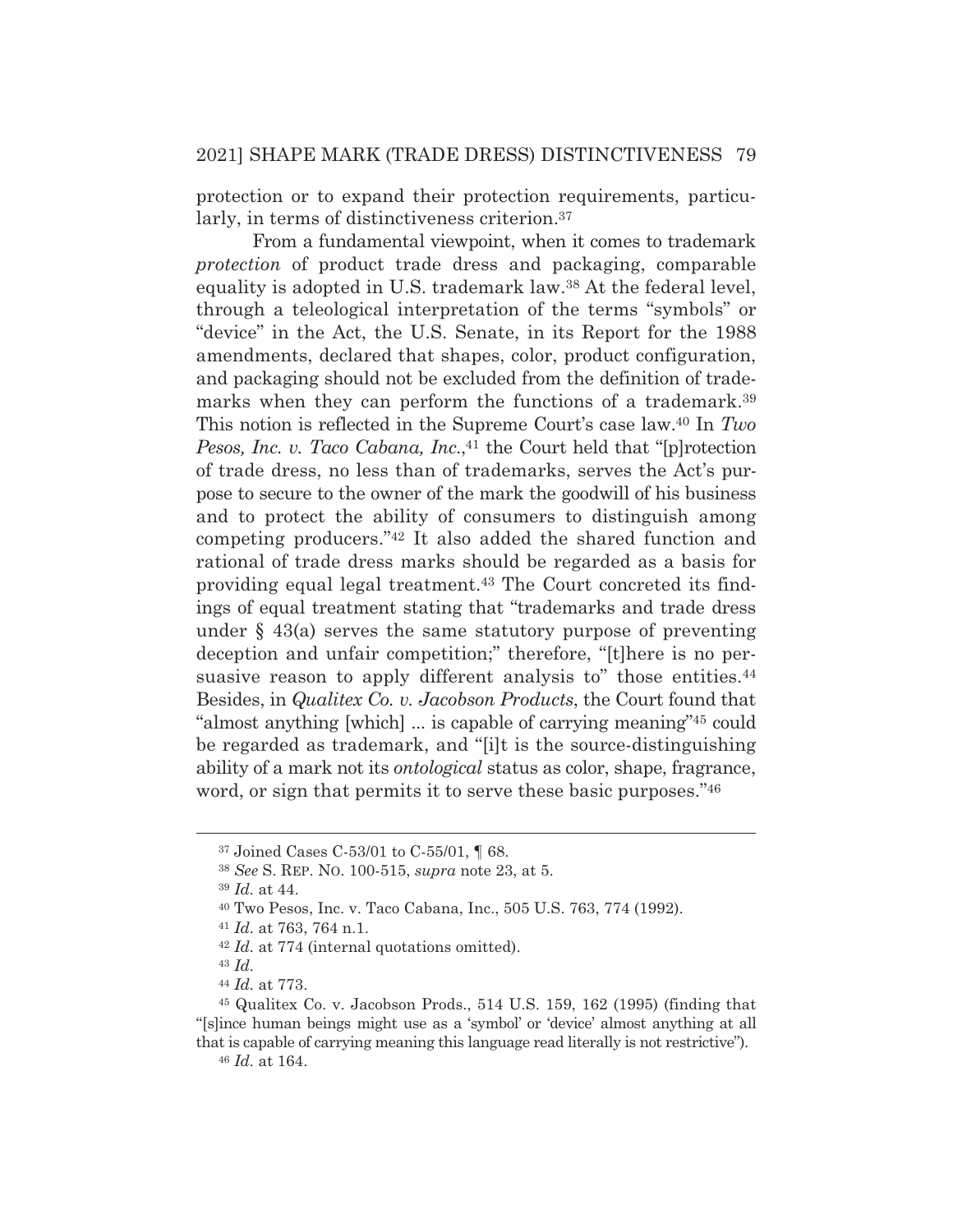Nonetheless, despite the shared equality approach toward product shapes and packaging, both EU and U.S. trademark law show a divergence from the equality principle when it comes to putting that principle into practice.47 In actuality, this divergence has reached a point at which one can call equal treatment with shape marks a *quasi*-*equality* one in the EU and a *mere duality* in U.S. trademark law.48 In terms of distinctiveness, specifically, the deviation from the equality approach in both U.S. and EU trademark law began with this argument that the evaluation of shape marks' distinctiveness has its own kind of complexity compared to traditional trademarks, particularly word marks.49 This complexity or difficulty, in its EU sense,<sup>50</sup> was developed in EU and U.S. jurisdictions with two basic presumptions, which were two sides of the same coin.<sup>51</sup> First, people ordinarily perceive visual attributes of goods as ornamental or technical features;52 therefore, product shapes and packaging have limited capacity in transmitting commercial information to the relevant consumers.53 Those assumptions convinced the courts in the EU and United States to develop a tailored test that may not be compatible with the standard definition of distinctiveness, as well as the preliminary principle of equal treatment.54

 In the course of divergence from the equality approach, the EUTMR and Directive have imposed more restrictive requirements on the *protection* of shape marks compared to other conventional trademarks.55 The Directive's Article 7(1)(b), (d), (e) and Article

50 Case C-445/13, Voss of Nor. ASA v. Off. For Harmonisation in the Internal Mkt., ECLI:EU:C:2015:303, ¶ 91.

<sup>53</sup> *Id.* at 1074.

<sup>47</sup> Case C-136/02 P, Mag Instrument Inc. v. Off. For Harmonisation in the Internal Mkt., 2004 E.C.R. I-9182, ¶ 30; Wal-Mart Stores, Inc. v. Samara Bros., 529 U.S. 205, 215 (2000).

<sup>48</sup> *The Death of Ontology*, *supra* note 25, at 656 (noting that "assimilationists properly attribute to product design trade dress protection the same positive values as are assigned to trademark protection of words, and thus accord shapes equivalent protection as source-identifiers. But this model fails to acknowledge the important differences between words and shapes").

<sup>49</sup> Case C-136/02 P, ¶ 30; *Wal-Mart Stores, Inc.*, 529 U.S. at 215.

<sup>51</sup> Case C-136/02 P, ¶ 30; *Wal-Mart Stores, Inc.*, 529 U.S. at 215.

<sup>52</sup> Thomas R. Lee et al., *An Empirical and Consumer Psychology Analysis of Trademark Distinctiveness*, 41 ARIZ. ST. L.J. 1033, 1073–74 (2009).

<sup>54</sup> *Wal-Mart Stores, Inc.*, 529 U.S. at 213; Case C-136/02 P, ¶ 30.

<sup>55</sup> *See* Council Regulation 2017/1001, *supra* note 15, at art. 7, 8–9.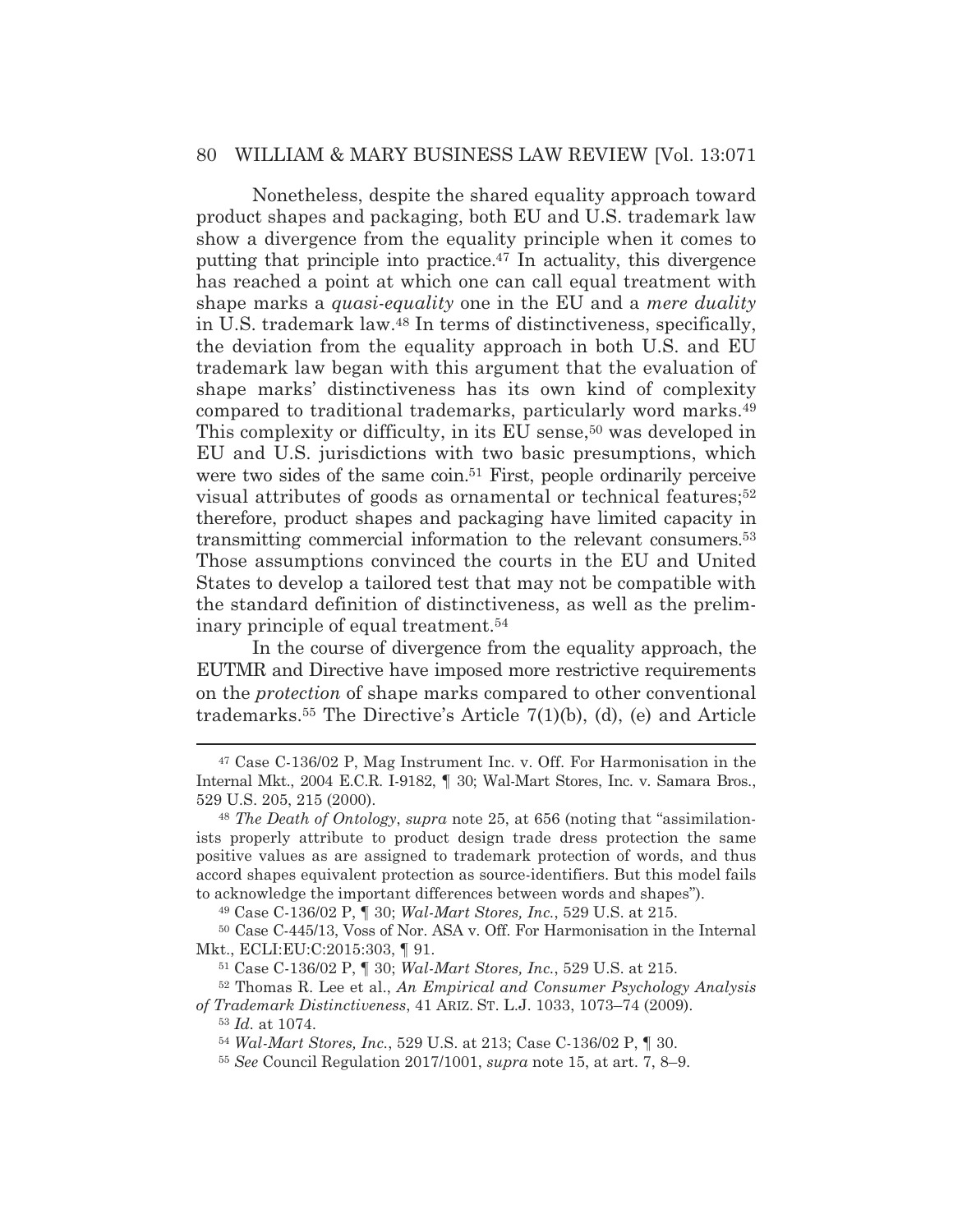4(1)(c), (d) of EUTMR regulate: "signs which consist exclusively of (i) the shape, or another characteristic, which results from the nature of the goods themselves; (ii) the shape, or another characteristic, of goods which is necessary to obtain a technical result; (iii) the shape, or another characteristic, which gives substantial value to the goods;" are considered as "devoid of any distinctive character."56

 In terms of shape marks' distinctiveness, the equality approach was challenged by two substantial elements, namely different public perception of product shapes or packaging and the shape marks' weak capability in constituting the required distinctiveness.57 Regarding the public perception, in its settled case law the CJEU invariably has presumed that consumers are not in the habit of perceiving the identifying information from a color per se, shape, or container.58 As a normative presumption to correct the factual circumstances, the CJEU demarcated a bright line between the applicable methods for shape marks' distinctiveness and traditional trademarks, like word and figurative marks.59 As the CJEU has clearly found in *Linde AG*, the equal treatment principle does not mean that the public perception of shape marks is just like the mechanism by which the relevant public may receive and perceive the identifying information via word marks.60 Therefore, shape marks should "remain subject to a multifaceted examination of whether they are eligible to be registered as trademarks."61

 A review of the practical instructions in OHIM (EUIPO) reinforces this argument that distinctiveness ground is the first selection for examiners to implement a restrictive approach to the

<sup>56</sup> *Id.* at art. 7(1)(b), (e).

<sup>57</sup> *See* Case C-218/01, Henkel KGaA v. Deutsches Patent—und Markenamt, 2004 E.C.R. I-1737, ¶ 49; Case C-136/02 P, ¶ 31; Case C-173/04 P, Deutsche SiSi-Werke v. Off. For Harmonisation in the Internal Mkt., 2006 E.C.R. I-568, ¶ 31; Case C-104/01, Libertel Groep BV v. Benelux Merkenbureau, 2003 E.C.R. I-3822, ¶ 52; Case C-49/02, Heidelberger Bauchemie GmbH, 2004 E.C.R. I-6152, ¶ 39; Graeme B. Dinwoodie & Dev Saie Gangjee, *The Image of the Consumer in European Trade Mark Law*, *in* THE IMAGES OF THE CONSUMER IN EU LAW 18 (Dorota Leczykiewicz & Stephen Weatherill eds., 2018).

<sup>58</sup> Case C-218/01, ¶ 49; Case C-136/02 P, ¶ 31; Case C-173/04 P, ¶ 31; Case C-104/01, ¶ 52; Case C-49/02, ¶ 39.

<sup>59</sup> Dinwoodie & Gangjee, *supra* note 57, at 18.

<sup>60</sup> Joined Cases C-53/01 to C-55/01, Linde AG v. Winward Indus. Inc., 2002 E.C.R. I-3164, ¶ 48.

<sup>61</sup> *Id.* ¶ 27.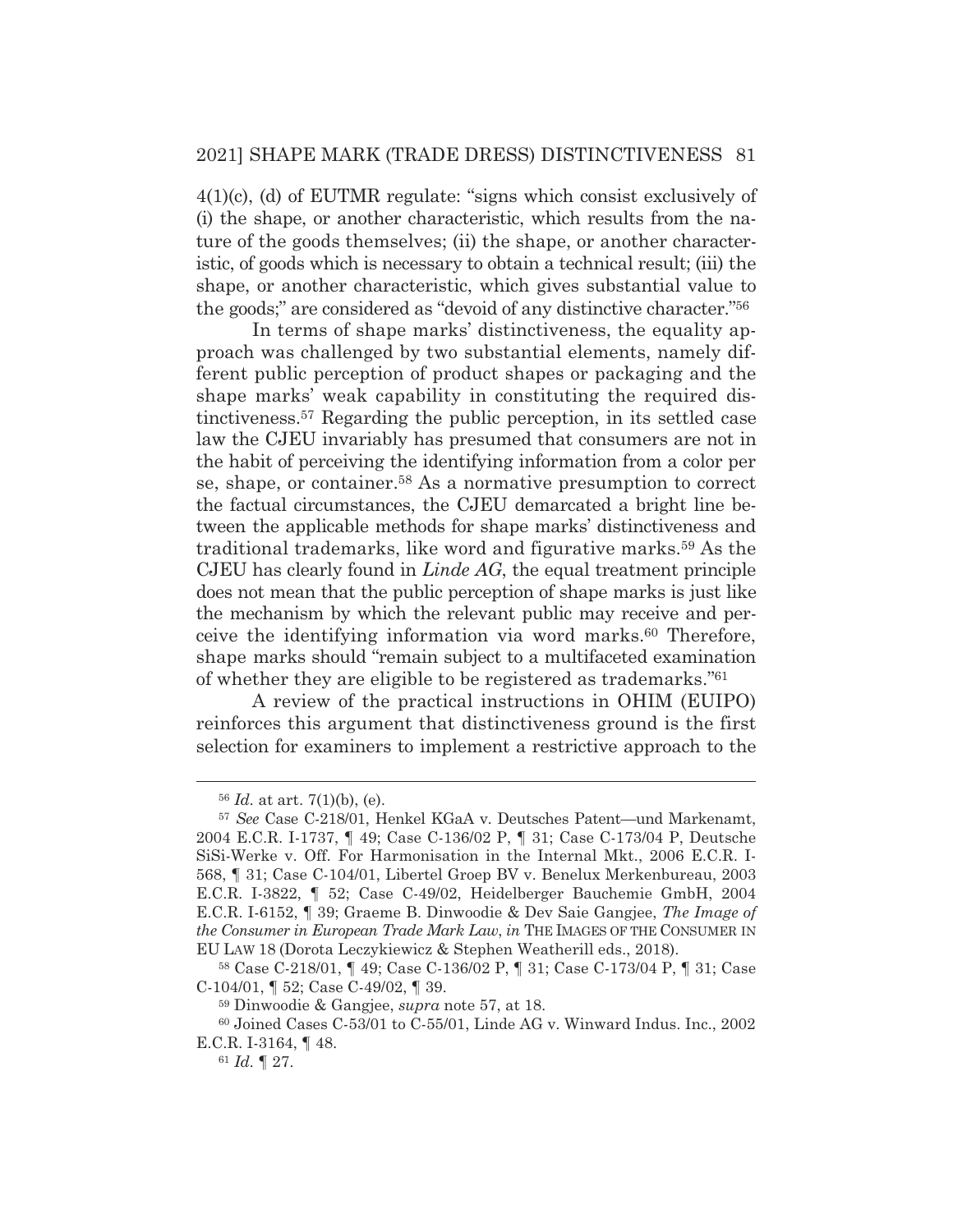shape marks' registrability.62 To be more clear, despite the freedom of choice in selecting the refusal grounds, and also the CJEU findings in *Remington*<sup>63</sup> and *Linde*<sup>64</sup> on the priority of functionality for refusal, the examiners prefer to "examine shape mark by ruling out a priori and, as such, the application of" other refusal grounds, particularly functionality.65 The reason behind prioritizing the distinctiveness ground is admittedly related to its large capacity for interpretation comparing to functionality ground with a more challenging process of weighing the competitive repercussions.66 The CJEU's deviation from the equal treatment approach culminated in "depart significantly criterion" as the second part of the applicable method to determine whether product packaging and product shapes may overcome the noninherent distinctiveness obstacle to be qualified enough for registration.<sup>67</sup> According to this test, "a trademark which significantly departs from the norm or customs of the sector and thereby fulfills its essential function is not devoid of [any] distinctive character."68 As a fundamental divergence from the equality approach, the empirical presumption about public perception of product shapes and packaging, and the "depart significantly criterion" have weakened the shape marks' chance for registration and make it difficult—but not impossible—to establish distinctiveness compared to other protectable trademarks.69

<sup>62</sup> Some commentators also support this view arguing that priority of distinctiveness provision will shift shape mark through a right path. *See, e.g.*, Joachim Bornkamm, *Harmonizing Trade Mark Law in Europe: The Stephen Stewart Memorial, Lecture*, 1999 INTELL. PROP. Q. 283, 290 (stating that "lack of distinctiveness seems preferable, because trademark protection remains available for the shape if it acquires distinctiveness by use").

<sup>63</sup> Case C-299/99, Koninklijke Philips Elecs. NV v. Remington Consumer Prods. Ltd., 2002 E.C.R. I-05475, ¶ 48.

<sup>64</sup> Joined Cases C-53/01 to C-55/01, ¶ 42.

<sup>65</sup> Cesar J. Ramírez-Montes, *The Elusive Distinctiveness of Trade Dress in EU Trademark Law*, 34 EMORY INT'L L. REV. 277, 300 (2020).

<sup>66</sup> Jean-Christophe Troussel & Peter van den Broecke, *Is European Community Trademark Law Getting in Good Shape?*, 93 TRADEMARK REP. 1066, 1072 (2003); Bornkamm, *supra* note 62, at 290.

<sup>67</sup> Bornkamm, *supra* note 62, at 290.

<sup>68</sup> Ilanah Fhima, *The Public Interest in European Trade Mark Law*, 2017 INTELL. PROP. Q. 311, 318 (2017).

<sup>69</sup> *Id*.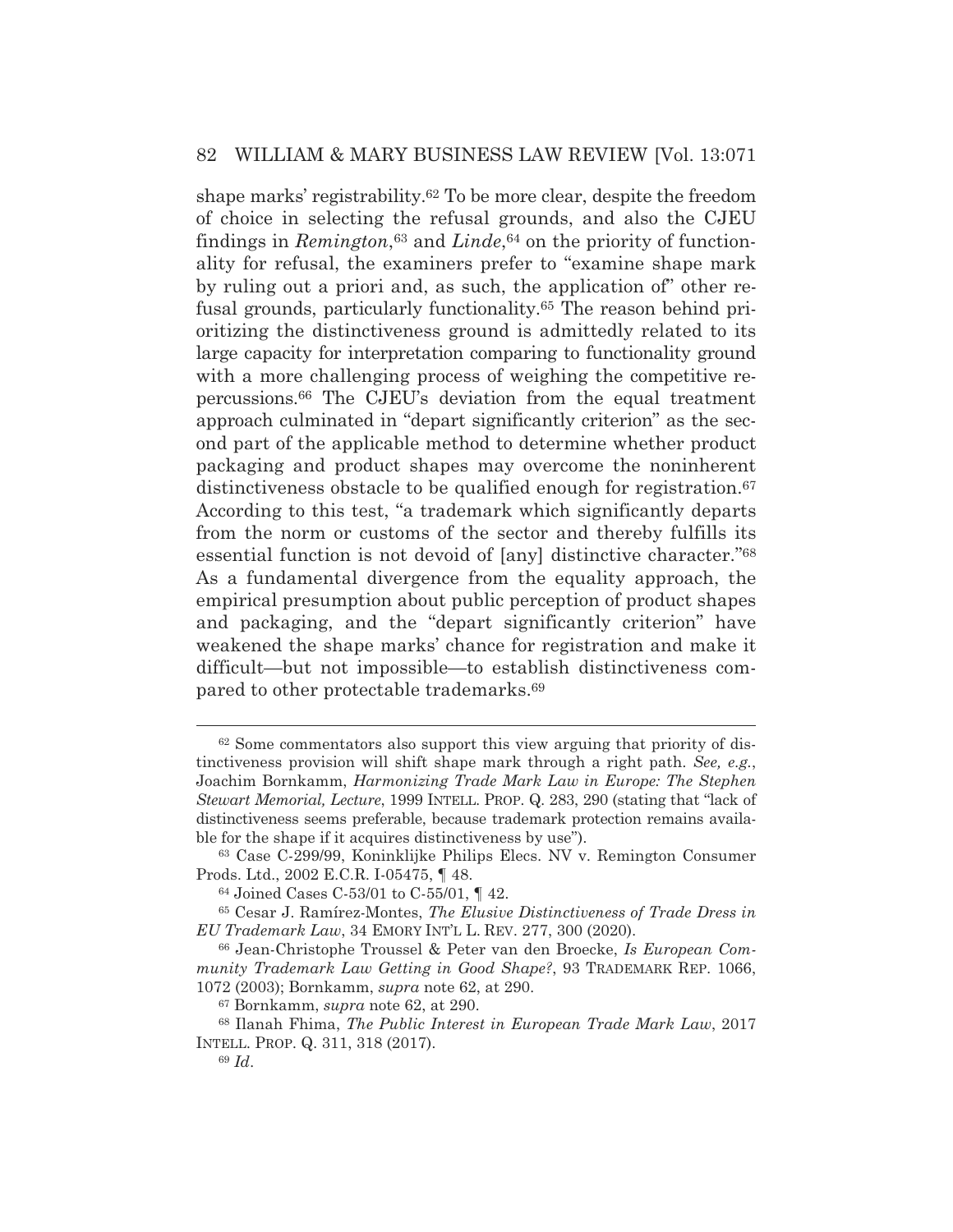On the other hand, in U.S. trademark law, the divergence from equal treatment has mainly emanated from the process of engrafting the trade dress protection, as a competition matter, into trademark law.70 In this view, commercial use of the others' products' unregistered visual attributes is merely a competition cause of action, which does not comprise the essentials of trademark protection.71 Nonetheless, when it came to confer trademark protection to trade dress marks, U.S. trademark law had to articulate a new framework for a novel kind of trademarks, which entailed going beyond the equal treatment principle.72 To develop that new framework U.S. trademark law has been under the influence of similar premises that EU trademark law contemplates in making the protection of shape marks more restrictive.73 The U.S. courts, like EU courts, presumed that "product design *almost* invariably serves purposes other than source identification,"74 which means ordinary consumers take the goods' visual features as aesthetic or technical traits.75 Indeed, the competition background of trade dress protection made it a complicated concept, which caused a disagreement among U.S. courts concerning the appropriate test for distinctiveness examination.76 Hence, trade dress marks are protected with a duality in treatment and with more restrictive requirements.<sup>77</sup> The signs of that dual treatment could be found in the federal regulations.78 According to Restatement (Third) of Unfair Competition, "the substantive rules applicable to the protection of product designs differ in some

<sup>70</sup> *See, e.g.*, STEPHEN F. MOHR ET AL., U.S. TRADE DRESS LAW: EXPLORING THE BOUNDARIES 11 (Int'l Trademark Ass'n eds., 1997).

<sup>71</sup> J. THOMAS MCCARTHY, MCCARTHY ON TRADEMARKS AND UNFAIR COM-PETITION § 8:1 (5th ed. 2021).

<sup>72</sup> *See* Rudolph Rayle, *The Trend Towards Enhancing Trademark Owners' Rights—A Comparative Study of U.S. and German Trademark Law*, 7 J. INTELL. PROP. L. 227, 229 (2000) ("U.S. trademark law shows a clear trend towards enhancing owner's rights in deviation from the traditional purposes for trademark protection.").

<sup>73</sup> *See id.*

<sup>74</sup> Wal-Mart Stores, Inc. v. Samara Bros., 529 U.S. 205, 213 (2000).

<sup>75</sup> *Id.* at 212.

<sup>76</sup> Theodore H. Davis & Jordan S. Weinstein, *The Sixty-Second Year of Administration of the U.S. Trademark (Lanham Act) of 1946*, 100 TRADEMARK REP. 88, 100–02 (2010).

<sup>77</sup> Rayle, *supra* note 72, at 229.

<sup>78</sup> *Id.*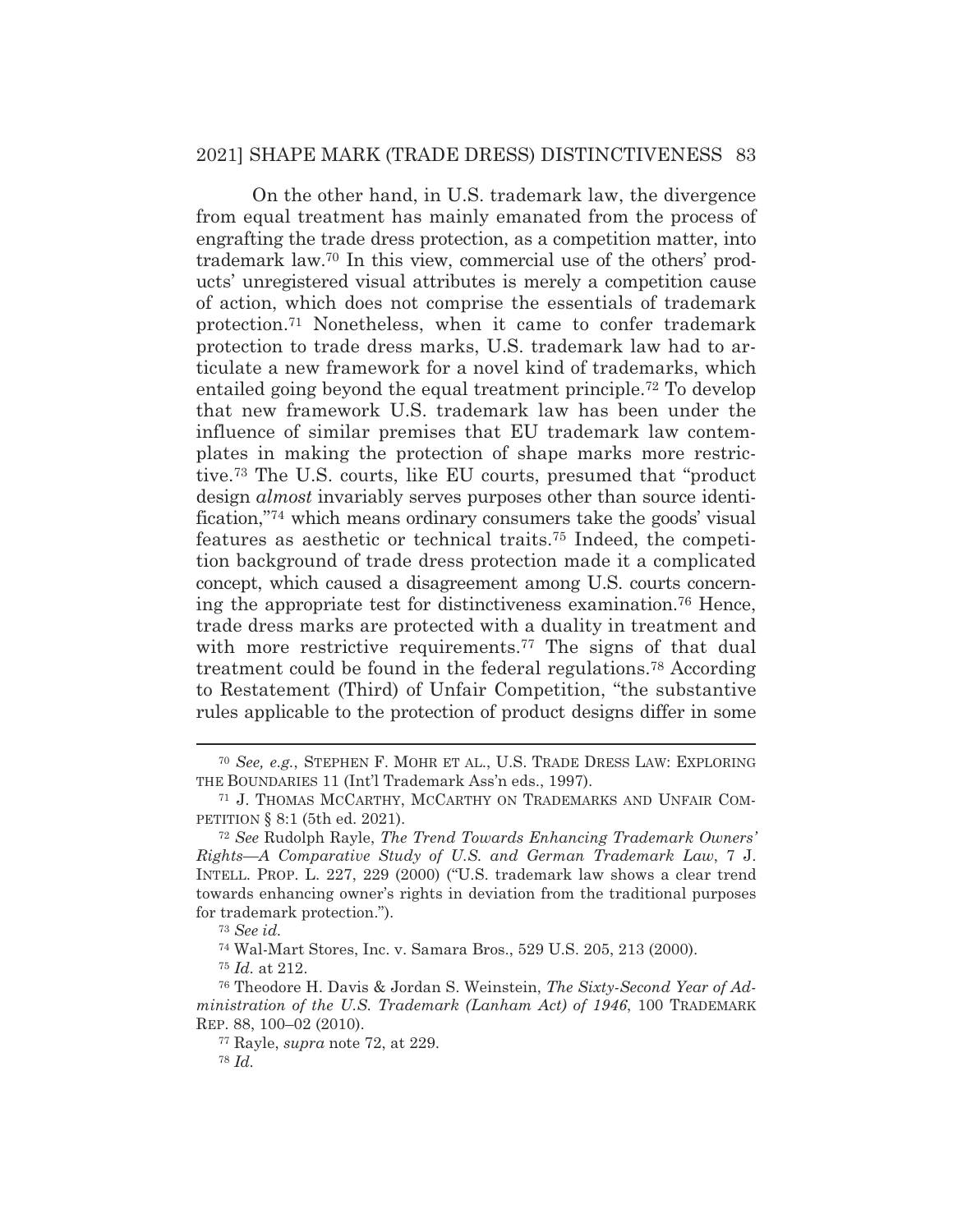respects from those applicable to packaging and related subject matter."79 Technically speaking, the duality in distinctiveness examination springs from the idea of whether the distinctiveness of trade dress marks could be detected based on the traditional tests or not.80 This problem left the U.S. courts always hesitant between applying the traditional test (*Abercrombie spectrum*), which is calibrated to be used for verbal marks,  $81$  and employing the ontological tests, which are developed based on the inherent characteristics of product shapes, designs, or packaging.82

## II. THE SHAPE MARKS DISTINCTIVENESS; THE COMPLEXITY OF METHODOLOGY

The openness of EU and U.S. trademark law on conferring trademark protection to product shape, design, and packaging proves that the courts, legislatures, and policymakers in those jurisdictions have understood the info-commercial efficiency of visual attributes of products for transmitting the commercial information.83 Indeed, they know that "unlike a word mark or a

<sup>82</sup> *See* Qualitex Co. v. Jacobson Prods., 514 U.S. 159, 164 (1995) ("It is the source-distinguishing ability of a mark—not its ontological status as color, shape, fragrance, word, or sign—that permits it to serve these basic purposes.").

83 Sandra Moriarty, *Visual Communication as a Primary System*, 14 J. VISUAL LITERACY 11, 20 (1994) (observing that "visual communication is as much a primary system as verbal language, and that language based communication has been inappropriately privileged in contemporary western culture"); *see also* Annika Olsson & Andreas C. Larsson, *Value Creation in PSS Design Through Product and Packaging Innovation Process*, *in* INTRODUCTION TO PRODUCT/SERVICE SYSTEM DESIGN 93, 100 (Tomohiko Sakao & Mattias Lindahl eds., 2009).

> [I]n the business to consumers domain the package is the interface of the product to the consumers and must be considered as the integrated part of product. The integrated product and package system ... can help to communicate with user what kind of outcome they can expect from using a product or service.

<sup>79</sup> RESTATEMENT (THIRD) OF UNFAIR COMPETITION, § 16 cmt. a (AM. L. INST. 1993).

<sup>80</sup> *See* Rayle, *supra* note 72, at 229.

<sup>81</sup> *See* Chad M. Smith, *Undressing Abercrombie: Defining When Trade Dress Is Inherently Distinctive*, 87 TRADEMARK REP. 160, 168 (1997) ("As the Court found no reason to treat trade dress symbols different from verbal symbols, it applied the same rule to both.").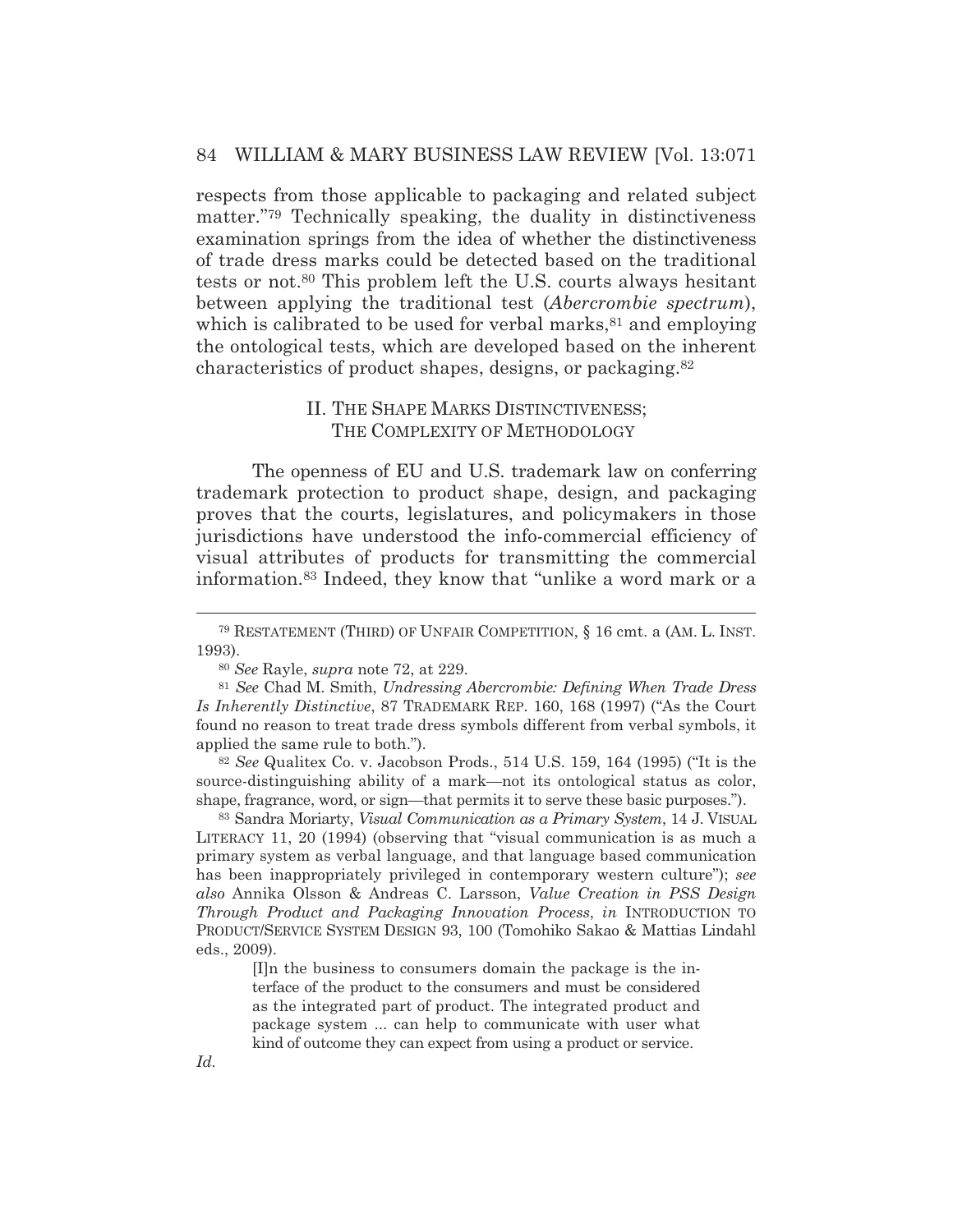device, a mere shape can communicate *further* information only with difficulty."<sup>84</sup> In the modern market within which the consumers are becoming more *visual and less lexical*,85 product shapes, designs, and other goods' visual signs can effectively meet the fundamental objectives for which the trademark system is devised.86 As a matter of fact, in an informational context, every single visual element of a product could potentially function as a medium to convey commercial meanings, which cannot simply be expressed by words.87 In our modern *detextualized* societies, this feature will provide producers, with an effective instrument to develop a new and concrete vehicle to communicate with the relevant consumers.88 Protection of the goods' source-identifying visual attributes may incentivize producers to endeavor more into developing a new platform to communicate commercial information in the market contexts with less informational capacity for verbal signs.<sup>89</sup>

 As a matter of principle, in an integral and efficient trademark system, a sign should be intact enough to guarantee the efficiency and integrity of the system.90 To be considered as an intact instrument, and simultaneously, as a legally protectable one, a trademark should be capable of performing the role of being distinctive.91 However, what makes the question of shape marks' distinctiveness special in EU and U.S. trademark law is uncertainty about how product shapes and designs may communicate information.92 The problem will become more enigmatic

89 Graeme Dinwoodie, *Reconceptualizing the Inherent Distinctiveness of Product Design Trade Dress*, 75 N.C. L. REV. 471, 483 (1997) [hereinafter *Reconceptualizing the Inherent Distinctiveness*].

90 Barton Beebe, *The semiotic account of trademark doctrine and trademark culture*, *in* TRADEMARK LAW AND THEORY:AHANDBOOK OF CONTEMPORARY RESEARCH 42, 48 (Graeme B. Dinwoodie & Mark D. Janis eds., 2008).

<sup>91</sup> *See* Michael Grynberg, *The Judicial Role in Trademark Law*, 52 B.C. L. REV. 1283, 1317 (2011).

<sup>92</sup> *See Harmonization of Trademark Law*, *supra* note 28, at 164 (stating that "[u]ntil now, the assertations concerning the way in which 'unconventional'

<sup>84</sup> *In re* Bongrain SA [2003] EWHC (Ch) 531 [13] (Eng.).

<sup>85</sup> *The Death of Ontology*, *supra* note 25, at 615 (stating that "our semiotic senses are in state of tumult. Society is becoming more visual and less lexical").

<sup>86</sup> Aoki, *supra* note 1, at 526.

<sup>87</sup> *Id.*

<sup>88</sup> *The Death of Ontology*, *supra* note 25, at 641 (observing that "[i]n our culture a wide range of things are doing what verbal trademarks were originally meant to do. This is facet of the detextualization of society, and the cause of a third convergence concern").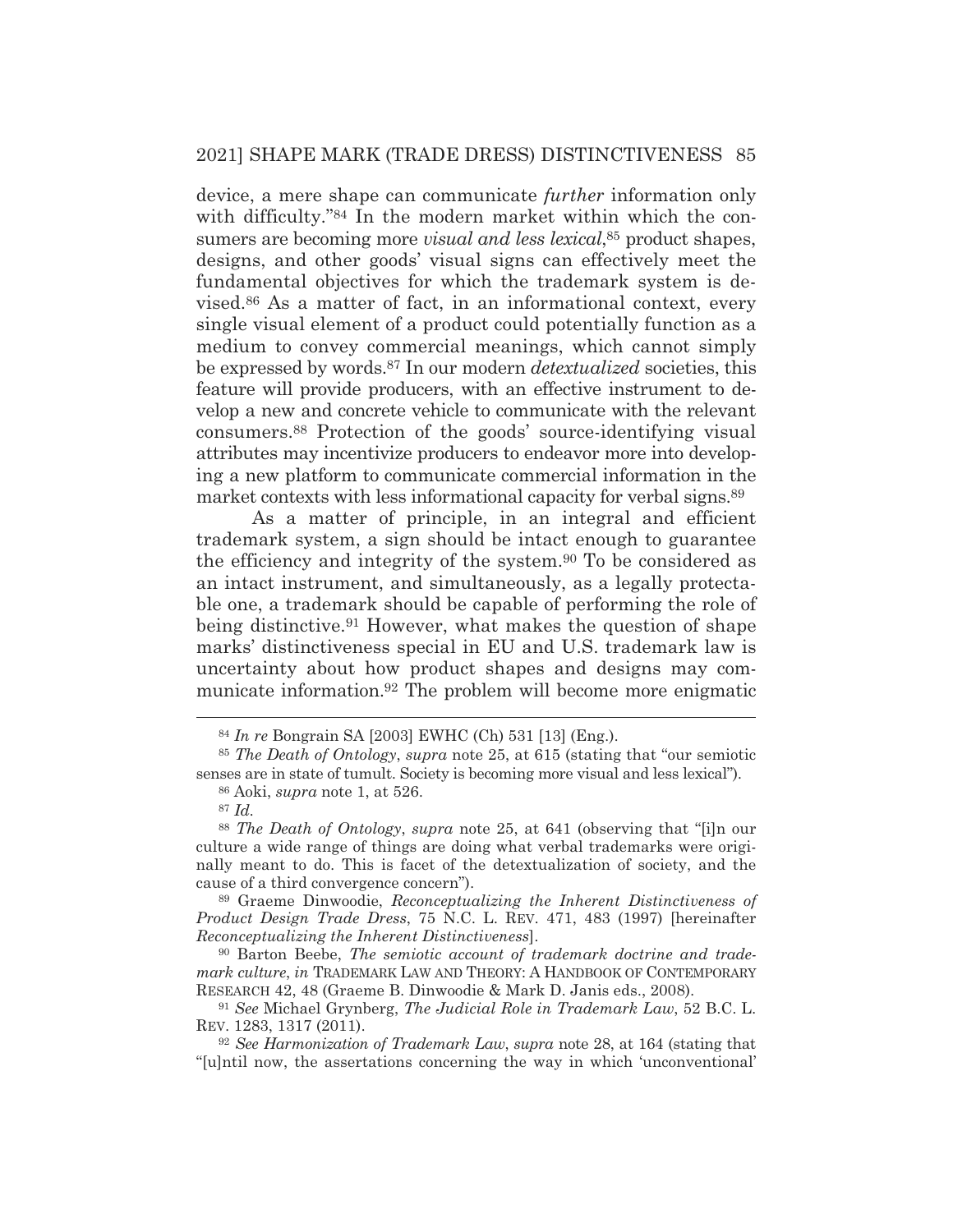when it is realized that unlike word marks, which enjoy language to communicate commercial information, visual signs, do not take advantage of any contractual, and definitive source of meanings to predict the semantic content of commercial information.93 That characteristic of shape marks makes them extremely *interpretative*, and inherently hard to be examined in terms of distinctiveness.94 As Professor Moriarty observes,

[i]n terms of complexity, visual interpretation can be seen as being more complex than verbal interpretation, primarily because of the lack of a conventionalized sign system and a formalized training protocol .... [V]isual communication is neither derivative, nor peripheral to language, and therefore the designation of "secondary," "tertiary" or a "superstructure" built on language is inappropriate.95

 For the U.S. and EU trademark system, within which the examiners, courts and legislatures were accustomed to examining the "*distinctiveness character*" of word marks, mainly based on a lingual system, the shape marks' "*indefinite nature*" could cause fundamental questions.96 In practice, this problem concerning the shape marks' distinctiveness will put legal systems in a quandary of choosing between *language-based* and *visual-based* tests.97 According to both of those tests, the distinctiveness is supposed to be examined based on the interactive relationship between

94 Roland Barthes, *The Rhetoric of the Image*, *in* IMAGE, MUSIC, TEXT 38– 39 (Stephen Heath trans., 1977) ("All images are polysemous; they imply, underlying their signifiers, a 'floating chain' of signifieds, and the reader able to choose some and ignore others. Polysemy poses a question of meaning and this question always come through as a dysfunction.").

95 Moriarty, *supra* note 83, at 20.

<sup>96</sup> *See* Brian M.Z. Reece, *Distinctiveness of Marks Suffering Genocide: A Survey of Genocide Cases*, 47 AIPLA Q.J. 485, 501 (2019).

<sup>97</sup> *See* Mark P. McKenna, *Teaching Trademark Theory through the Lens of Distinctiveness*, 52 ST. LOUIS U. PUB. L. REV. 843, 848–49 (2008).

forms of signs are perceived by consumers have not been underpinned by empirical evidence").

<sup>93</sup> Case T-230/05, Golf USA, Inc. v. Off. For Harmonisation in the Internal Mkt., ¶ 21 (Mar. 6, 2007), https://curia.europa.eu/juris/document/document .jsf;jsessionid=7C0171D8D66ED51C25AD1DD4A38A7E99?text=&docid=6178 5&pageIndex=0&doclang=en&mode=lst&dir=&occ=first&part=1&cid=6747872 [https://perma.cc/YS3M-RNFK]; Case T-289/02, Telepharmacy Sols. Inc. v. Off. For Harmonisation in the Internal Mkt., 2004 E.C.R. II-2856, ¶ 24.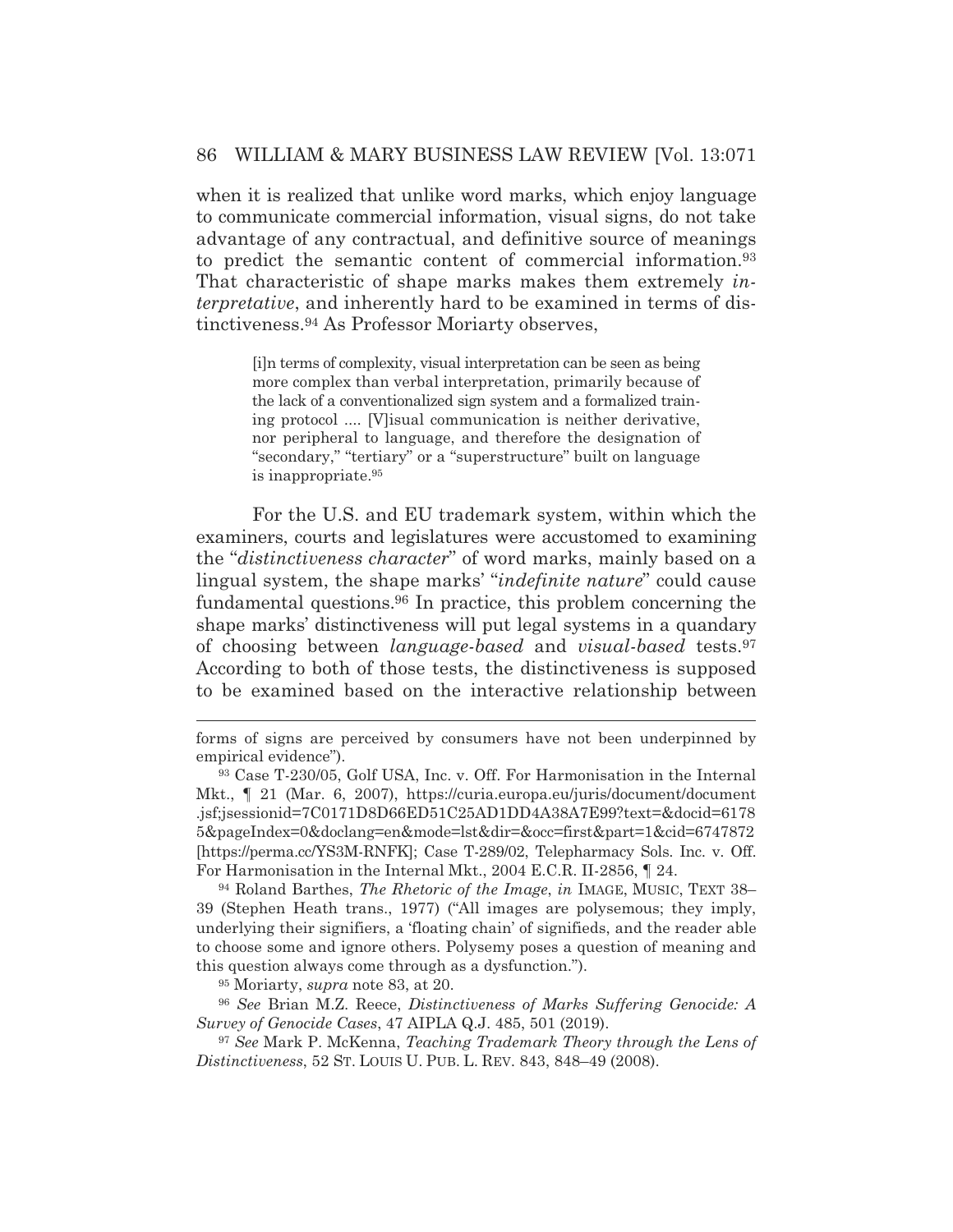consumers' perception and indicative features of a sign.98 However, those tests are different in terms of the sources from which the *indicative meanings* come.99 In language-based tests, having access to dictionaries could provide conclusive information regarding the information that relevant consumers may perceive.100 Nonetheless, concerning the product shapes or packaging, there is no such contractual source to predict the perceived message.101 In the U.S. trademark law, that quandary in employing traditional language-based and visual-based tests has led to categorizing the protectable trademarks into two separate categories.102 On one side, service trade dress and packaging, with the capability of providing inherent distinctiveness, and product shapes or designs with the requirement of showing secondary meaning, on the other side.103 Meanwhile, in EU trademark law, the CJEU in *Henkel Perwoll Bottle* showed its willingness to recognize the inherent capability of shape marks to establish distinctiveness without banning the possibility of showing acquired distinctiveness.104

## *A. The EU "Significant Departure Criterion" and U.S. "Ontological Tests"; Different in Titles, Similar in Contents*

## *1. The EU "Significant Departure" Test*

More than a decade ago, accepting that the criteria for examining the shape marks' distinctiveness are no different from those applicable to other trademarks, the CJEU in *Mag Instrument Inc.* held that "[a]verage consumers are not in the habit of making assumptions about the origin of products on the basis of their

<sup>103</sup> *Id.*

<sup>98</sup> *Id.* at 847–48.

<sup>99</sup> *See* Robert Unikel, *Better by Design: The Availability of Trade Dress Protection for Product Design and the Demise of Aesthetic Functionality*, 85 TRADEMARK REP. 312, 335 (1995).

<sup>100</sup> McKenna, *supra* note 97, at 848 (stating that "it is relatively easy for courts to determine whether and how those meanings relate to the products or services with which they are used. But product design and packaging features rarely have such generally understood meanings, and as a result, the traditional framework is less helpful.").

<sup>101</sup> *Id.*

<sup>102</sup> *Id.* at 848–49.

<sup>104</sup> *See* Case C-218/01, Henkel KGaA v. Deutsches Patent—und Markenamt, 2004 E.C.R. I-1737, ¶ 30.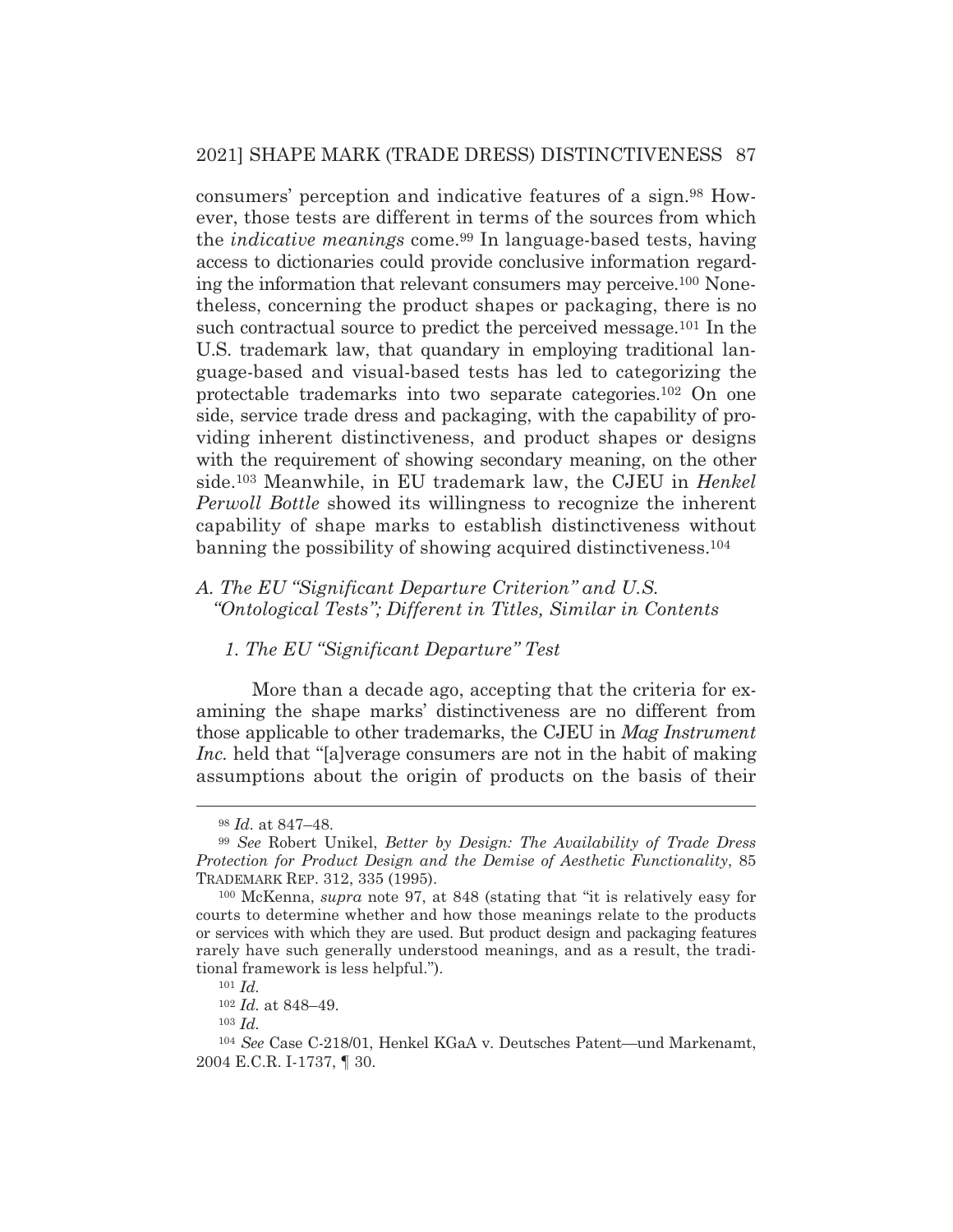shape or the shape of their packaging in the absence of any graphic or word element and it could therefore prove more difficult to establish."105

By the same token, the court continued arguing that "the more closely the shape for which registration is sought resembles the shape most likely to be taken by the product in question, the greater the likelihood of the shape being devoid of any distinctive character."<sup>106</sup> Through the same empirical presumption, the CJEU in *Henkel Perwoll Bottle* ruled that the "relevant consumers are accustomed to seeing shapes similar to those at issue, in a wide variety of designs, it is to be observed that such shapes appear as variants of one of those common shapes rather than as an indication of the commercial origin of the goods."107 Therefore, "only a mark which departs significantly from the norm or customs of the sector and thereby fulfills it essential function of indicating origin, is not devoid of any distinctive character for the purposes of that provision."108

 As mentioned earlier, the *indefinite nature* of visual elements makes their meaning always dependent on the consumers' perception, as the decisive gauge to determine the communicated message.109 Due to that inherent characteristic of ocular elements, the shape marks' distinctiveness in EU trademark law is examined, initially, by reference to the elements of the trademark in question and, simultaneously, by reference to the targeted public.110 According to that principle, the CJEU in the "significant departure criterion" has striven to implement this value by developing an exhaustive framework in which a normative rule is combined with an empirical presumption.<sup>111</sup> Accordingly, the relevant consumer with no predisposition *will not presumably* perceive the significantly departed visual elements of a shape or design as a

<sup>105</sup> *See* Case C-136/02 P, Mag Instrument Inc. v. Off. For Harmonisation in the Internal Mkt., 2004 E.C.R. I-9182, ¶ 29.

<sup>106</sup> *See id.* ¶ 31.

<sup>107</sup> *See* Case T-393/02, Henkel KGaA v. Off. For Harmonisation in the Internal Mkt., 2004 E.C.R. II-4117, ¶ 21.

<sup>108</sup> *See* Case C-136/02 P, ¶ 29.

<sup>109</sup> *See* McKenna, *supra* note 97, at 849.

<sup>110</sup> *See* Case C-136/02 P, ¶ 29; Case T-305/02, Nestlé Waters France v. Off. For Harmonisation in the Internal Mkt., 2003 E.C.R. II-5209, ¶ 22. 111 *See* Dinwoodie & Gangjee, *supra* note 57, at 13.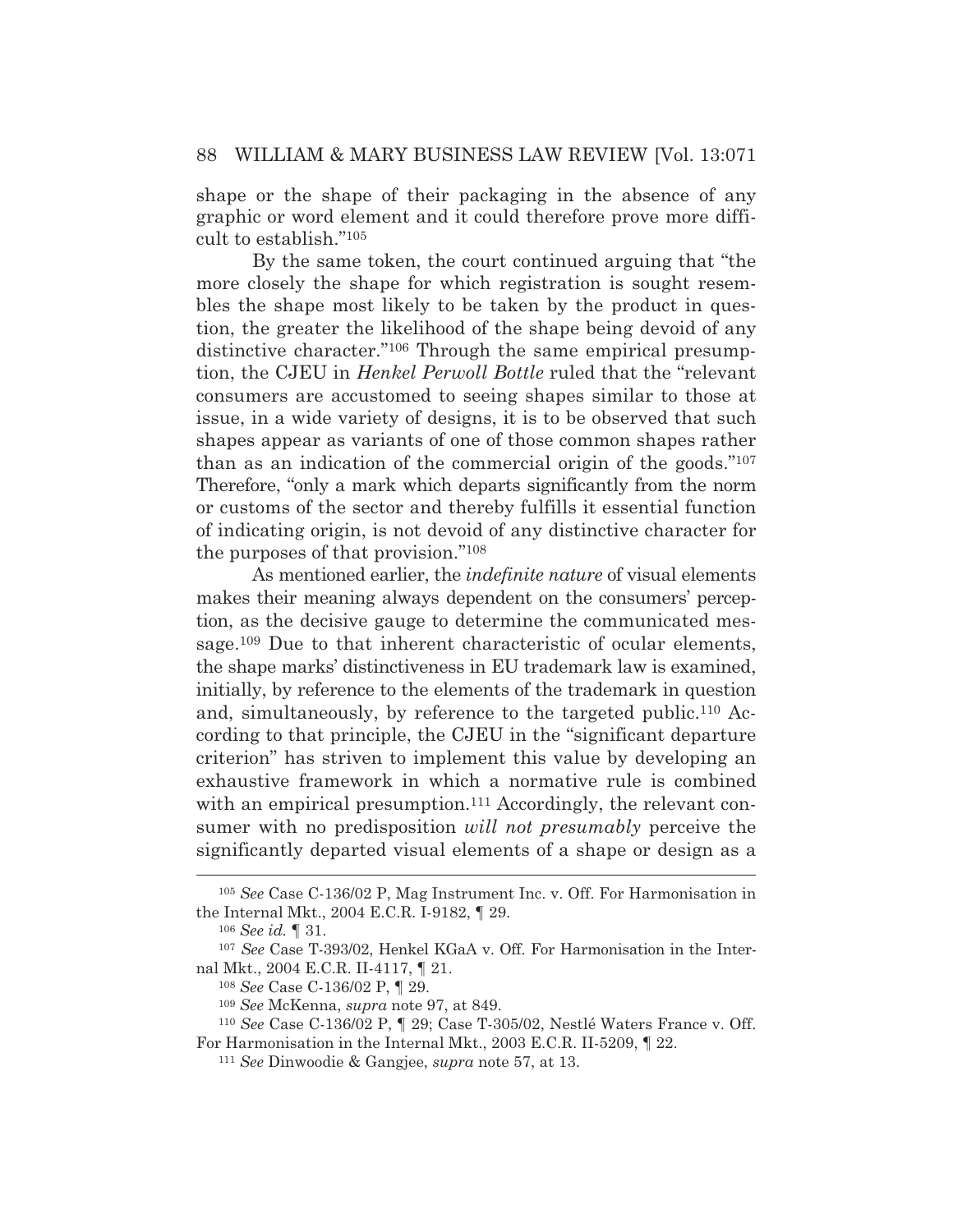source indicator.<sup>112</sup> As a two-step test, the outcome of the examination will not be legally reliable "without referring to the perception of the average consumer."113 Therefore, the registration is provided to verifying that it "fulfils its essential function, namely that of guaranteeing the origin of the product."114 In this view, the CJEU defines the average consumer as one "even without conducting an analytical or comparative examination and without paying particular attention" will comprehend a shape mark as a distinctive trademark.115 The compound nature of the test and its application in the subsequent cases have convinced some commentators to believe that significant departure from the norms or customs is not only sufficient but also necessary for the purpose of overcoming the dilemma of inherent distinctiveness of shape marks.116 Furthermore, putting consumers' perception at the center of the question of distinctiveness will pave the CJEU's way to circumvent the risk of assimilation of the distinctiveness criterion with provisions of the other provinces of intellectual property, especially the individual character under design law.117 In this perspective, the reference point in distinctiveness assessment will be shifted from the *prior art* to the commercial environment in which a shape mark is supposed to act as a trademark.<sup>118</sup> Additionally, this binary model will prevent leaving design law as a useless legal entity by

<sup>112</sup> *Id.*

<sup>113</sup> *See* Case C-218/01, Henkel KGaA v. Deutsches Patent—und Markenamt, 2004 E.C.R. I-1737, ¶ 51. 114 *Id.*

<sup>115</sup> *Id.* ¶ 45.

<sup>116</sup> Guy Tritton, *Distinctiveness and Acquired Distinctiveness: The Approach and Territorial Aspects*, 13 ERA F. 227, 230 (2012).

<sup>117</sup> *See* STUDY ON THE OVERALL FUNCTIONING, *supra* note 5, at 71, casting doubt on how the CJEU may implement this objective into practice. In this concern, it states that "it is unclear whether and how the criteria for appraising inherent distinctiveness of a shape mark are distinguished from the criterion of 'individual character' under design law, and whether the distinction is one of grade or of substance." *Id.*

<sup>118</sup> Some commentators have criticized this idea. *See, e.g.*, Annette Kur, *Too Common, Too Splendid, or 'Just Right'? Trade Mark Protection for Product Shapes in the Light of CJEU Case Law*, MAX PLANCK INST. FOR INNOVATION AND COMPETITION Res. Paper No. 14-17, 26 (2014) [hereinafter *Too Splendid*] (arguing that the significant departure is "rather suitable for protecting creative achievements than for testing the ability of a sign to function as a mark").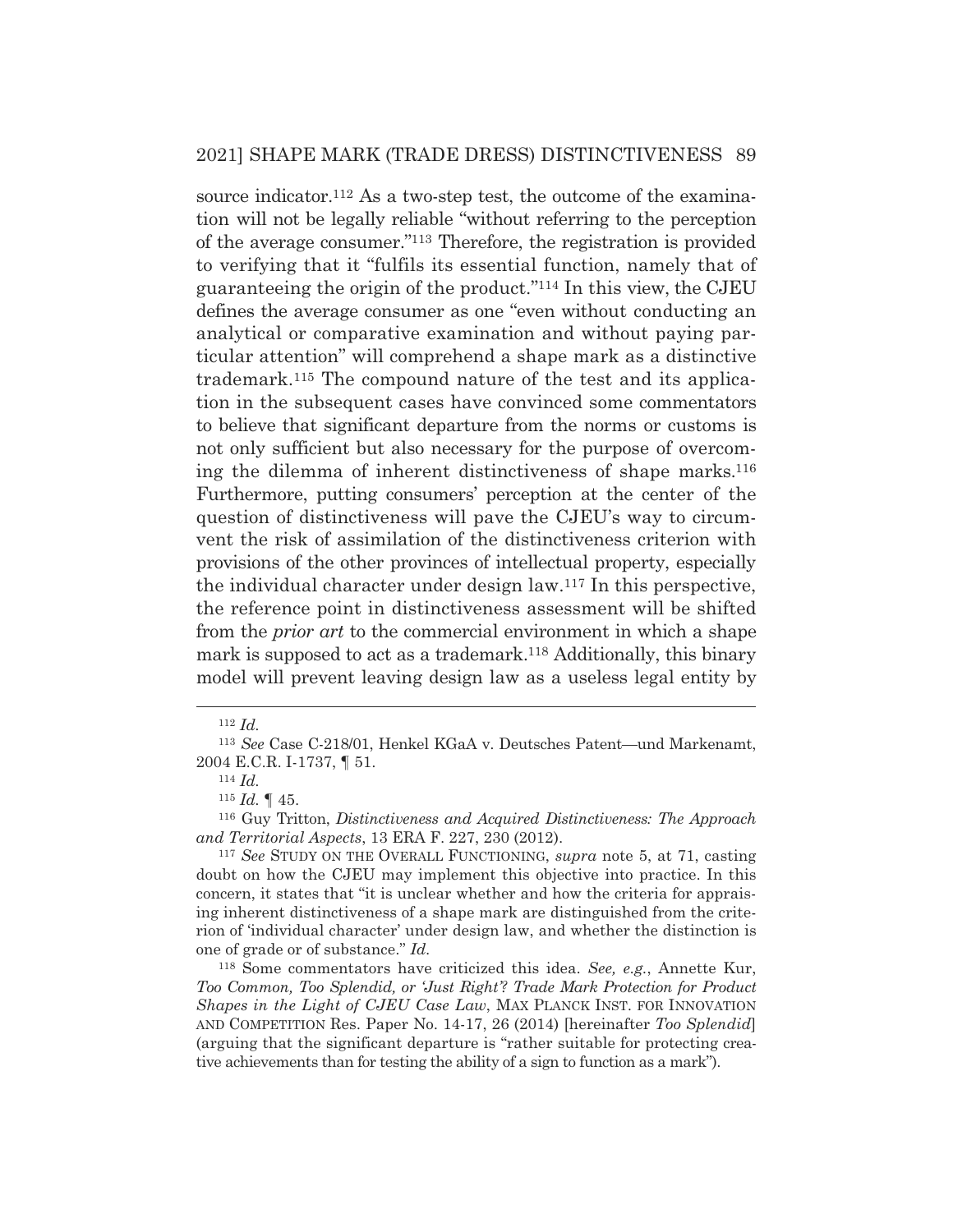incentivizing producers to protect their designs under the perpetual monopoly that trademark law may provide.119

 Nonetheless, even though the "significant departure criterion" puts consumers' perception at the center of the question of shape marks' distinctiveness, the element of comparison with other shapes or designs in the relevant sector will amount to observing the protectable shape marks merely as *product or service distinguishers* rather than source-identifiers.120 In EU trademark law, a trademark to possess distinctive character should serve to *identify* the commercial source from which a good or service has originated as well as to *distinguish* them from others in the market.121 Accordingly, as a twofold definition, for being distinctive, both the ability to distinguish and the capacity of identifying are inevitable elements that could not be used *interchangeably*.122 Hence, in the case of shape marks, there should be no logical correlation between being significantly departed from the common designs in the sector (distinguishability) and being capable of identifying the commercial origin.123 To put it differently, the more significantly a design departs from the common designs in the sector the more effectively it proves its competency to be distinguished among the other comparable ones but not its source-identifying capacity.124 That shift in the function of a shape mark within the significant departure model springs from the test's great value on the impression that a design may arouse in the relevant consumers to distinguish a design or shape among other common ones in the sector rather than the effect that may cause them to realize the

<sup>119</sup> *See* Dinwoodie & Gangjee, *supra* note 57, at 14.

<sup>120</sup> *See id.* at 13. 121 *Id.*

<sup>122</sup> *See* Case C-218/01, Henkel KGaA v. Deutsches Patent—und Markenamt, 2004 E.C.R. I-1737, ¶ 30; Joined Cases C-344/10 P & C-345/10 P, Freixenet v. Off. For Harmonisation in the Internal Mkt., 2011 E.C.R. I-10205, ¶ 42; Case C-136/02 P, Mag Instrument Inc. v. Off. For Harmonisation in the Internal Mkt., 2004 E.C.R. I-9182, ¶ 29; Case C-349/95, Loendersloot v. Ballantine & Son, Ltd., 1997 E.C.R. I-6244, ¶¶ 22, 24; Case C-39/97, Canon v. Metro-Goldwyn-Mayer, Inc., 1998 E.C.R. I-5525, ¶ 28.

<sup>123</sup> *See* Case C-218/01, ¶ 30; Joined Cases C-344/10 P & C-345/10 P, ¶ 42; Case C-136/02 P, ¶ 29; Case C-349/95, ¶¶ 22, 24; Case C-39/97, ¶ 28. 124 *See* Case C-218/01, ¶ 30; Joined Cases C-344/10 P & C-345/10 P, ¶ 42;

Case C-136/02 P, ¶ 29; Case C-349/95, ¶¶ 22, 24; Case C-39/97, ¶ 28.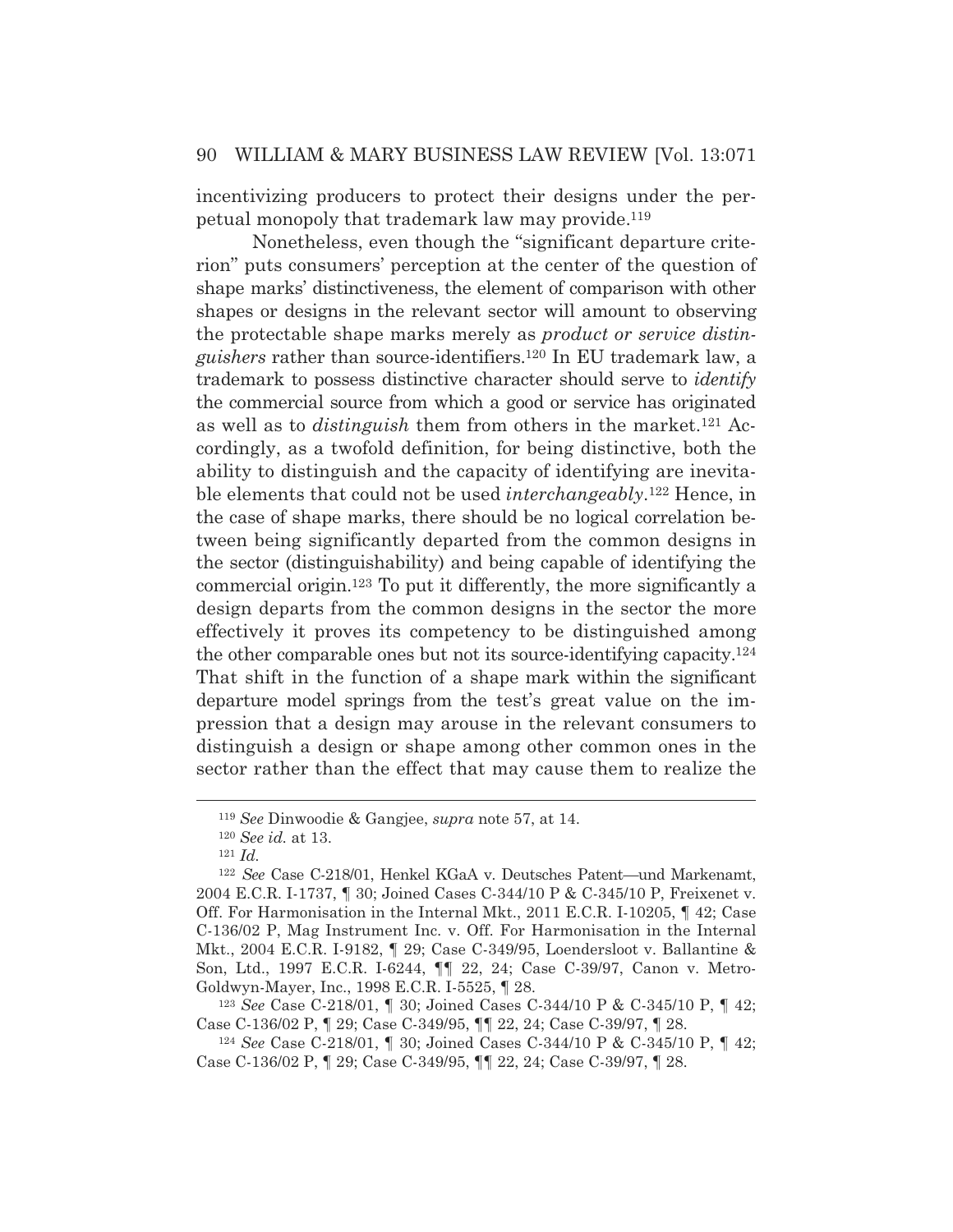indicated origin.125 Another threat of focusing on the element of distinguishability is the conceptual overlap between distinctive and nondistinctive designs that significantly depart from the standard designs in the sector.126 Indeed, the significant departure criterion has not determined how courts or examiners could assess distinctiveness in the case of shape marks that notwithstanding significant divergence from the usual forms in the relevant field have not been found by consumers as a distinctive source-identifier.<sup>127</sup>

## *2. The U.S. "Ontological Tests"*

 On the other side of this comparison, a similar approach is followed by U.S. courts in examining the existence of inherent distinctiveness merely for *product packaging*.128 Indeed, unlike the EU equality treatment towards different kinds of shape marks, in U.S. trademark law, the historical split over lower courts regarding the applicability of categorical test (*Abercrombie spectrum*) for trade dress marks made the Supreme Court in *Wal-Mart Stores v. Samara Bros.* convinced to divide the protectable trade dress marks into two separate categories in terms of the required type of distinctiveness.129 In this case, the Court held that unlike products' shape and designs, product packaging could "almost automatically tell a consumer that they refer to a brand."130 The Court also affirmed the Court's normative presumption in *Qualitex Co*. on consumers' predisposition and producers' subjective aim to employ word marks and product packaging as source-identifiers.<sup>131</sup> It

<sup>125</sup> Tom W. Bell, *Virtual Trade Dress: A Very Real Problem*, 56 MD. L. REV. 384, 413 (1997).

<sup>126</sup> *See Reconceptualizing the Inherent Distinctiveness*, *supra* note 89, at 582.

<sup>127</sup> Roland Knaak et al., *Study on the Overall Functioning of the European Trade Mark System*, MAX PLANCK INST. FOR INNOVATION AND COMPETITION Res. Paper No. 12-13, 52 (2011); *see also* Sara Balice, *Tripp Trapp Case: The Court of Justice on 3D Trademarks*, 37 EUR. INTELL. PROP. REV. 807, 812 (2015).

<sup>128</sup> *See* Wal-Mart Stores, Inc. v. Samara Bros., 529 U.S. 205, 212–13 (2000). <sup>129</sup> *Id.* at 211.

<sup>130</sup> *Id.* at 212 (quoting Qualitex Co. v. Jacobson Prods. Co., 514 U.S. 159, 163 (1995)).

<sup>131</sup> *Wal-Mart Stores, Inc.*, 529 U.S. at 209–10; A. Samuel Oddi, *Product Simulation: From Tort to Intellectual Property*, 88 TRADEMARK REP. 101, 149– 50 (1998); *see also* Landscape Forms, Inc. v. Columbia Cascade Co., 113 F.3d 373, 378–79 (2d Cir. 1997); *The Death of Ontology*, *supra* note 25, at 545–49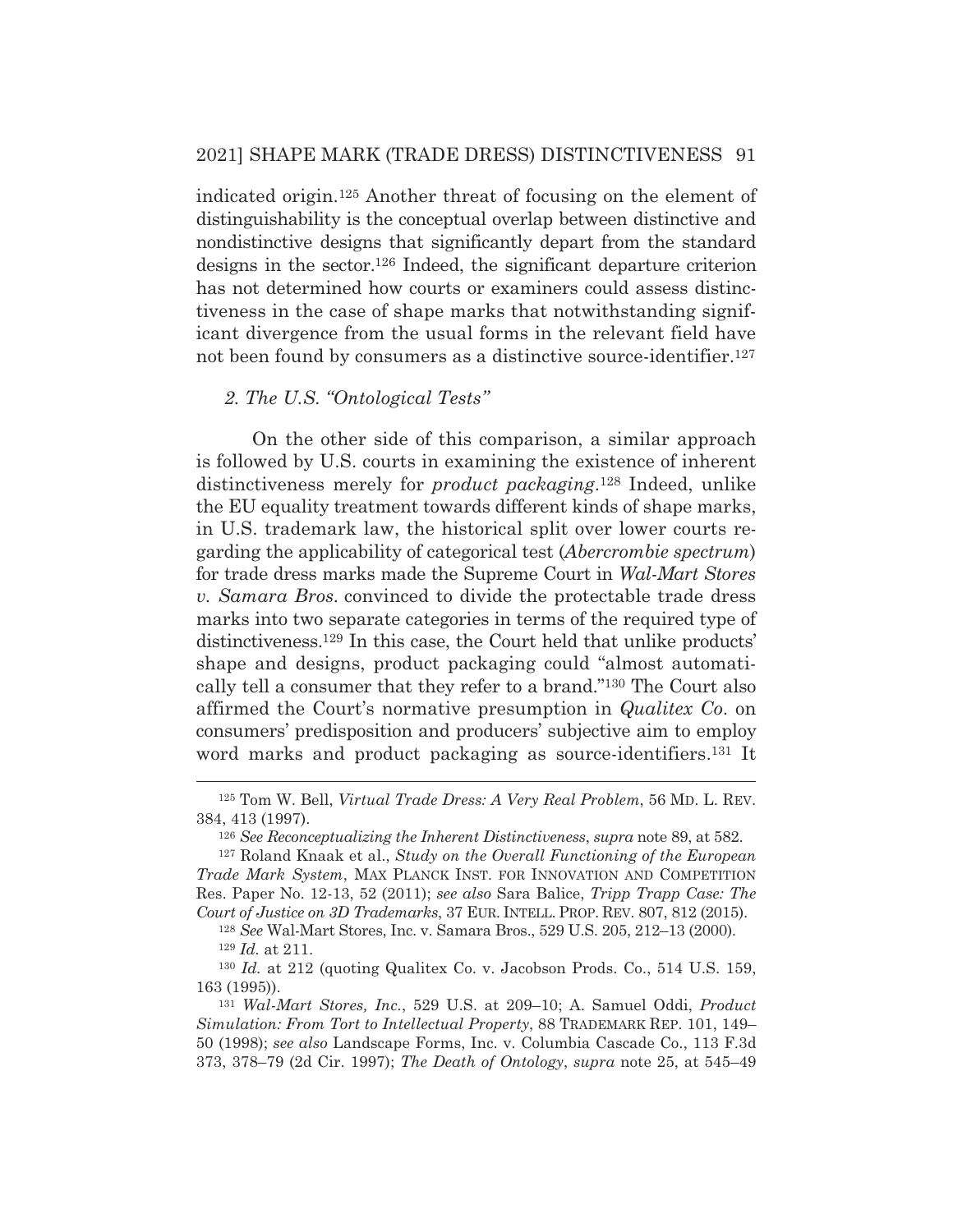reinforced this empirical presumption, stating that unlike product shapes or designs, product packaging will "immediately ... signal a brand or a product source."132 Accordingly, to be eligible as a trademark, product shapes and designs are subject to proof of secondary meaning.133 Therefore, by way of comparison with the "significant departure" test, in U.S. trademark law, the empirical presumption of consumer's predisposition has been reversed in the case of product packaging.134 In other words, courts or examiners should assume that relevant consumers are in the habit of taking the visual elements of a product packaging as a source-identifier.135

 Subsequent to the Supreme Court's distinction between product shapes or designs and product packaging, the way was left open to courts to employ former *ontological tests* in the case of product packaging.136 As a matter of law, the ontological tests, which were initially designed for all kinds of trade dress marks, could now employ only for product packaging.137 The courts with an ontological approach contemplate the legal nature of trade dress marks as a related, concurrently, as an independent entity concerning the trademark system.138 In this view, the mechanism of distinctiveness assessment is designed as a two-step test, just like what is ruled by CJEU in the "significant departure test."139 Accordingly, the distinctive character should be examined based on the relationship between the visual qualifications that a mark comprises and what the relevant consumers may percept.140 In *Wal-Mart Stores v. Samara Bros*, the Supreme Court found that the ontological tests "would rarely provide the basis for summary disposition of an anticompetitive strike suit" in *product shapes distinctiveness.*<sup>141</sup> However, this test has remained

<sup>138</sup> *Id.*

<sup>139</sup> *See* Dinwoodie & Gangjee, *supra* note 57, at 13.

<sup>140</sup> *Id.*

<sup>(</sup>criticizing that using producers' intention as a basis for justifying the inherent distinctiveness for product packaging will give rise to self-serving testimony).

<sup>132</sup> *Qualitex Co.*, 514 U.S. at 163.

<sup>133</sup> *Wal-Mart Stores, Inc.*, 529 U.S. at 212–13, 216.

<sup>134</sup> *See* Dinwoodie & Gangjee, *supra* note 57, at 13.

<sup>135</sup> *See Wal-Mart Stores, Inc.*, 529 U.S. at 212–13, 216.

<sup>136</sup> *See supra* note 25 and accompanying text.

<sup>137</sup> *The Death of Ontology*, *supra* note 25, at 618.

<sup>141</sup> *See* Wal-Mart Stores, Inc. v. Samara Bros., 529 U.S. 205, 212–13, 216 (2000).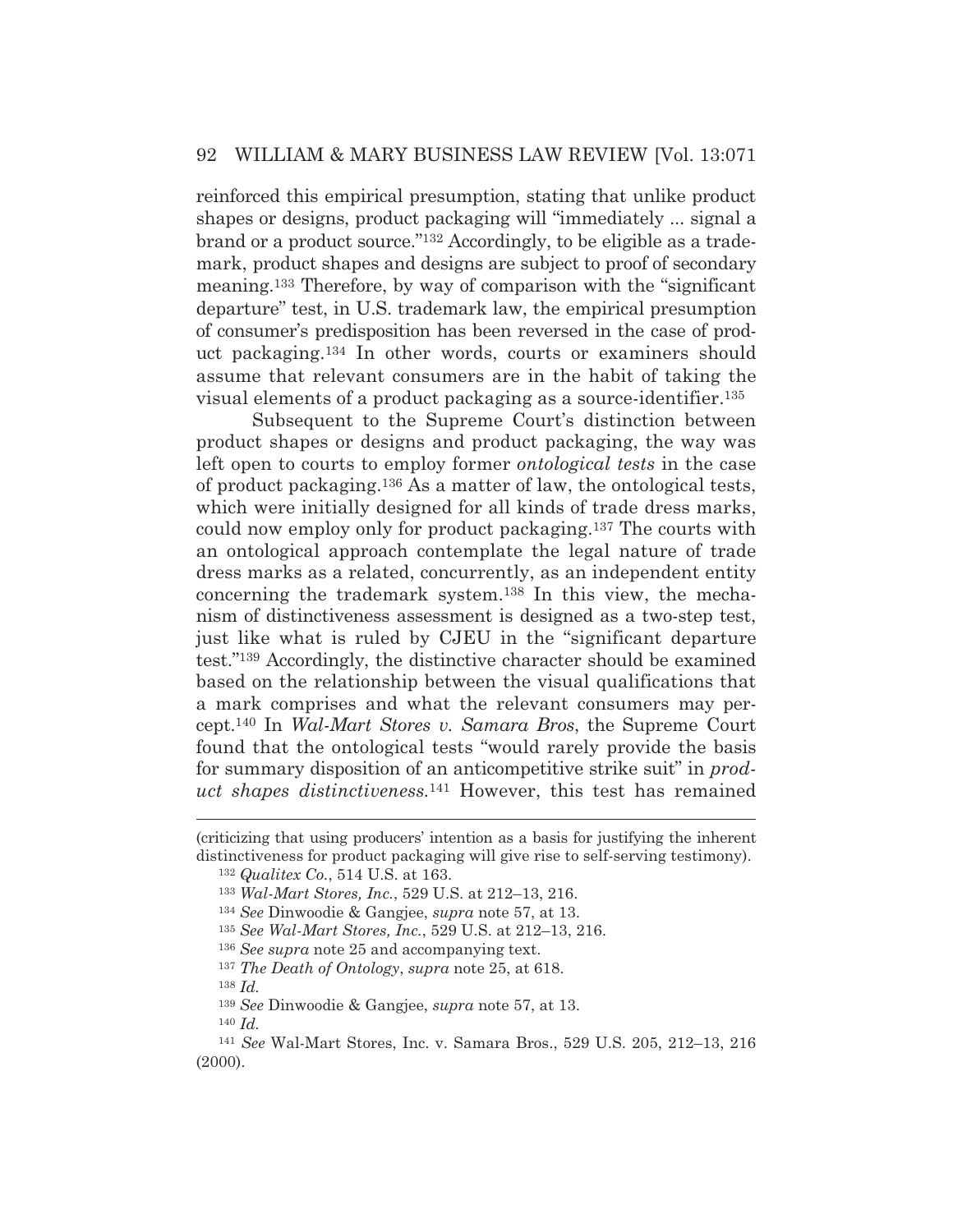still applicable concerning product packaging.142 Recently in *In re Forney Industries, Inc*., the U.S. Court of Appeals for the Federal Circuit, supported the ability of product packaging to establish inherent distinctiveness.143 The court also emphasized that any distinctiveness assessment of a product packaging should be implemented based on the lines that have already been provided under the *Seabrook* test, as a suitable ontological one.144 It finally concluded that, "[i]n determining the inherent distinctiveness of a trade dress, the question ... is whether the trade dress makes such an impression on consumers that they will assume the trade dress is associated with a particular source."

 In U.S. trademark law, the *Seabrook Foods, Inc. v. Bar-Well Foods, Ltd*. is the most prominent case with the ontological approach that is mostly known for developing an objective test for trade dress marks.145 In this case, the Court of Customs and Patent Appeals (CCPA) developed a two-fold test that just like what CJEU articulated in *Henkel Perwoll Bottle* was accorded based on the interaction between *public view* and the *visual characteristics* of the shape or design at issue.146 For that purpose, it confined the determination of distinctiveness into four main factors: (i) whether it is ""common' basic shape or design,"<sup>147</sup> (ii) whether it is "unique or unusual in a particular field,"148 (iii) whether it is "refinement of a commonly-adopted and well-known form of ornamentation for a particular class" of the given dress,  $^{149}$ and finally, (iv) whether it is "capable of creating a commercial impression distinct from the accompanying words."150 By doing so, the court took steps towards what was ruled by the Restatement (Third) of Unfair Competition, stating that using the common

<sup>142</sup> *See In re* Forney Indus., 955 F.3d 940, 946 (Fed. Cir. 2020). <sup>143</sup> *Id.*

<sup>144</sup> Seabrook Foods, Inc. v. Bar-Well Foods, Ltd., 568 F.2d. 1342, 1344 (C.C.P.A. 1977).

<sup>145</sup> Samantha Primeaux, *Makeup Dupes and Fair Use*, 67 AM. U. L. REV. 891, 909 (2018).

<sup>146</sup> *See Forney Indus.*, 955 F.3d at 946; Case C-218/01, Henkel KGaA v. Deutsches Patent—und Markenamt, 2004 E.C.R. I-1737, ¶ 18.

<sup>147</sup> *See Seabrook Foods, Inc.*, 568 F. 2d. at 1344.

<sup>148</sup> *Id.*

<sup>149</sup> *Id.*

<sup>150</sup> *Id.*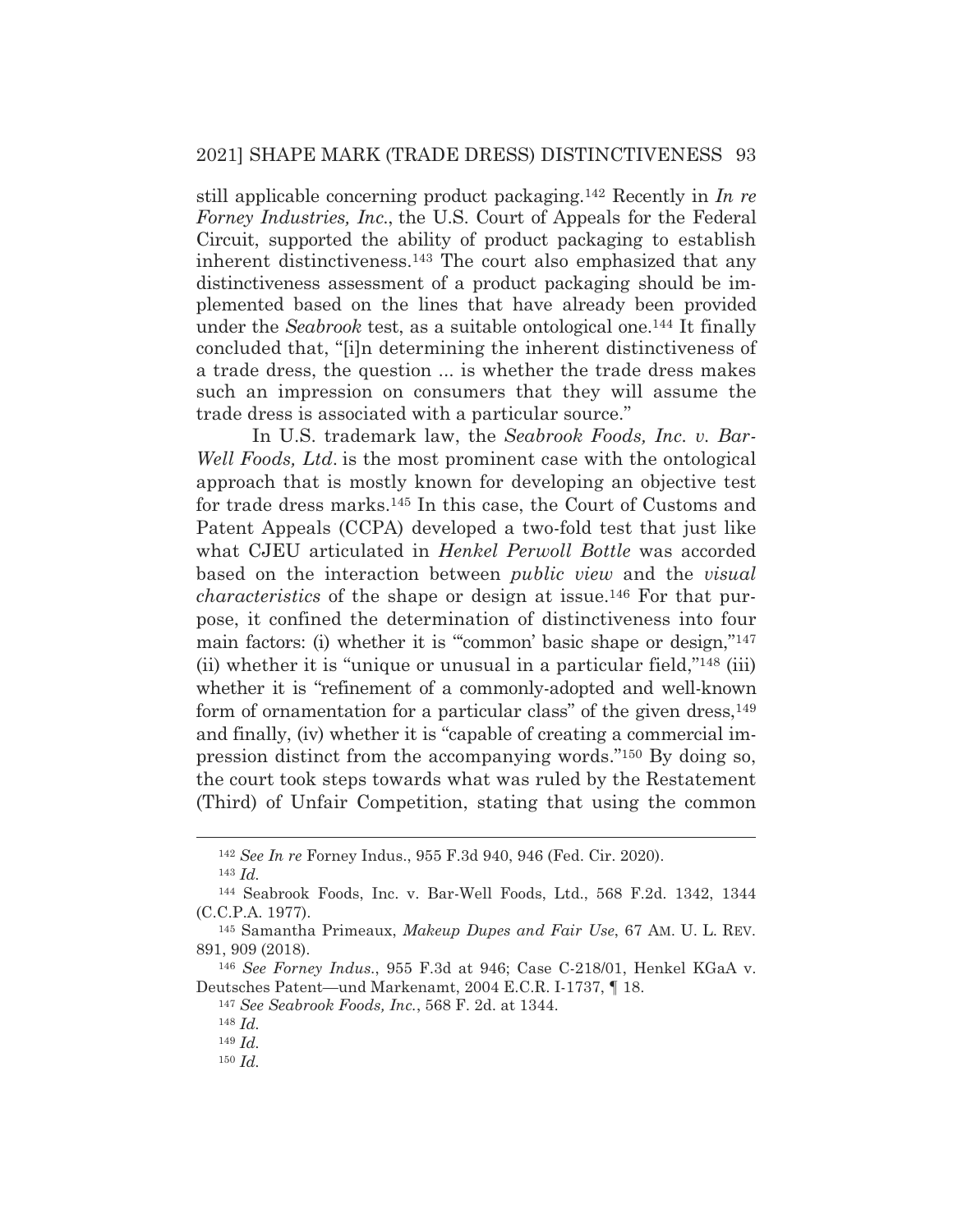features "makes it unlikely that consumers will view them as distinctive of the goods or services of a particular seller."151

Over time, the U.S. courts showed a considerable divergence from the *Abercrombie* test that was routinely applied in the relevant cases.152 The test was developed as a consumeroriented test in which the consumers' perception plays the role of "*relevant field*" in finding the elements of "*uniqueness*" or "*unusualness*."153 In this view, the "critical question of fact ... is whether the public is moved in any degree to buy the article because of its source and what are the features by which it distinguishes that source."154 Comparing to its European counterpart, the *Seabrook* test like the "significant departure criterion" has been developed based on a binary structure in which the interaction between the degree of departure from the common designs and fulfillment of the function of source identification plays a central role.155 Accordingly, the more a design is unique or unusual the more it will possibly be found by consumers as an inherently distinctive trademark.<sup>156</sup> As the court has recently found in *Days-Ease Home Products Corp.*, in the *Seabrook* test, "the question of inherently distinctive obviously must be determined [about] ... the reaction of purchasers to the shape, and what would be the anticipated reaction of the average purchaser to this shape."157 Technically speaking, this approach is close to what has been applied in U.S. design law to determine the "*novelty*" and "*non*-*obviousness"* that may result in assimilating the "*relevant field*" for trade dress distinctiveness with the role that the "*prior art*" is supposed to play in design patents.158 Nonetheless, like the European test, putting the consumer perception at the center of the question of distinctiveness assessment shifts the reference point from prior art to the commercial context in which the relevant consumers percept a sign as an indication of origin.159

<sup>151</sup> *See* RESTATEMENT (THIRD) OF UNFAIR COMPETITION § 13 cmt. d (AM. L. INST. 1993).

<sup>152</sup> *Id*. § 15 cmt. b.

<sup>153</sup> *Id.* § 16 cmt. a; *see also* MCCARTHY, *supra* note 71, § 1:24.

<sup>154</sup> Crescent Tool Co. v. Kilborn & Bishop Co., 247 F. 299, 300 (2d Cir. 1917).

<sup>155</sup> *Seabrook Foods, Inc.*, 568 F.2d at 1344.

<sup>156</sup> *Id.*

<sup>157</sup> *In re* Days-Ease Home Prods. Corp., 197 U.S.P.Q. 566, 568 (T.T.A.B. 1977). <sup>158</sup> *See Too Splendid*, *supra* note 118, at 26.

<sup>159</sup> *Id.*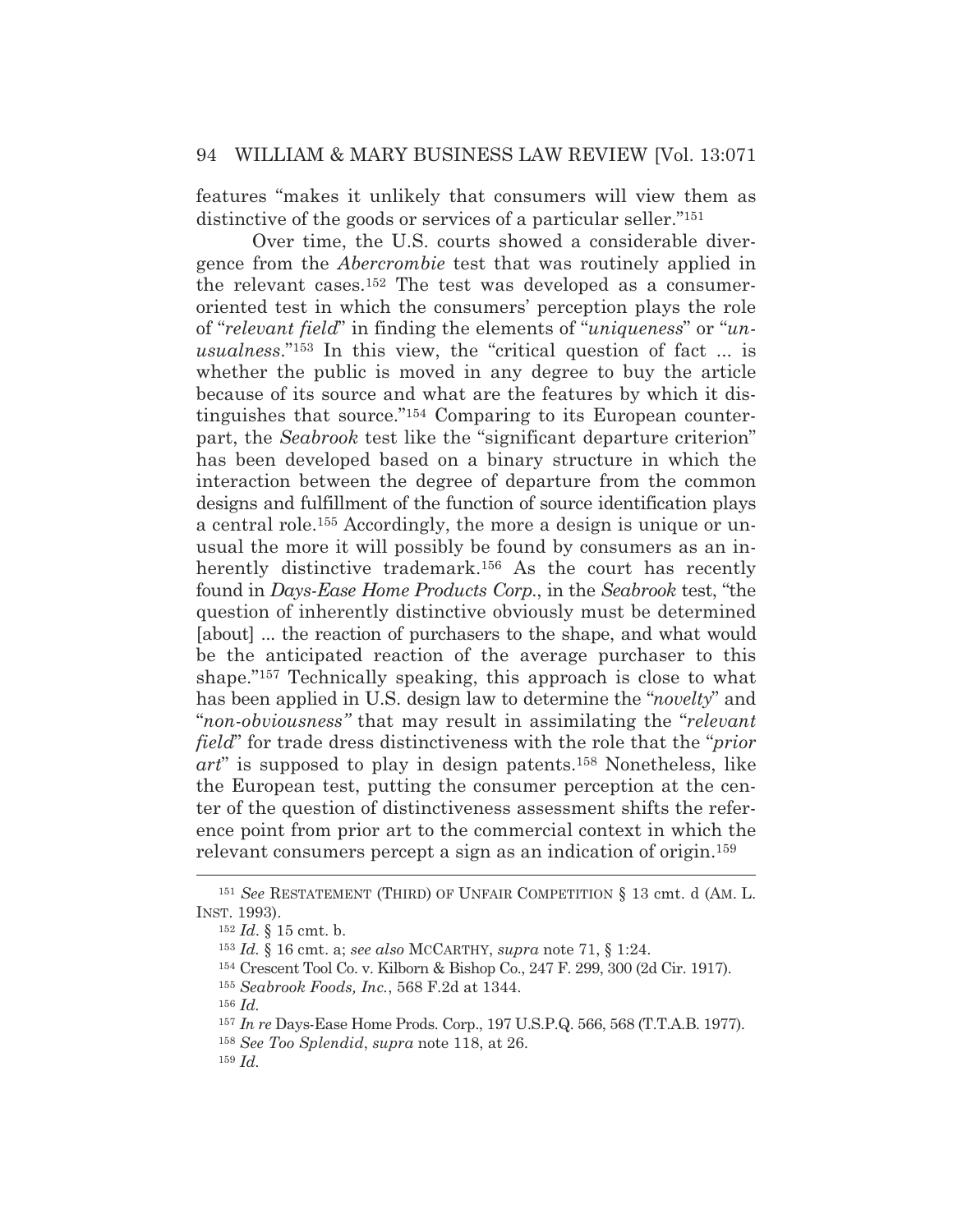By way of comparison with the "significant departure criterion," similar criticisms can be made in regard to the *Seabrook* test.160 In U.S. trademark law, like EU law the concept of distinctiveness is made of two fundamental elements, namely, identifyability and distinguishability.161 The *Seabrook* test is articulated with emphasis on measuring the potential capacity that a design or shape may comprise to *distinguish* a good or service among other comparable ones within a particular group of them rather than its ability to *identify* the source of origin.162 From a semiotic point of view, the *Seabrook* test, like "the significant departure criterion" has focused on the horizontal intersign relationship that a signifier may have with other signifiers without taking into consideration the vertical interplay between signifier and signified.163 This approach will be fruitful in terms of assessing a signifier's strength to be distinctive from other signifiers but not be distinctive of the signified.164 Indeed, despite the fact that the factors like "unusualness" or "uncommonness" may play a helpful role in finding distinctive character could not certainly provide us with a decisive conclusion on the lack or existence of it.165 As

<sup>160</sup> Graeme B. Dinwoodie, *The Trademark Jurisprudence of the Rehnquist Court*, 8 MARQ. INTELL. PROP. L. REV. 187, 197–98 (2004) (stating "[t]he *Seabrook* test does, however, suffer from one conspicuous frailty. Without an overarching test, a mere assessment of 'uniqueness' is irrelevant to trademark law and unhelpful in determining distinctiveness").

<sup>161</sup> *See* MCCARTHY, *supra* note 71, § 3:1 (stating that one of "[t]he requirements for qualification of a word or symbol as a trademark [is] ... the function: to *identify* and *distinguish* the seller's goods from goods made or sold by others"). According to Lanham Trademark Protection Act § 43(a), 15 U.S.C. § 1127, a mark is distinctive when it "*identif*[*ies*] and *distinguish*[*es*] [a party's] goods ... from those manufactured or sold by others" and "indicate[s] the source of the goods"; *see also* Beebe, *supra* note 90, at 54.

<sup>162</sup> Seabrook Foods, Inc. v. Bar-Well Foods, Ltd., 568 F.2d 1342, 1344 (C.C.P.A. 1977).

<sup>163</sup> *See* Beebe, *supra* note 90, at 52–53 (observing that "[i]n brief, signification describes the vertical, intrasign relation between signifier and signified. Value describes the horizontal, intersign relations among signifiers, signifieds").

<sup>164</sup> *Id.* (stating that "[c]orresponding to the semiotic relation of 'signification,' source distinctiveness describes the extent to which a trademark's signifier is distinctive of the signified. Corresponding to the semiotic relation of 'value,' differential distinctiveness describes the extent to which a trademark's signifier is distinctive from other signifiers in the trademark system.").

<sup>165</sup> *The Death of Ontology*, *supra* note 25, at 657 (noting that "a unique design should not be regarded as inherently distinctive merely because of its uniqueness, although clearly that helps").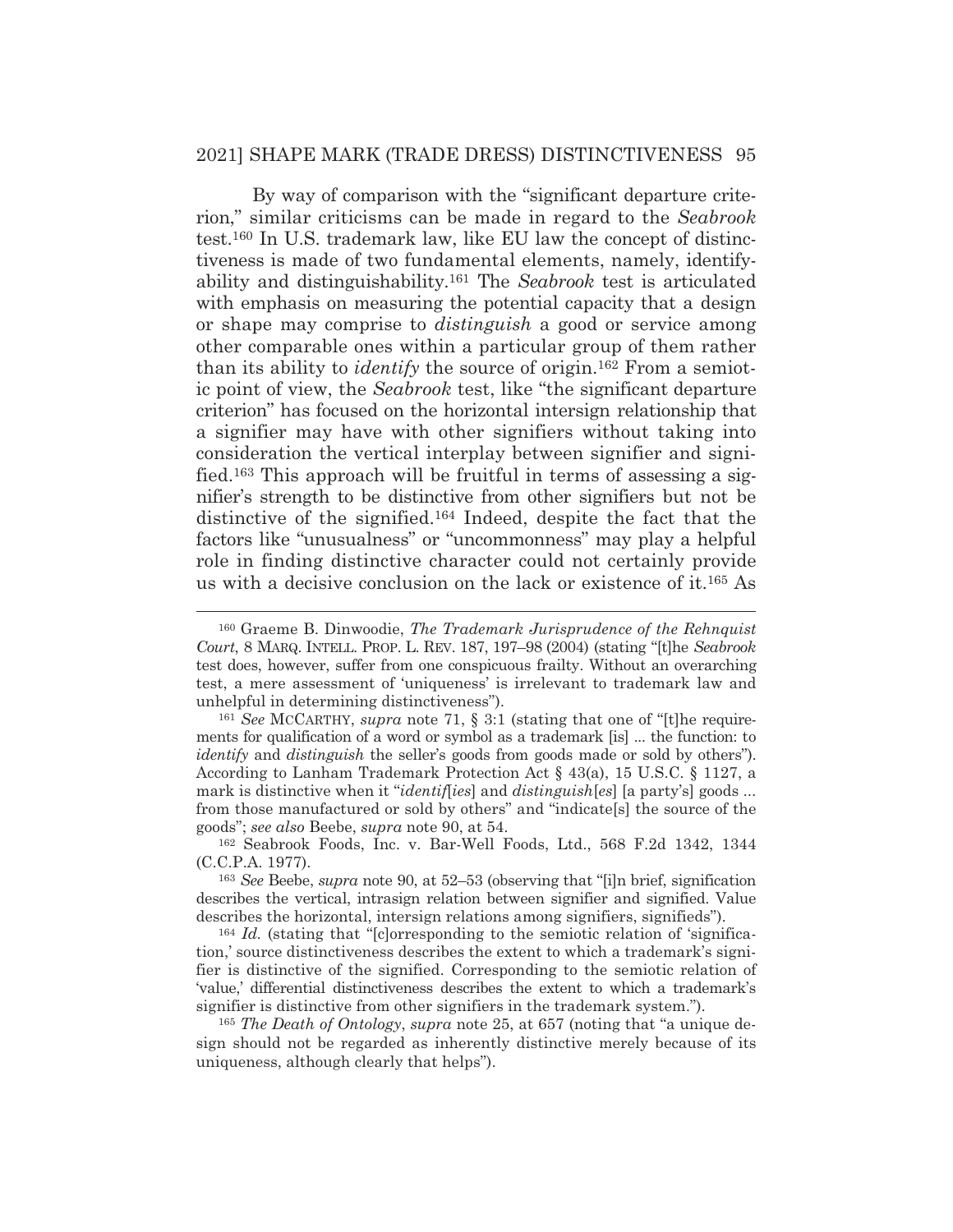Unikel rightfully observes, "[c]onsumers generally purchase a particular product for a variety of interrelated reasons ... it is thus naive to assume that a product's significant features and overall design can serve only *one* of two polar opposite goals [i.e., esthetic and indicative]."166

## *B. Steps to Add Contextualism; the U.S. Abstract Contextualism vs. the EU Practical Steps*

 In 1994, after the establishment of the *Seabrook* test as a milestone in the ontological approach, the Third Circuit in *Duraco Prods., Inc. v. Joy Plastic Enter. Ltd*. tried to pose the essentials of the *Seabrook* test in a more contextualized environment.167 The court, in this case, argued in favor of the possibility of posing inherent distinctiveness for trade dress and did alter the *Seabrook*'s framework.168 It also reiterated the essential elements of the *Seabrook* test, like "uniqueness" and "unusualness" in the "public view."169 However, it added new factors, namely, the "*memora*[*bility*]" and "[*informed*] *consumers* ... *of all the options"* to the *Seabrook* test.170 The court, in this case, employs "memorability" as a gauge in posing the question of distinctiveness in a contextual environment in which the consumer perception will pave the way to measure the distinctiveness ex ante.171 In this concern the court explains, to be inherently distinctive a shape or design "must be recognizable by the consumer as an indicium of the source,

<sup>170</sup> *Duraco Prods., Inc.*, 40 F.3d at 1450.

171 Dennis D. Crouch, A Trademark Justification for Design Patent Rights 31 (Aug. 10, 2010) (unpublished manuscript) (on file with author) (stating that "[t]he design patent distinctiveness measures of novelty and non-obviousness are also ascertainable ex ante (even before any product reaches the hands of a consumer) as opposed to the ex post creation of trade dress rights. In this sense, design patents could be seen as filling the position of inherently distinctive trade dress that was eliminated in Wal-Mart").

<sup>166</sup> Robert Unikel, *Better by Design: The Availability of Trade Dress Protection for Product Design and the Demise of Aesthetic Functionality*, 85 TRADEMARK REP. 312, 335 (1995).

<sup>167 40</sup> F.3d 1431, 1449 (3d Cir. 1994).

<sup>168</sup> *Id.*

<sup>&</sup>lt;sup>169</sup> *Id.* (The court argued "that trade dress is inherently distinctive only if 'so unique ... in a particular market, that one can assume, without proof, that it will automatically be perceived by customers as an indicia of origin a trademark." (quoting Martin P. Hoffman, *Trade Dress/Product Simulation Overview*, C913 A.L.I. A.B.A. 219, 222 (1994))).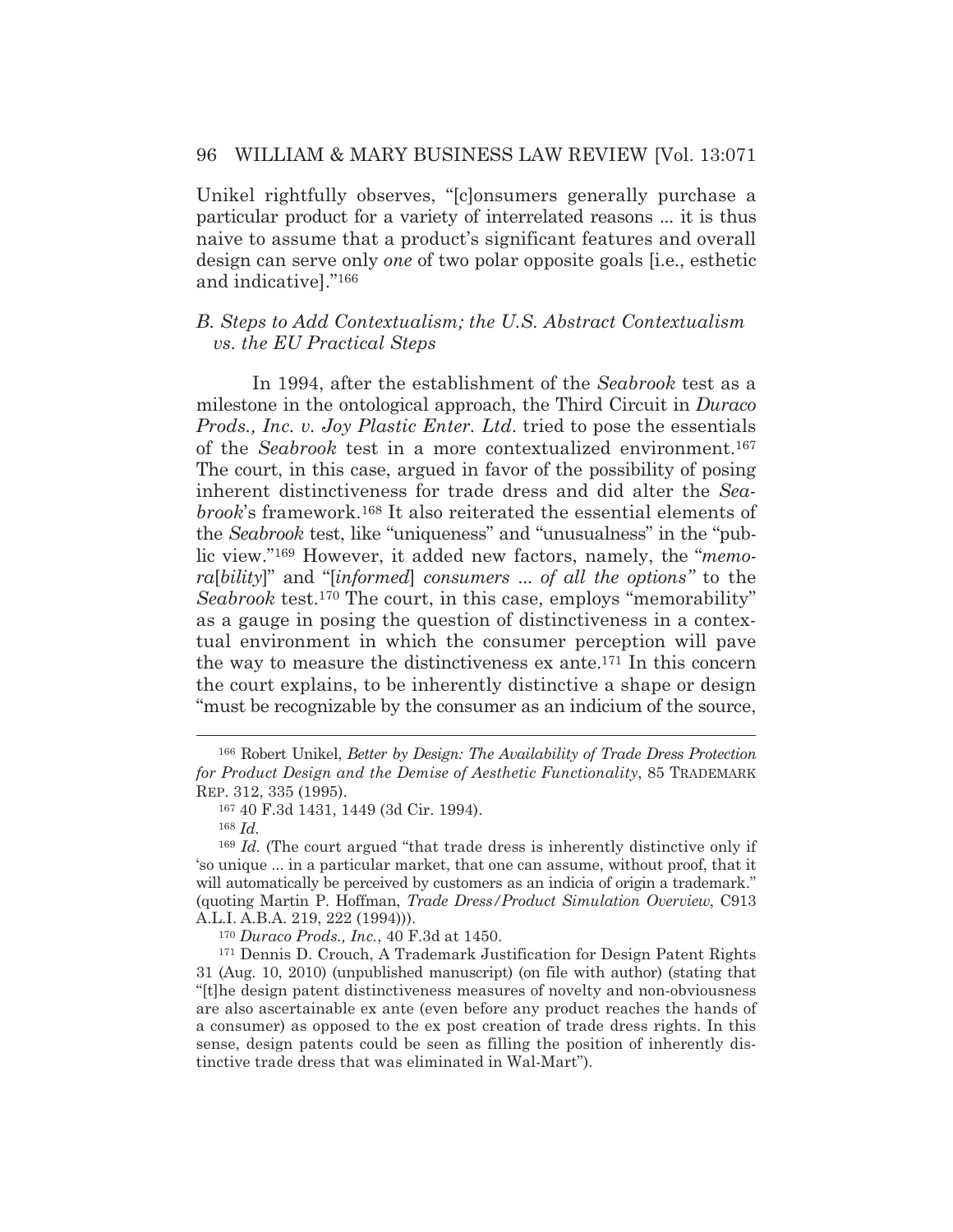rather than a decorative symbol or pattern."172 It defined the "memorability" as "striking or unusual in appearance, or prominently displayed on the product packaging or otherwise somehow apt to be impressed upon minds of consumers, so that it is likely to be *actually* and distinctly remembered."173 Simultaneously, separating configurative marks from other trade dress marks, it required that a figurative dress should be "a unique, individualized appearance so that a consumer informed of all the options available in the market could reasonably rely on it to identify a source."174 Using "actually" along with "informed consumes" shows the court's emphasis on the role of public perception in a factual context.175 Furthermore, by incorporating the factor "[*informed*] *consumer*[*s*] ... *of all the options"* it changed the legal definition of rational consumers to concepts like "*skilled person*" in patent law.176

 The court's interpretation of memorability may take advantage of some scientific background in cognitive science, particularly the top-down theory.177 According to this theory, people's visual perception is under the influence of the ocular characteristics of the stimulus and the viewers' related knowledge and experiences.178 Accordingly, there is a positive correlation between the viewers' relevant visual experiences, the salience of the subjects' visual elements, and the quality of retrieval.179 However, despite those scientific backgrounds and the complexity of the test, two fundamental questions are left unanswered in both *Duraco* and *Seabrook* tests.180 The first question is, on which basis did the courts in *Seabrook* and *Duraco* conclude that factors like "unusualness," "informed consumers," and "memorability" will pave the way to pose the probabilistic and contextualized question of trade dress distinctiveness predictably?181 The second question is on which legal or empirical principle will those factors guarantee

<sup>178</sup> *Id.*

<sup>172</sup> *Duraco Prods., Inc.*, 40 F.3d at 1449.

<sup>173</sup> *Id.*

<sup>174</sup> *Id.*

<sup>175</sup> *Id.*

<sup>176</sup> *Id.*

<sup>177</sup> VICKI BRUCE & PATRICK R. GREEN, VISUAL PERCEPTION: PHYSIOLOGY, PSYCHOLOGY AND ECOLOGY 94 (1985).

<sup>&</sup>lt;sup>179</sup> *Id.*; NICKY HAYES, FOUNDATIONS OF PSYCHOLOGY 46 (1994).

<sup>180</sup> *See* Bell, *supra* note 125, at 403–06, 413.

<sup>181</sup> *Id.* at 403–06.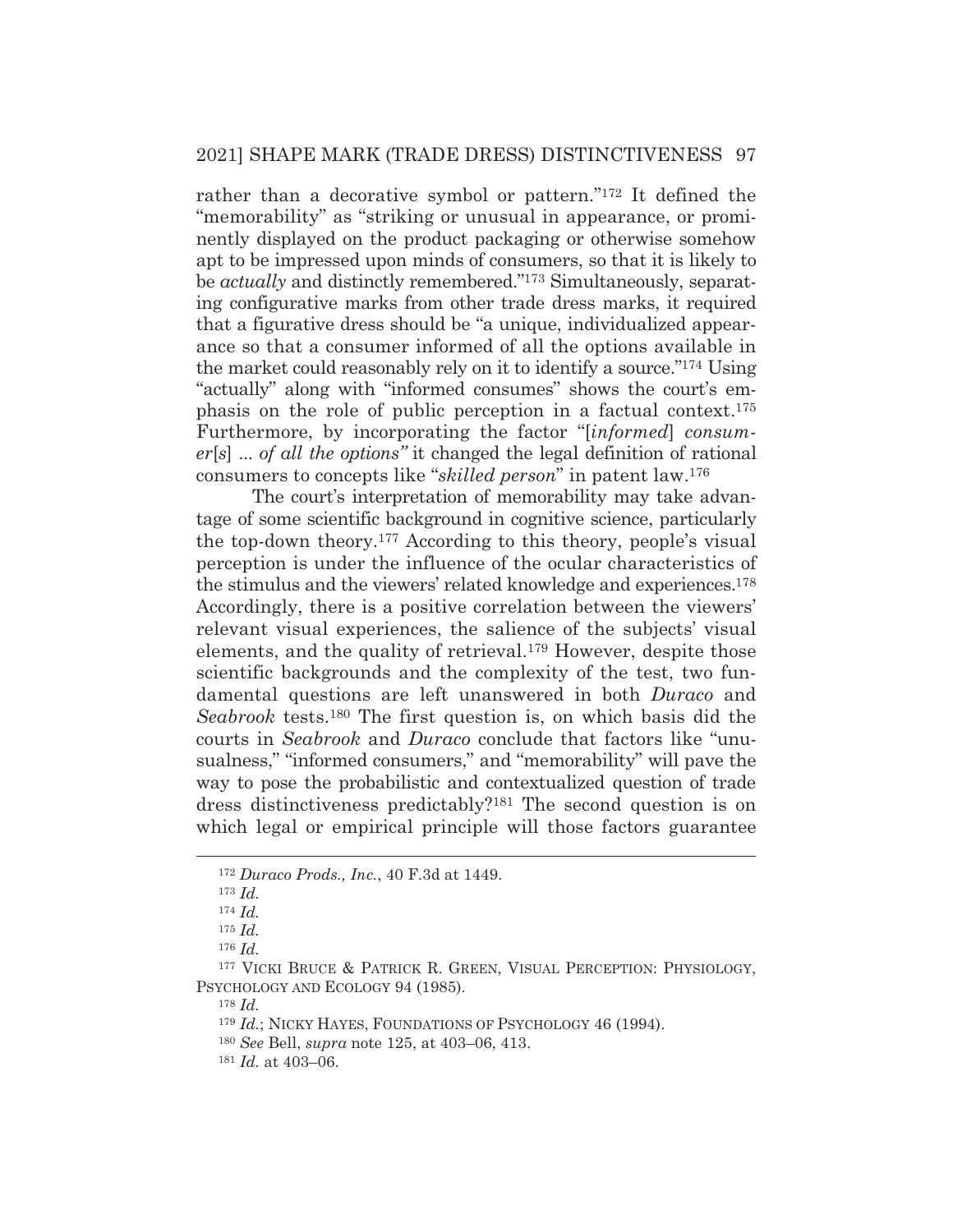the objectives of distinctiveness in its legal terminology?182 In other words, are the Seabrook and Duraco tests capable enough to determine the point at which the subjective perception of an ordinary consumer meets the objective message that a shape or design signifies?183 In response to those questions, it seems the courts have ignored the fact that there are numerous influential, meanwhile immeasurable factors other than the abovementioned factors that may impact the consumers' perception in their trademark-oriented purchases.184 Hence, consumers' reaction in a market context is the decisive source upon which one can find out whether consumers have understood a shape or design as a source-identifying sign or merely a technical or ornamental feature.185 Those sorts of questions have convinced some commentators to argue that irrespective of the factual capability of shape marks to be inherently distinctive, the ontological approach will not add any practical solution to the dilemma of trade dress distinctiveness.<sup>186</sup>

Some European commentators raise similar concerns regarding the mechanism of implementing the "significant departure test" in a contextual environment.187 Some of them even warn about the risk of shifting towards *abstraction*.188 Some also find the criterion's assumption regarding the consumers' habit somehow

<sup>182</sup> *Id.* at 413.

<sup>183</sup> *Id.* at 412 (arguing that a distinctive trademark should be able to indicate the "*subjective* impressions that [a design] arouses in each observer and the *objective,* external thing to which it refers" (emphasis added)).

<sup>184</sup> *Id.* at 391.

<sup>185</sup> Rochelle Cooper Dreyfuss, *We Are Symbols and Inhibit Symbols, So Should We Be Paying Rent? Deconstructing The Lanham Act and Rights of Publicity*, 20 COLUM.-VLA. J. L. & ARTS 123, 125, 130–31 (1996) (noting that designs have served a dual property of decorating and source identifying. Dreyfuss observes that in a purchasing context determining that consumers employ what kind of those properties is a contextualized matter.).

<sup>186</sup> Lars Smith, *Trade Distinctiveness: Solving Scalia's Tertium Quid Trade Dress Conundrum*, 1 MICH. ST. L. REV. 243, 302 (2005) (stating that "[t]his element does not appear to add much of anything to the analysis because if consumers cannot remember the mark, it obviously fails to identify and distinguish the source of the goods"); *see Reconceptualizing the Inherent Distinctiveness*, *supra* note 89, at 536 (stating that "[t]he 'memorable' nature of the feature would not appear to add very much to the analysis in predicting whether a shape or feature is likely to operate as a source identifier with consumers it surely is relevant that the shape is likely to register with the consumer").

<sup>187</sup> *See* Fhima, *supra* note 68, at 318.

<sup>188</sup> *Id.*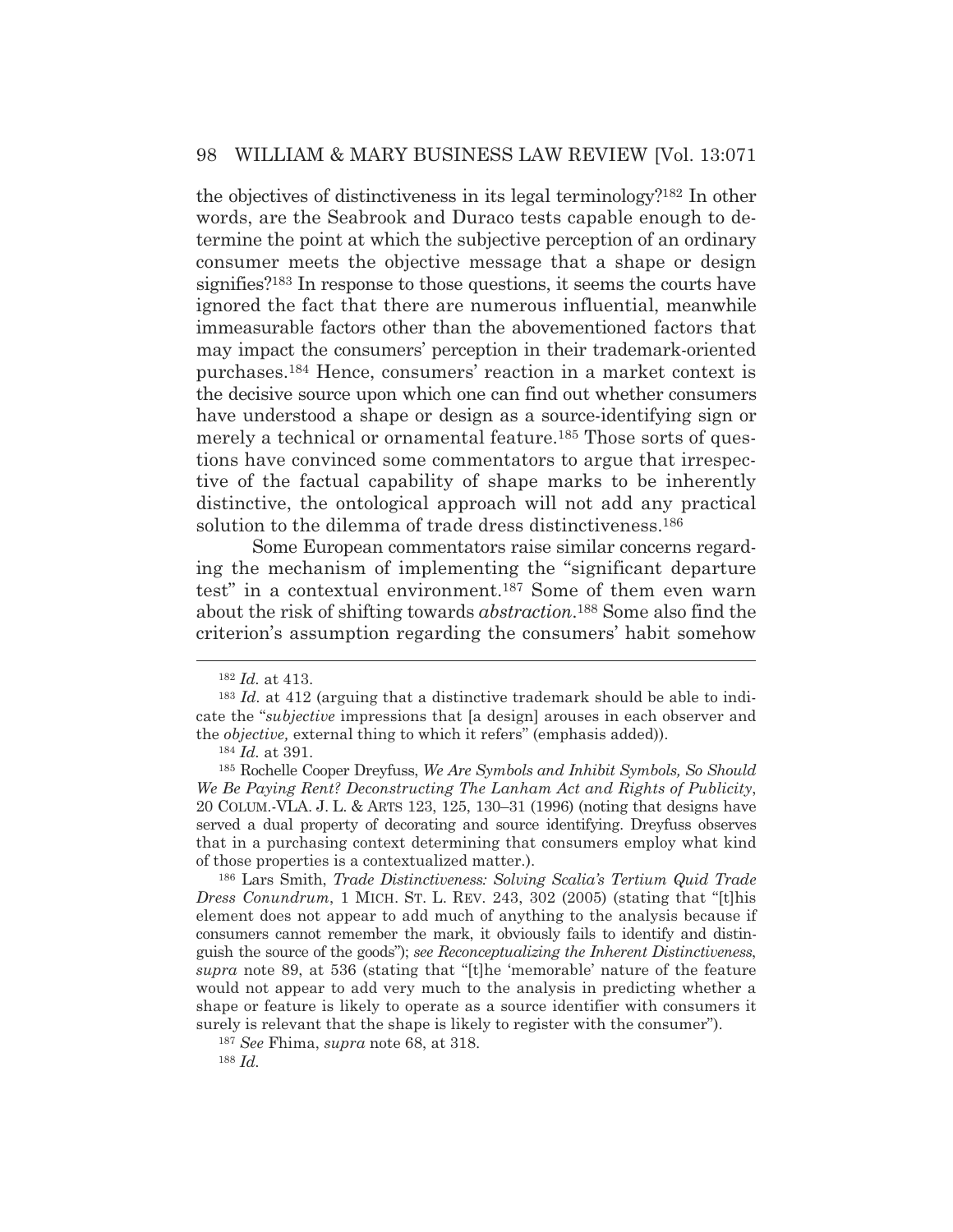arbitrary without a concrete evidentiary basis.189 On the other hand, some commentators believe the test's combination of empirical and normative rules provides a platform to pose distinctiveness in more contextual analysis.190 That group of scholars believes there is a constructive interplay between what is protected by law and the commercial message that people may extract from a sign.191 However, regardless of the contradictory doctrinal analyses, a review of the relevant precedent in EU trademark law, particularly after *Henkel Perwoll Bottle*, shows that the EU courts have noticed this flaw in the system.<sup>192</sup> The EU courts have continually been facing the question of whether the "significant departure test" reflects the market realities sufficiently or not.193 In this regard, unlike the U.S. courts' ontological approach, the EU courts have understood that there are undoubtedly some other involving factors like the period of using a mark, and market practices that may impact empirical presumptions about the consumers' behavior in the relevant sector.194 They have also realized that mere emphasis on the normative assumption regarding the consumer predisposition may cause trademark law to diverge from the commercial realities that influence consumers' economic preferences in the market.195 On this account, not any significant departure from the common designs in the relevant sector will conclusively mean that a visual feature of a product is inherently distinctive.196 In other words, as a matter of principle, the applicability of normative tests is dependent on their compatibility with the external realities in the relevant

<sup>189</sup> Robert Burrell & Huw Beverly-Smith, *Shaving the Trade Marks Directive Down to Size?*, 4 MOD. L. REV. 570, 579 (2000); *see also Harmonization of Trademark Law*, *supra* note 28, at 164.

<sup>190</sup> *See* Dinwoodie & Gangjee, *supra* note 57, at 35.

<sup>191</sup> Robert Burrell & Michael Handler, *Making Sense of Trade Mark Law*, INTELL. PROP. Q. 388, 399 (2003).

<sup>192</sup> Ramírez-Montes, *supra* note 65, at 280–81.

<sup>193</sup> Case C-521/13 P, Think Schuhwerk GmbH v. Off. For Harmonisation in the Internal Mkt., ECLI:EU:C:2014:2222, ¶ 49 (Sep. 11, 2014); Joined Cases T-359/12 & T-360/12, Louis Vuitton Malletier v. Off. For Harmonisation in the Internal Mkt., ECLI:EU:T:2015:215, ¶ 23 (Apr. 21, 2015); *see* Ramírez-Montes, *supra* note 65, at 318 n.250 (discussing Case T-376/10, V. Fraas GmbH v. Off. For Harmonisation in the Internal Mkt., ECLI:EU:2012:185 (Sept. 19, 2012)).

<sup>194</sup> *See* Ramírez-Montes, *supra* note 65, at 315–20.

<sup>195</sup> *See The Death of Ontology*, *supra* note 25, at 644.

<sup>196</sup> *Id.* at 646.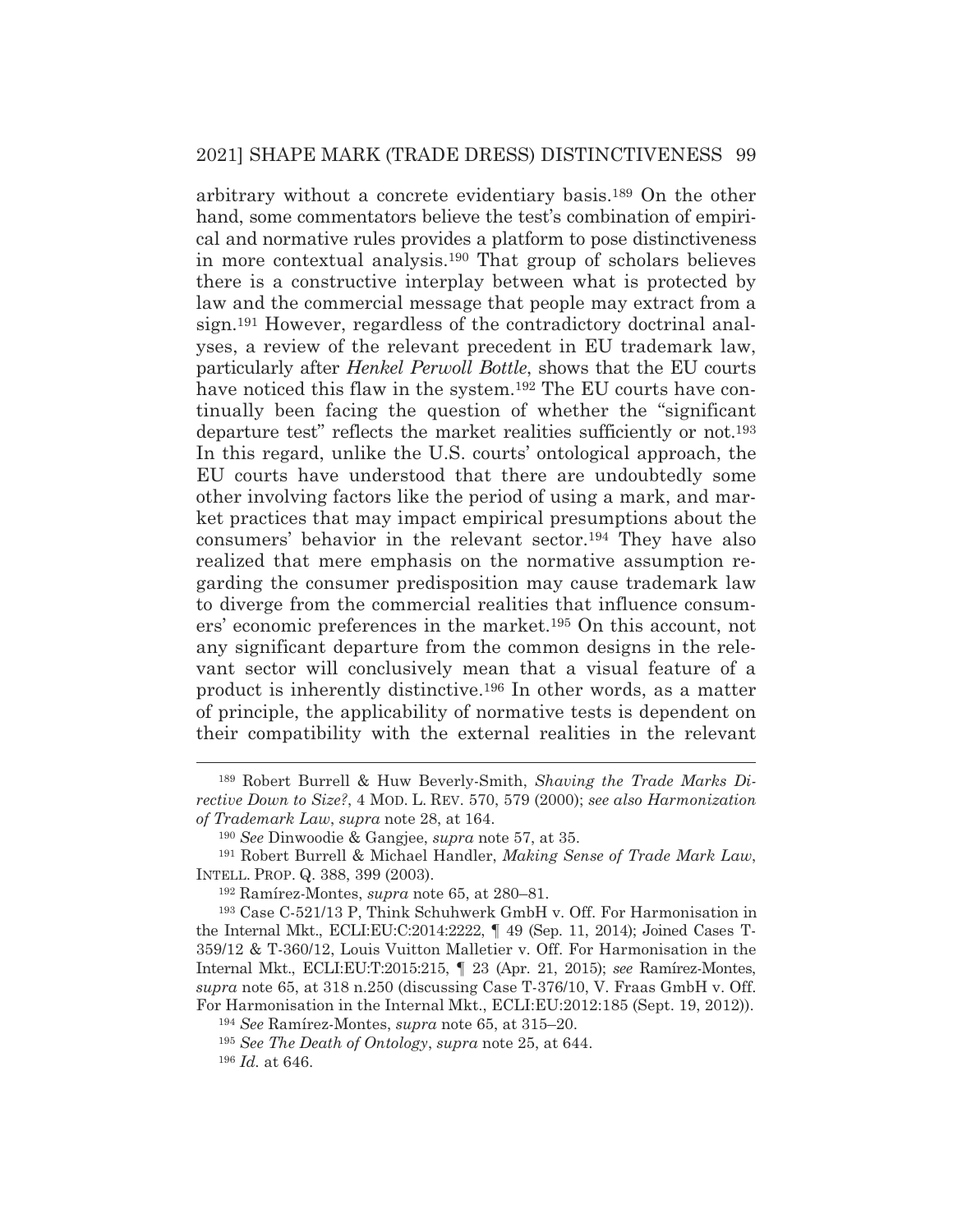market.197 In *Libertel*, the CJEU expressly reflects this factual point holding that in the case of shape marks distinctiveness, "the regard must be had both to the *ordinary use* of trademarks as a badge of origin in the sectors concerned and to the perception of the relevant public."198 This background made the EU courts conclude that any distinctiveness assessment will be a flawed inquiry without a market appraisal.199

 Furthermore, the market appraisal is fundamental in defining the relevant norms and customs in the relevant sector.200 In *Develey Holding GmbH.*, the CJEU affirmed that in finding distinctive character the Board "may base its analysis on facts arising from practical experience generally acquired from the marketing of general consumer goods the claim that in finding what will guide consumers to make their choice."201 It also supported the Court of First Instance's finding that regarding the mark at issue (bottle shape packaging) "[t]he use of a shape as an indication of the origin of a product has more importance, because consumers make a preliminary choice on the basis of the shape of the packaging and only thereafter study the label."202 The CJEU's fact-based proceedings show the courts' propensity to take a transformative attitude according to the nature of the case.203 For instance, in *Enercon GmbH*,<sup>204</sup> the CJEU reversed what it had already ruled in *Develey Holding* concerning the consumers'

<sup>197</sup> *Id.* at 657–59.

<sup>198</sup> Case C-104/01, Libertel Groep BV v. Benelux Merkenbureau, 2003 E.C.R. I-3822, ¶ 62.

<sup>199</sup> *See id.*; Jennifer Davis, *Revisiting the Average Consumer: An Uncertain Presence in European Trademark Law*, 1 INTELL. PROP. Q. 15, 18 (2015) (stating that "the views of the average consumer cannot be taken for granted by registering authorities or the courts but must be ascertained through the collection of empirical data"); *see also* Case T-358/04, George Neumann GmbH v. Off. for Harmonisation in the Internal Mkt., 2007 E.C.R. II-03329, ¶ 46; Case T-194/01, Unilever NV v. Off. for Harmonisation in the Internal Mkt., 2003 E.C.R. II-00383, ¶ 48; Case T-129/04, Develey Holding GmbH v. Off. for Harmonisation in the Internal Mkt., 2006 E.C.R. II-813, ¶ 47; Case C-238/06 P, Develey Holding GmbH v. Off. for Harmonisation in the Internal Mkt., 2007 E.C.R. I-9379, ¶ 26.

<sup>200</sup> *See* Case T-129/04, ¶ 47; Case C-238/06 P, ¶ 92.

<sup>201</sup> Case C-238/06 P, ¶ 26.

<sup>202</sup> *Id.* ¶ 92.

<sup>203</sup> *See* Case C-20/08 P, Enercon GmbH v. Off. for Harmonisation in the Internal Mkt., 2008 E.C.R. I-179, ¶ 44.

<sup>204</sup> *See id*.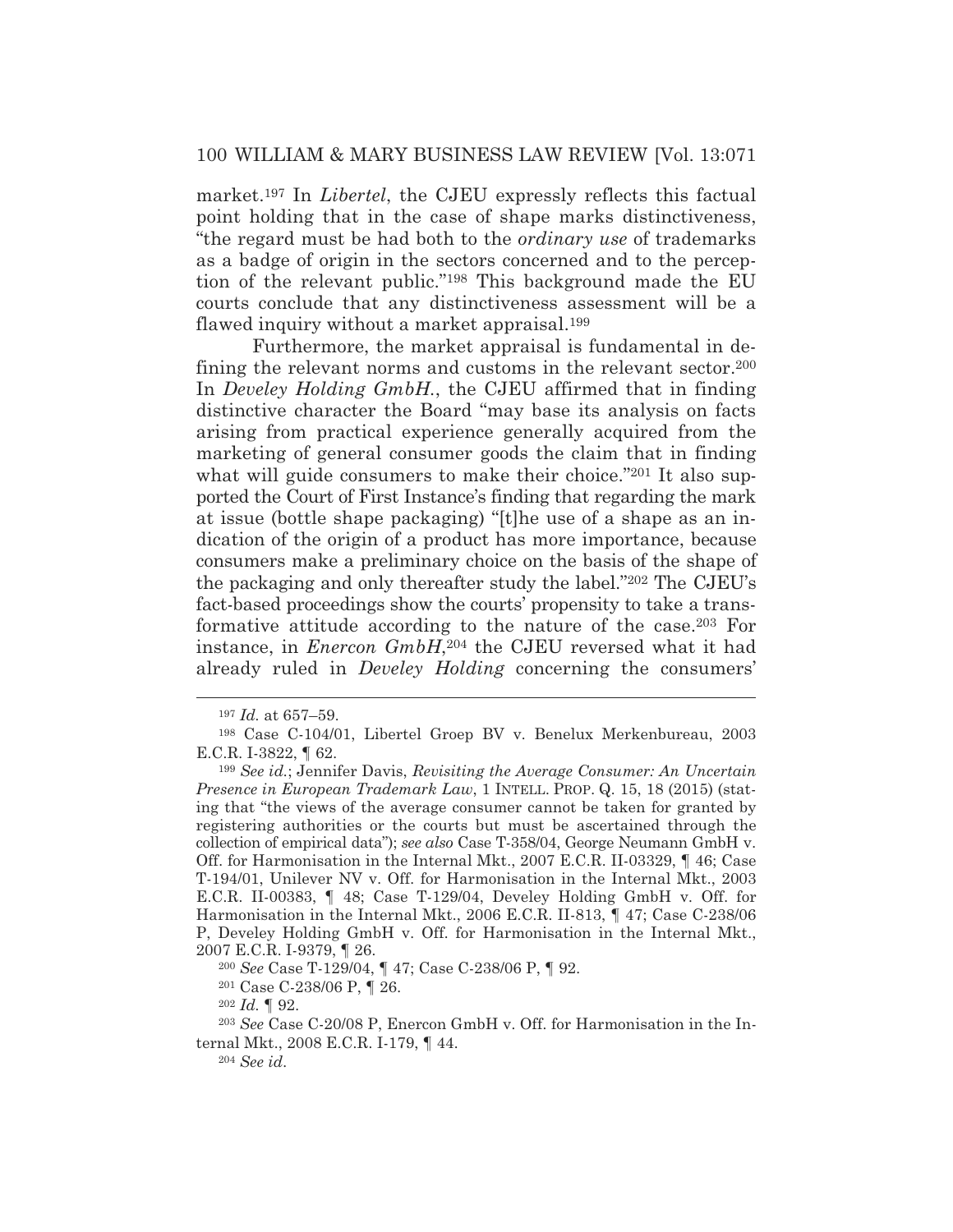behavior in using label and packaging in the case of bottle shapes.205 In *Enercon*, the mark in question was an outer casing of the nacelle of a wind turbine that the applicant sought to register as a three-dimensional CTM.206 The applicant claimed that the shape of the product has departed significantly from the comparable available shapes in the sector.207 On appeal, the CJEU supported the Board's refusal decision stating that the proof of significant departure from the customary or common designs in the sector is not enough to establish inherent distinctiveness.208 Regarding the subject at issue, it argued that in the case of wind energy converters, what guides the relevant consumers to make choice is not the shape of the product.209 Subtracting from the market practices, it found that the relevant consumers invest in purchasing wind turbines looking at the word marks rather than the shape of goods, which provide them with more accurate information about the origin of the product.<sup>210</sup>

 The market appraisal has not been limited to the elements that influence the consumers' perception in the market.211 In *Deutsche SiSi-Werke*, 212 the CJEU strived to recalibrate the concept of the "relevant sector" in the "significant departure criterion" through a contextual approach.213 In this case, the applicant sought to register shapes of various stand-up pouches for packaging drinks.214 The Court of First Instance had already found that in the European market, "fruit drinks and fruit juices are packaged solely in glass bottles or in cartons" and there is no evidence of using stand-up pouches for fruit juices.215 The CJEU on appeal ruled that in the process of comparison with other available shapes or designs, there is no systematic necessity to restrict the relevant sector to actual goods in respect of which the registration is

<sup>205</sup> Case C-238/06 P, ¶ 46.

<sup>206</sup> Case C-20/08 P, ¶¶ 6–7.

<sup>207</sup> *Id.* ¶ 7.

<sup>208</sup> *Id.* ¶ 25.

<sup>209</sup> *Id.* ¶ 17.

<sup>210</sup> *Id.* ¶ 49. 211 *See* Case C-173/04 P, Deutsche SiSi-Werke v. Off. For Harmonisation in the Internal Mkt., 2006 E.C.R. I-568, ¶ 44. 212 *Id.*

<sup>213</sup> *See id.* 

<sup>214</sup> *Id.* ¶¶ 3–4.

<sup>215</sup> *Id.* ¶ 18.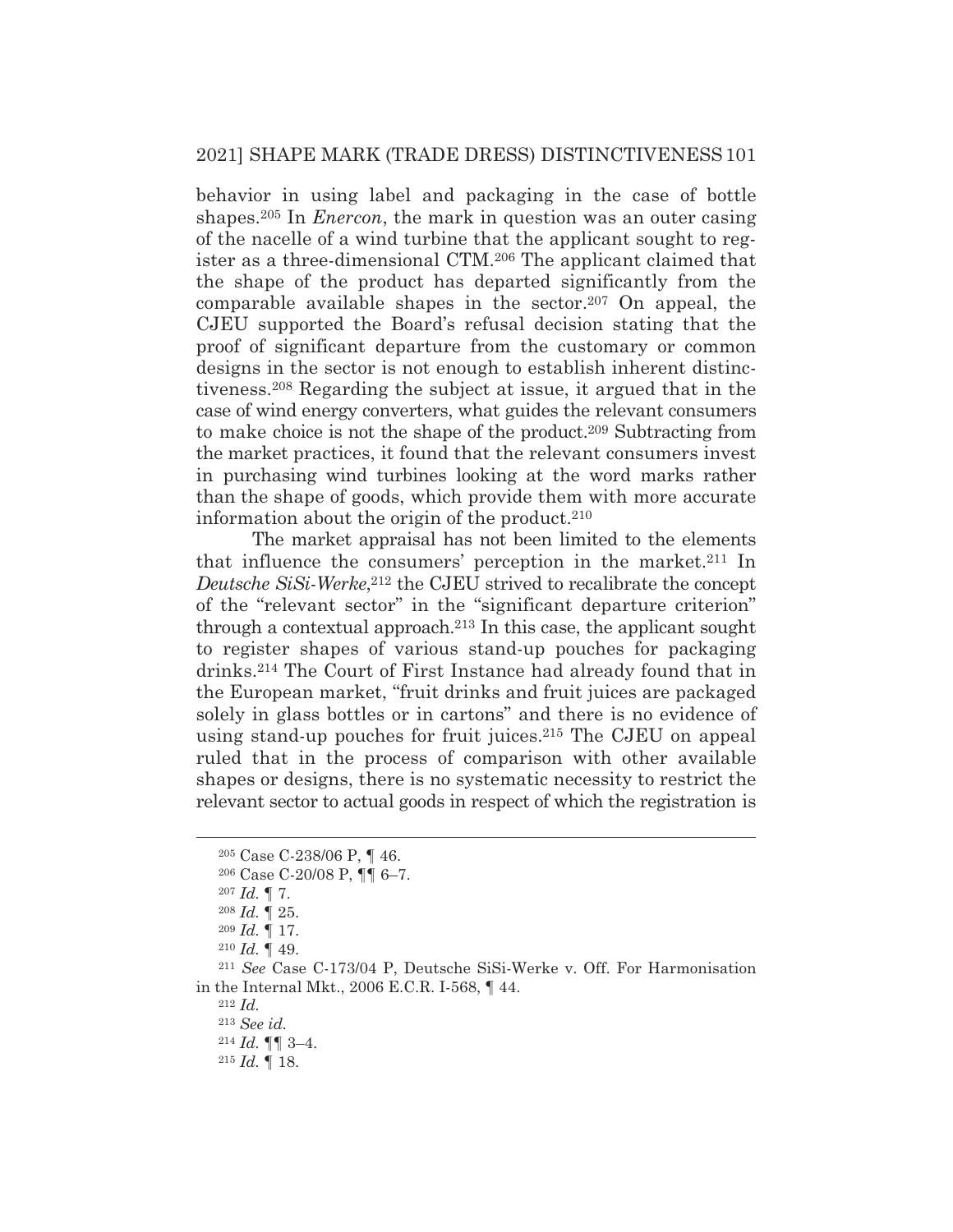sought.216 It continued affirming that the consumers' perception might be influenced by marketing methods used for other goods.<sup>217</sup> Therefore, "depending on the nature of the goods in question and the trade mark applied for, it may be necessary, for the purposes of assessing whether or not the trade mark is devoid of any distinctive character, to take into consideration a wider sector."218 Adding that investigative approach to the normative framework will likely respond to the critiques that blame EU trademark law for treating average consumers generally as presumable agents rather than interrogated ones.<sup>219</sup> Additionally, it will pave the way to pose the question of shape marks' distinctiveness in a market-led analysis under which the market is the closing scale for distinctiveness measurement.220 Nonetheless, even though those factual investigations are helpful to neutralize the threat of abstraction, the endless number of facts and the unique nature of each case entail a substantial amount of time and costs.<sup>221</sup> Furthermore, the growing number of CJEU's case law with a fact-oriented approach may dilute the necessity of the significant departure, as the normative part of the test.222

## III. THE IMPACT OF WORD MARKS' DISTINCTIVENESS

## *A. The CJEU's Use of Word Marks' Distinctiveness as a Supplemental Tool*

 In 2004, shortly after *Henkel Perwoll Bottle*, a case with a similar subject was referred to CJEU.<sup>223</sup> In this case, namely, *Procter & Gamble Co. (Dishwashing tablets)*,<sup>224</sup> the appellant filed

<sup>216</sup> *Id.* ¶ 32.

<sup>217</sup> *Id.*

<sup>218</sup> *Id.*

<sup>219</sup> *See* Jennifer Davis, *Locating the Average Consumer: His Judicial Origins, Intellectual Influences, and Current Role in European Trademark Law*, 2 INTELL. PROP. Q. 183, 185 (2005).

<sup>220</sup> Jennifer Davis, *A European Constitution for IPRS? Competition, Trademarks, and Culturally Significant Signs*, 41 COMMON MKT. L. REV. 1005, 1022 (2004). 221 *See* Ramírez-Montes, *supra* note 65, at 315. 222 *See id.* 

<sup>223</sup> Joined Cases C-468/01 P to C-472/01 P, Procter & Gamble Co. v. Off. for Harmonisation in the Internal Mkt., 2004 E.C.R. I-5092, ¶ 44. 224 *Id.*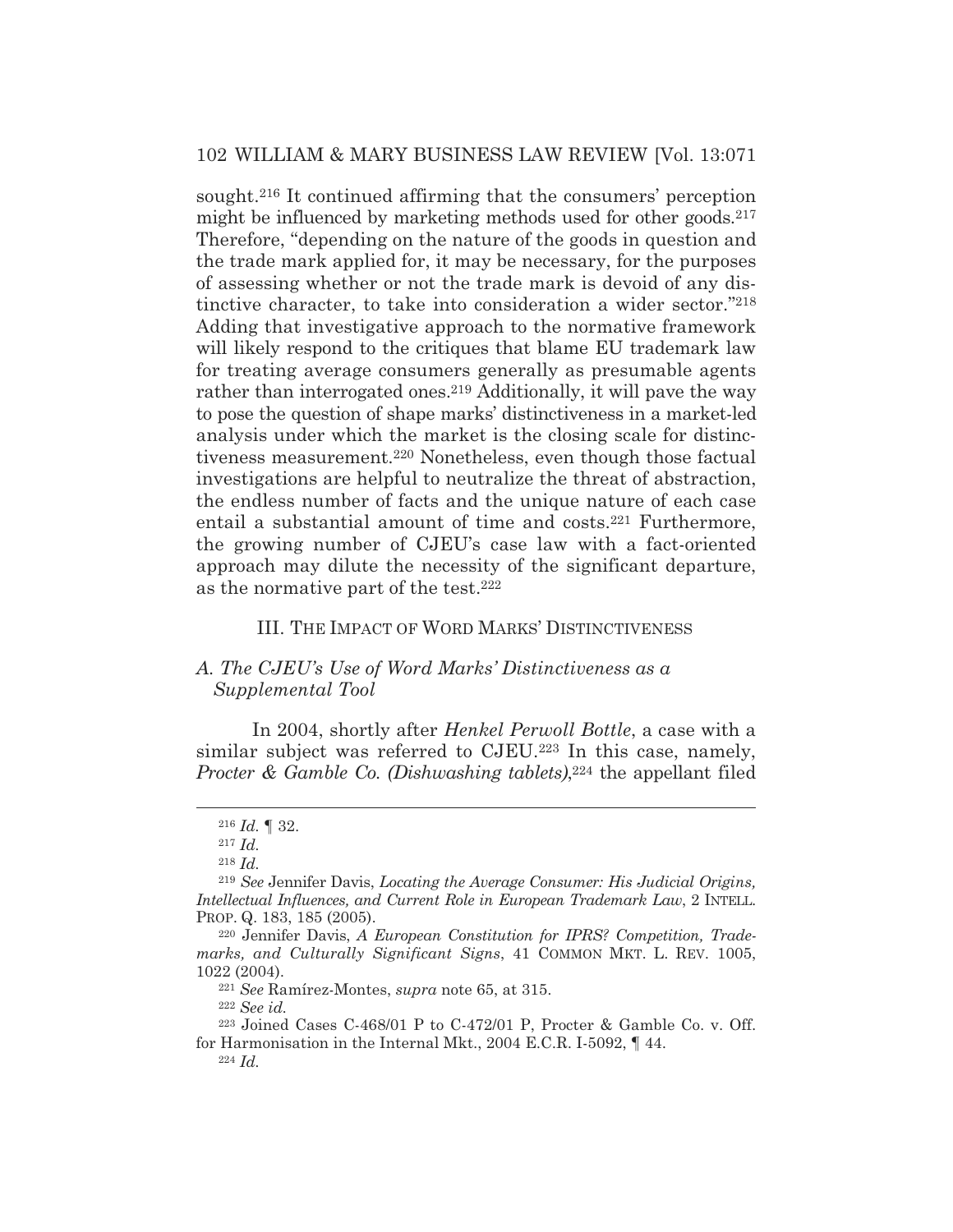an appeal against the judgments of the Court of First Instance and OHIM seeking trademark registration for square dishwashing tablets with slightly rounded edges and corners.225 Sticking to the "significant departure criterion," in its proceeding, the court incorporated a new complementary rule to the law of shape marks distinctiveness.<sup>226</sup> Bearing in mind that the shape in question was composed of various visual elements, the court presumed that "the average consumer normally perceives a mark as a whole and does not proceed to analyze its various details .... Thus, in order to assess whether or not a trade mark has any distinctive character, the overall impression given by it must be considered."227 What the court ruled was not an unprecedented finding in EU trademark law.228 The CJEU had already ruled this normative criterion with the same parties but in a different context.229 In actuality, it traced back to *Procter & Gamble Co. (Baby-Dry)* in which the applicant filed an application to register BABY-DRY as a word mark.<sup>230</sup> Under appeal, the CJEU found that that combination of words is too descriptive considering the type of product that the words were supposed to be used for.231 By the same token, the court held that in regard to the marks which are composed of separable words, the descriptiveness should be examined "not only in relation to each word taken separately but also in relation to the whole which they form."232 On this account, the CJEU concluded that "[a]ny perceptible difference between the combination of words" and the common language among the relevant consumers may result in finding distinctive character.<sup>233</sup> Indeed, the CJEU in *Procter & Gamble Co. (Dishwashing tablets)* had realized that the "significant departure criterion" is merely pertinent to the comparison between a shape or design and the other comparable ones in the relevant sector.234 Meanwhile,

<sup>229</sup> *Id.*

<sup>230</sup> *Id.*

<sup>233</sup> *Id.*

<sup>225</sup> *Id.*

<sup>226</sup> *See id.*

<sup>227</sup> *Id.*

<sup>228</sup> *See* Case C-383/99 P, Procter & Gamble Co. v. Off. for Harmonisation in the Internal Mkt., 2001 E.C.R. I-6279, ¶ 44.

<sup>231</sup> *See id.* 

<sup>232</sup> *Id.* ¶ 40.

<sup>234</sup> *See id.* ¶ 38.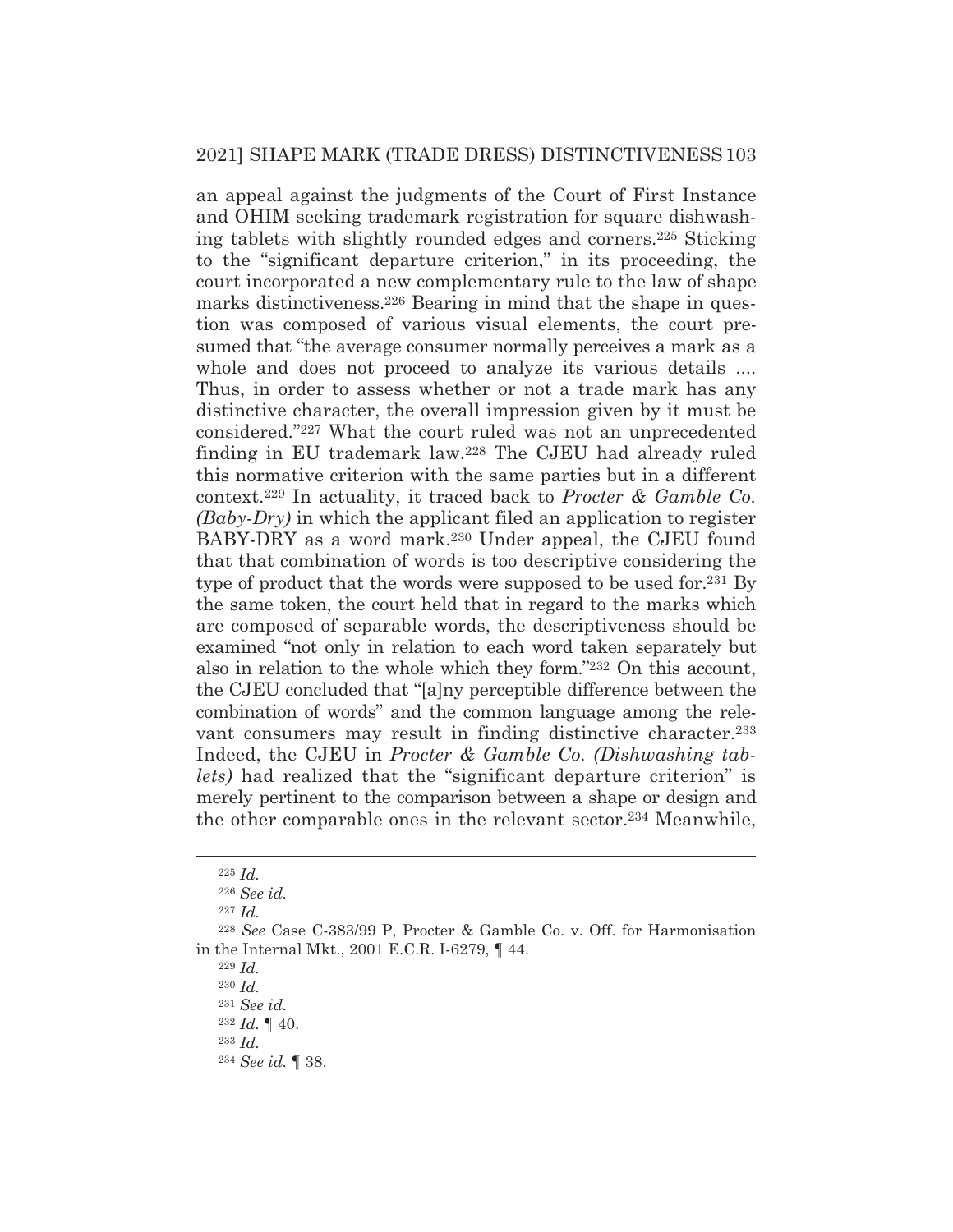they knew that any appraisal of a shape or design's own visual elements entails an independent customized criterion.235 For that purpose, the CJEU implanted a *modified* version of the *Baby-Dry's* rule, as a word mark rule, into the scope of shape marks' distinctiveness.236 In doing so, the court excluded "any perceptible difference" as the part that may act in contradiction to the "significant departure criterion"237 and then held that in assessing the distinctive character of a product shape or design that is composed of various visual elements the way that those elements are combined is far more important than the sum of its parts.238 Subsequently, in *Mag Instrument Inc.* the CJEU reinforced exclusion of "any perceptible" factor when the appellant tried to employ it in justifying the distinctive character for the mark at issue.239 In that case, citing the *Baby-Dry's* rule, the appellant argued that any perceptible difference in relation to other common shapes or designs in the relevant sector is sufficient to conclude that a shape or design is not devoid of any distinctive character.240 In response, the court found that that minimal distinctiveness threshold is inapplicable in the case of shape marks' distinctiveness.241 Finally, the court implicitly rejected this argument not only through reiterating the essentials of the significant departure criterion but also by affirming that the only applicable part of *Baby-Dry's* rule concerning shape marks is the requirement of overall impression assessment.242

 The *Baby-Dry's* heritage did not culminate in *Mag Instrument Inc.*<sup>243</sup> The CJEU, in several relevant cases, has followed

239 Case C-136/02 P, Mag Instrument Inc. v. Off. For Harmonisation in the Internal Mkt., 2004 E.C.R. I-9182, ¶ 78.

<sup>235</sup> *See id.* ¶ 35.

<sup>236</sup> *See id.* 

<sup>237</sup> *See* David T. Keeling, *About Kinetic Watches, Easy Banking, and Nappies That Keep a Baby Dry: A Review of Recent European Case Law on Absolute Grounds for Refusal to Register Trade Marks*, 2003 INTELL PROP. Q. 130–31 (2003).

<sup>238</sup> *See* Case C-191/01 P, Off. for Harmonisation in the Internal Mkt. v. Wm. Wrigley Jr. Co., 2003 E.C.R. I-12447, ¶ 33; Case C-150/02 P, Streamserve Inc. v. Off. For Harmonisation in the Internal Mkt., 2004 E.C.R. I-1463, ¶ 14; Case T-399/02, Eurocermex SA v. Off. For Harmonisation in the Internal Mkt., 2004 E.C.R. II-1395, ¶ 19.

<sup>240</sup> *Id.* ¶ 17. 241 *See id.* ¶ 83. 242 *See id.* ¶ 36.

<sup>243</sup> *See id.* ¶ 42.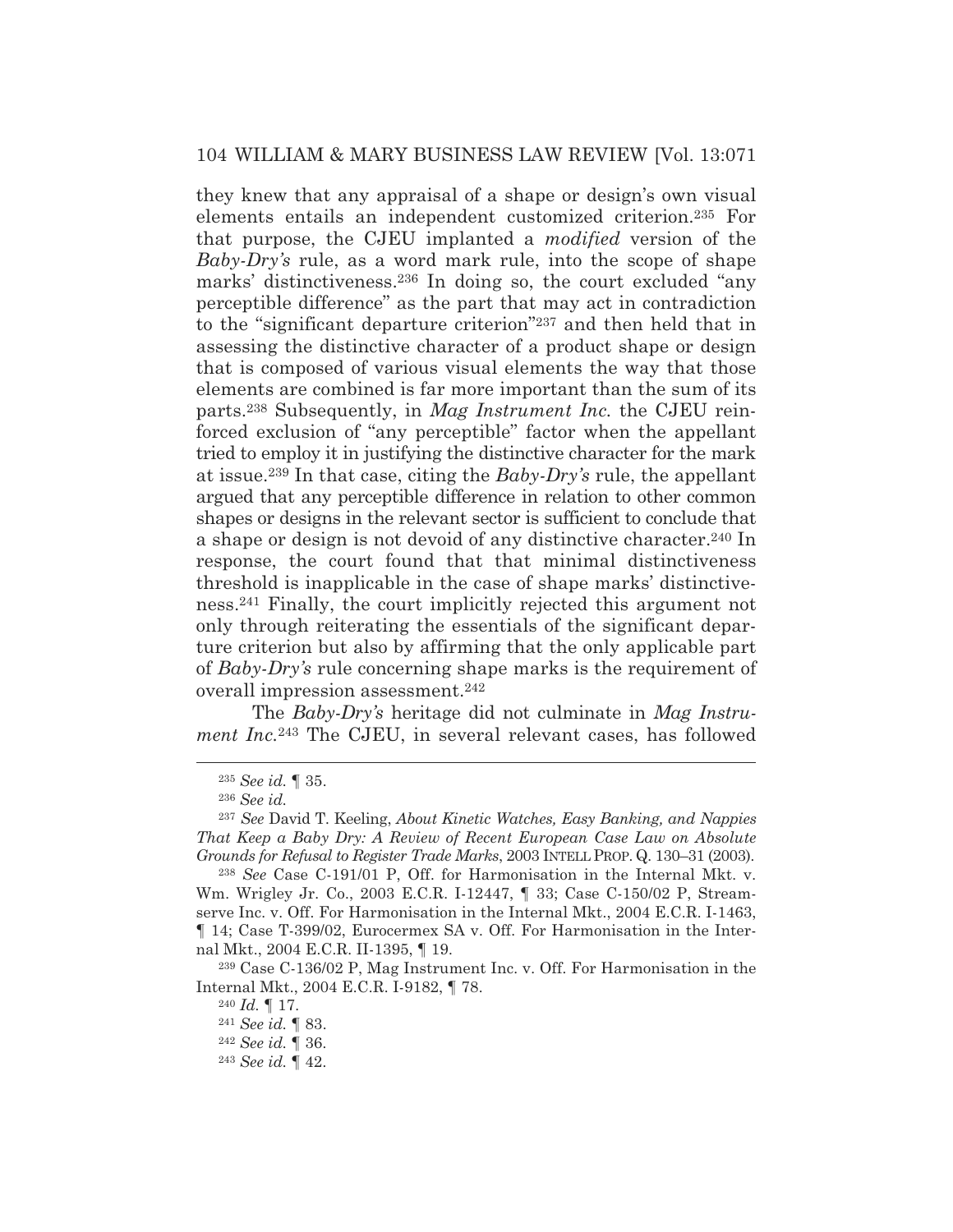this normative criterion which, had already been developed in wordmark cases.244 In *Eurocermex SA* the CJEU reaffirmed that a composite mark's distinctive character could not be examined in isolation from the details that constitute its parts.245 According to this view, any *separable* variant or difference, *even a significant one*, will not make it qualified enough to be considered distinctive; because, as a whole, what does matter is how the elements are combined, not the elements separately.246 The reverse holds true in the CJEU settled case law.247 In *Timehouse GmbH*, the CJEU held that in the case of a composite mark the distinctive character "might be partly assessed for each of its elements taken separately; however, it should not be presumed that elements which are not in isolation of any distinctive character cannot, once combined have such character."248 It is worth noting that the "overall impression" rule in shape marks' distinctiveness plays not only a supplementary role in respect to "significant departure criterion" but also the same function in terms of contextualization.249 To be more clear, along with the element of "market appraisal," as an instrument to assess distinctiveness in regard to other shapes or designs, the rule of "overall impression" has paved the way to assess the distinctive character of a shape or design in relation to *itself*.250

#### *B. The U.S. Courts' Historical Struggle on Choice of Test*

 Comparing to EU trademark law, the interplay between word marks' provisions and trade dress marks' distinctiveness in U.S. trademark law has been posed in a completely different

<sup>249</sup> *See* Ramírez-Montes, *supra* note 65, at 351–52.

<sup>244</sup> Case T-399/02, Eurocermex SA v. Off. For Harmonisation in the Internal Mkt., 2004 E.C.R. II-1395, ¶¶ 19, 51.

<sup>245</sup> *Id.* ¶ 51.

<sup>246</sup> *Id.*

<sup>247</sup> Case C-453/11 P, Timehouse GmbH v. Off. For Harmonisation in the Internal Mkt., ECLI:EU:C:2012:291, ¶ 40 (May 14, 2012).

<sup>248</sup> *Id.*; *see also* Case C-445/13 P, Voss of Nor. ASA v. Off. For Harmonisation in the Internal Mkt., ECLI:EU:C:2015:303, ¶ 91 (May 7, 2015); Case C-363/99, E.C.R. I-1619, Koninklijke KPN Nederland NV v. Benelux Merkenbureau, 2004 E.C.R. 1651, ¶¶ 99–100; Case C-265/00, Campina Melkunie BV v. Benelux Merkenbureau, 2004 E.C.R. 1705, ¶¶ 40–41.

<sup>250</sup> *Id.* at 345–47, 351–52.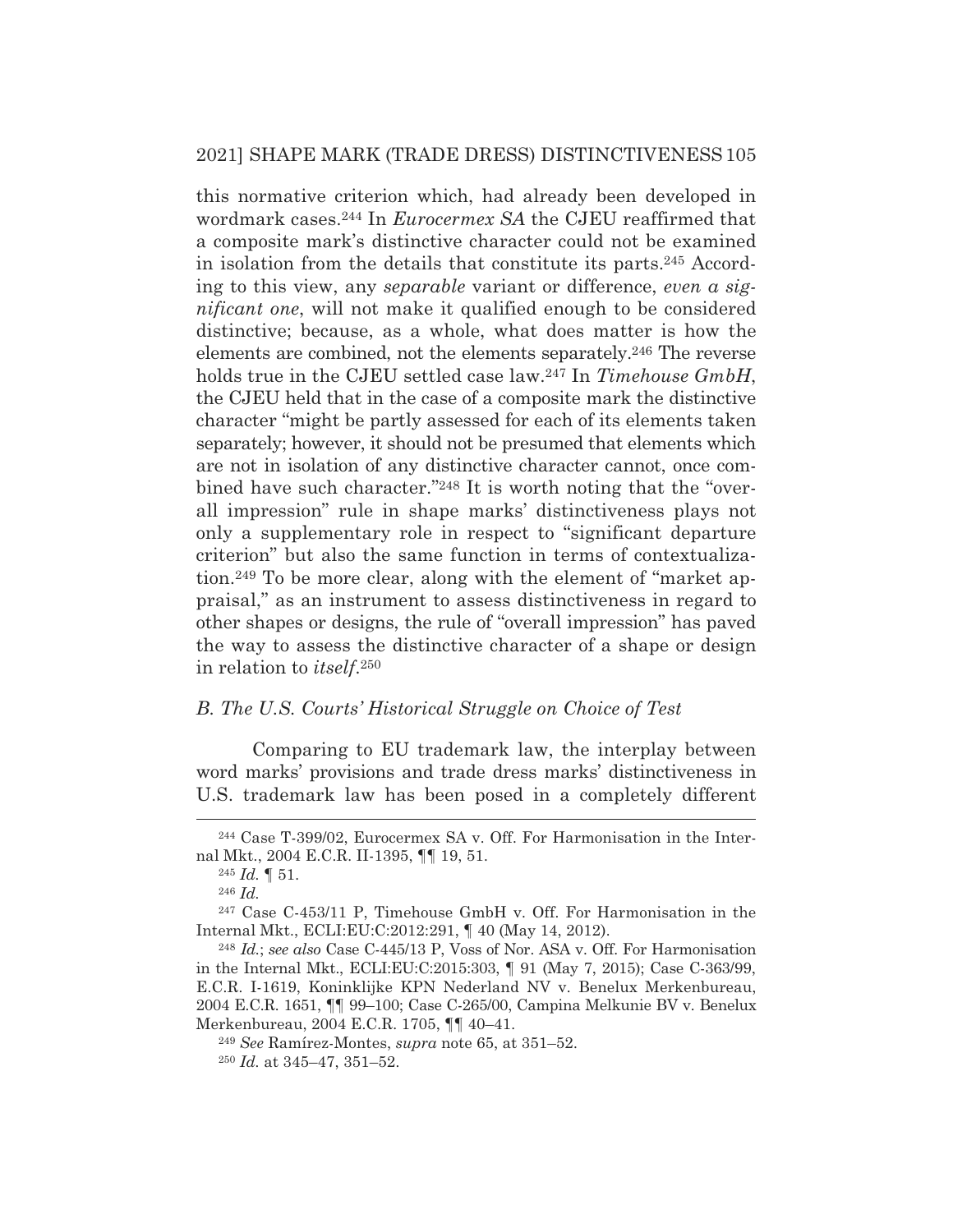theme.251 Unlike EU trademark law in which—as explained earlier—the CJEU has employed word marks' distinctiveness as a supplemental criterion, in U.S. trademark law, the relationship between word marks and shape marks provisions is a matter of choice.252 Indeed, the U.S. courts had a historical disagreement on the applicability of different available tests in the case of trade dress marks.253 As a result, until the Supreme Court's decision in *Wal-Mart Stores, Inc. v. Samara Bros.*,254 each one of the U.S. courts preferred one of the ontological or conventional tests in trade dress cases.255 As a matter of law, U.S. courts employ the *Abercrombie* test ordinarily as a conventional test for assessing the distinctive character of trademarks.256 Judge Friendly originally designed this test, which was initially accorded to word marks, in *Abercrombie & Fitch Co. v. Hunting World, Inc.*to classify marks into five main categories, including (I) generic; (II) descriptive; (III) suggestive; (IV) arbitrary; or (V) fanciful.<sup>257</sup> Accordingly, all categories except descriptive and generic marks are capable of establishing inherent distinctiveness.258 On the contrary, descriptive marks' protection is subject to proof of secondary meaning, and generic marks could not essentially function as a distinctive trademark.259

254 529 U.S. 205, 210–11 (2000).

<sup>251</sup> *Compare* Case C-383/99 P, Procter & Gamble Co. v. Off. for Harmonisation in the Internal Mkt., 2001 E.C.R. I-6279, ¶ 40, *with* Qualitex Co. v. Jacobson Prods. Co., 514 U.S. 159, 173–74 (1995).

<sup>252</sup> *Compare* Case T-399/02, Eurocermex SA v. Off. For Harmonisation in the Internal Mkt., 2004 E.C.R. II-1395, ¶¶ 44, 51, *with* Stuart Hall Co. v. Ampad Corp., 51 F.3d 780, 785 (8th Cir. 1995) (applying the *Abercrombie* test for all types of trade dress cases), *and* Knitwaves, Inc. v. Lollytogs, Ltd., 71 F.3d 996, 1007 (2d Cir. 1995) (finding *Abercrombie* is not applicable to product features).

<sup>253</sup> FindLaw Attorney Writers, *US High Court Decides Pivotal Trade Dress Case*, FINDLAW (June 12, 2017), https://corporate.findlaw.com/intellectual-prop erty/us-high-court-decides-pivotal-trade-dress-case.html [https://perma.cc /WT29-C4VX].

<sup>255</sup> *See, e.g.*, Seabrook Foods Inc. v. Bar-Well Foods, Ltd., 568 F.2d 1342, 1344 (C.C.P.A. 1977) (describing the ontological test); Abercrombie & Fitch Co. v. Hunting World, Inc*.*, 537 F.2d 4, 9 (2d Cir. 1976) (describing the conventional test).

<sup>256</sup> *Wal-Mart Stores, Inc.*, 529 U.S. at 210–11.

<sup>257 537</sup> F.2d at 9 ("The cases, and in some instances the Lanham Act, identify four different categories of terms with respect to trademark protection."). <sup>258</sup> *Id.*

<sup>259</sup> *Id.*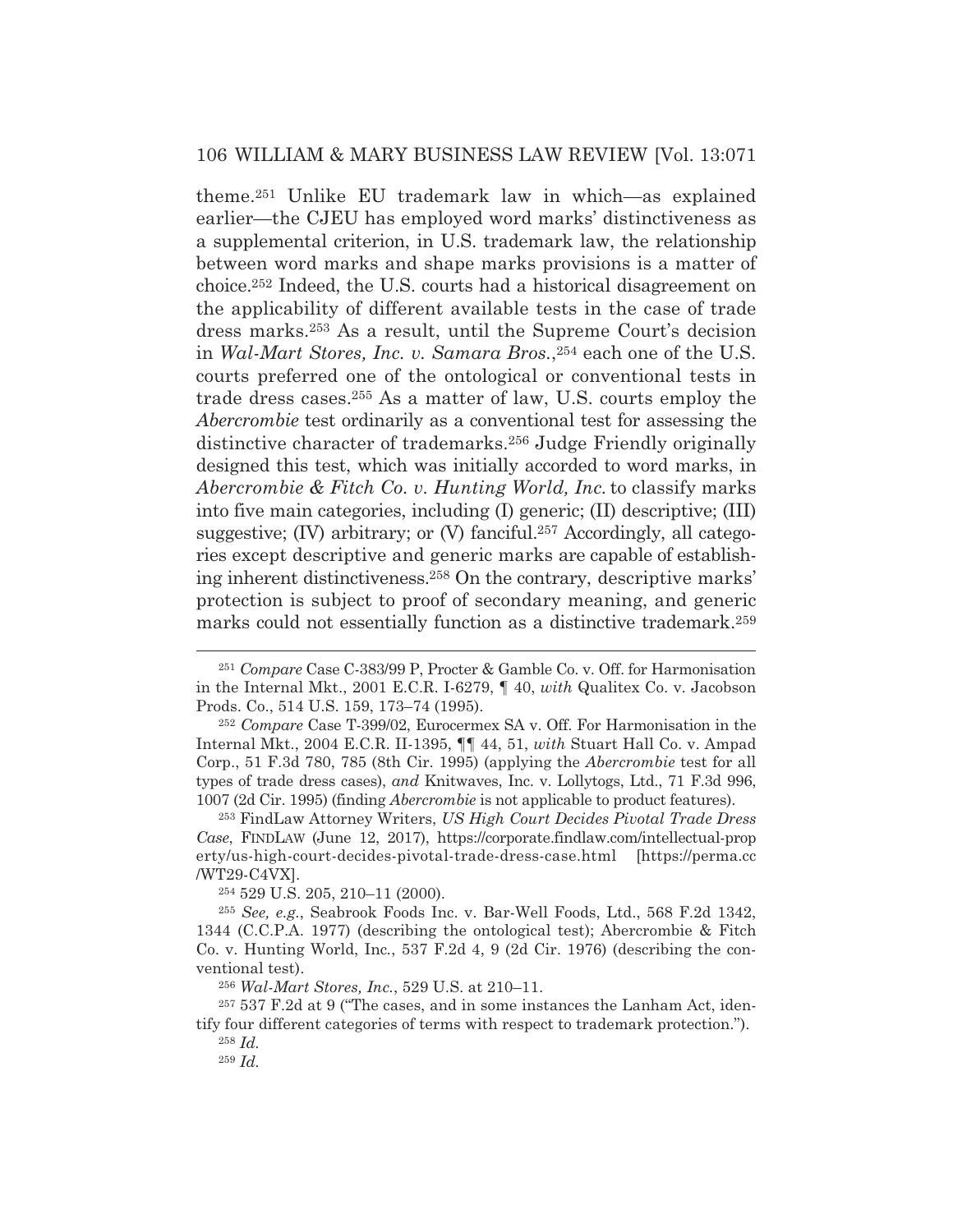In the U.S. legal context, what divided U.S. courts into two opponent groups with ontological or traditional approaches emanated from the question of whether *Abercrombie* test can accurately help to determine distinctive character in trade dress marks.<sup>260</sup>

That disagreement among lower courts regarding the applicability of *Abercrombie* test for trade dress marks referred to the Supreme Court, first in *Two Pesos*.*261* Rejecting the historical requirement of showing secondary meaning for nontechnical marks,262 the Court held there is no legal or empirical ground to believe that a product shape or packaging could not inherently designate a specific commercial origin.263 It reinforced this understanding, stating that "recognition of an inherently distinctive trademark or trade dress acknowledges the owner's legitimate proprietary interest in its unique and valuable informational device, regardless of whether substantial consumer association yet bestows the additional empirical protection of secondary meaning."264 Relying on the premise that "trademarks and trade dress under [section] 43(a) serves the same statutory purpose of preventing deception and unfair competition," it held that "[t]here is no persuasive reason to apply different analysis" toward their distinctive character.265 The Court based its holding on the unconditional language of section 43(a) of the Lanham Act according any sign "by which the goods of the applicant may be distinguished from the goods of others" could potentially be protected as a trademark.266

<sup>260</sup> *See* Rohit A. Sabnis, Note, *Product Configuration Trade Dress and*  Abercrombie*: Analysis of* Ashley Furniture Indus., Inc. v. SanGiacomo N.A. Ltd., 1 MINN. INTELL. PROP. REV. 183, 193–98 (2000) (discussing the circuits' handling of *Abercrombie* in trade dress suits).

<sup>261</sup> Two Pesos, Inc. v. Taco Cabana, Inc., 505 U.S. 763, 772–74 (1992).

<sup>262</sup> JAMES L. HOPKINS, THE LAW OF TRADEMARKS, TRADENAMES AND UNFAIR COMPETITION § 3 (2d ed. 1905); *see also* Avery & Sons v. Meikle & Co., 81 Ky. 73, 85–86 (1883); Dennison Mfg. Co. v. Thomas Mfg. Co., 94 F. 651, 657 (D. Del. 1899). In comparison to the *Abercrombie* test the "technical marks" are classified into two groups of fanciful and arbitrary marks and nontechnical marks are categorized under the concept of descriptive marks. *See* HOPKINS, *supra* note 262, § 3.

<sup>263</sup> *Two Pesos*, 505 U.S. at 773–74.

<sup>264</sup> *Id*. at 770–71 (quoting Taco Cabana Int'l, Inc. v. Two Pesos, Inc., 932 F.2d 1113, 1120 n.7 (5th Cir. 1991)).

<sup>265</sup> *Two Pesos*, 505 U.S. at 773.

<sup>266</sup> *Id.* at 772 (quoting Lanham Trademark Protection Act § 43(a), 15 U.S.C. § 1052). In spite of speared tendency of lower courts in requiring proof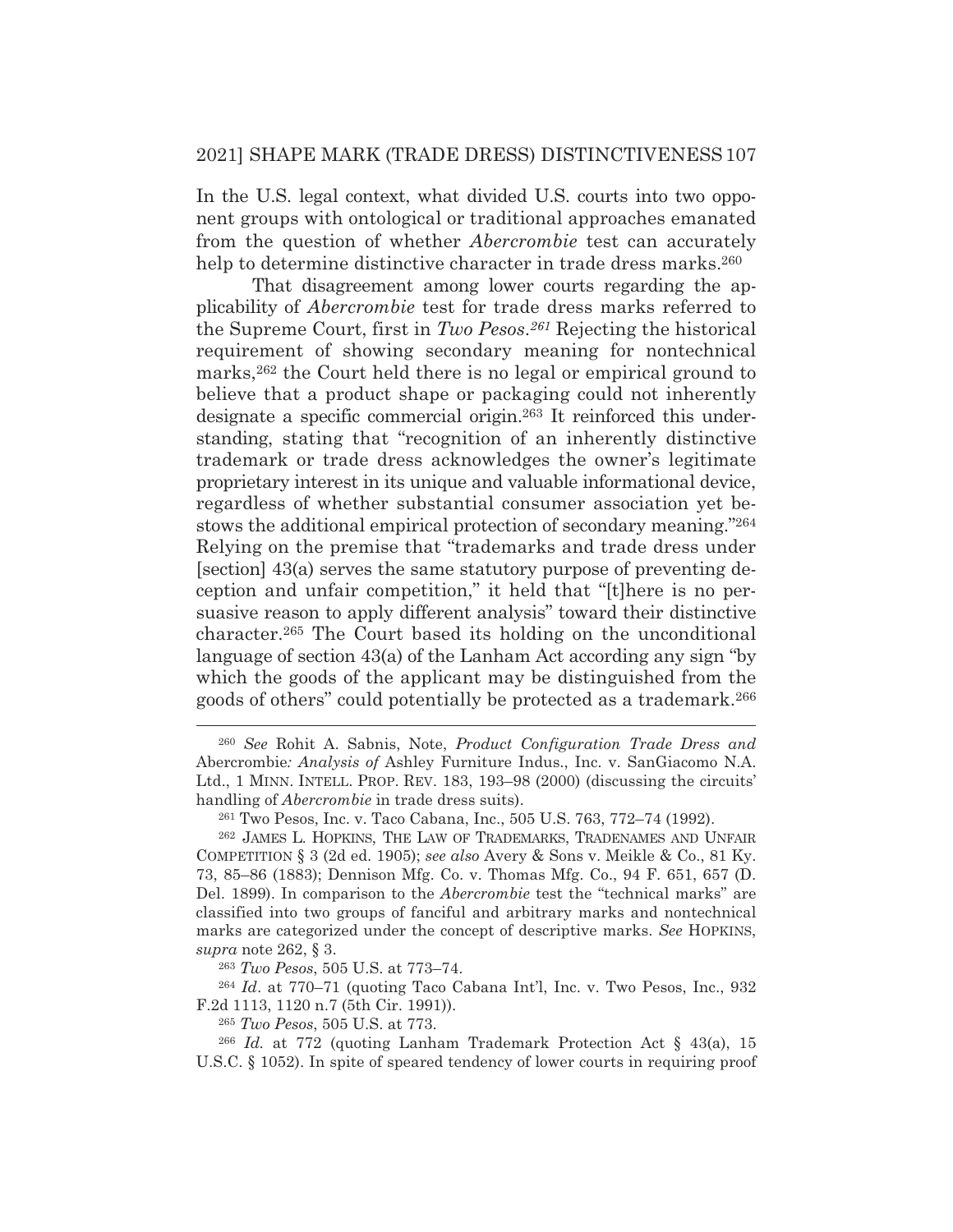On the same account, the Court concluded there was no legal or practical problem with using a language-based test (*Abercrombie*  test*)* for a visual mark.267 Nonetheless, the Court did not clarify the rational upon which normative or empirical presumption it concluded that a language-based test could be applied for a visual-based subject matter.268 Besides, the Court ignored this unchallengeable fact that having shared objectives of trade dress marks and word marks may not justify applying the same test for them.269 This practical gap in its findings resulted in the Court's failure to explain the mechanism through which the *Abercrombie* test should be applied for trade dress marks.270 For instance, it found that an arbitrary package, like an distinctive.271 However, it did not define how examiners or courts could find out whether a product packaging is arbitrary.272 Shortly after *Two Pesos*, Justice Breyer used a similar terminology in *Qualitex*, however*,* not in favor of employing the *Abercrombie* test for trade dress marks.273 Indeed, he used the elements of the *Abercrombie* test for drawing an analogy between word marks and trade dress marks.274 For instance he found that "a product's

267 McKenna, *supra* note 97, at 848 (stating "it is relatively easy for courts to determine whether and how those meanings relate to the products or services with which they are used. But product design and packaging features rarely have such generally understood meanings, and as a result, the traditional framework is less helpful.").

<sup>268</sup> *Two Pesos*, 505 U.S. at 785 (Thomas, J., concurring); *The Death of Ontology*, *supra* note 25, at 661–62.

<sup>269</sup> *The Death of Ontology*, *supra* note 25, at 656 (noting that "assimilationists properly attribute to product design trade dress protection the same positive values as are assigned to trademark protection of words, and thus accord shapes equivalent protection as source-identifier. But this model fails to acknowledge the important differences between words and shapes.").

<sup>270</sup> *Two Pesos*, 505 U.S. at 768–74.

<sup>271</sup> *See id*. at 768 (finding marks classified as suggestive, arbitrary, or fanciful "are deemed inherently distinctive and are entitled to protection.")

<sup>272</sup> *Id*.

273 Qualitex Co. v. Jacobson Prods. Co., 514 U.S. 159, 162–64; *see also The Death of Ontology*, *supra* note 25, at 661–62.

<sup>274</sup> *Qualitex Co.*, 514 U.S. at 162–63.

of secondary meaning, some courts support suitability of trade dress to be considered inherently distinctive. *See, e.g.*, Chevron Chem. Co. v. Voluntary Purchasing Grps., Inc., 659 F.2d 695, 696 (5th Cir. 1981) (holding that trade dress in the form of packaging could be protected under the Lanham Act without showing secondary meaning).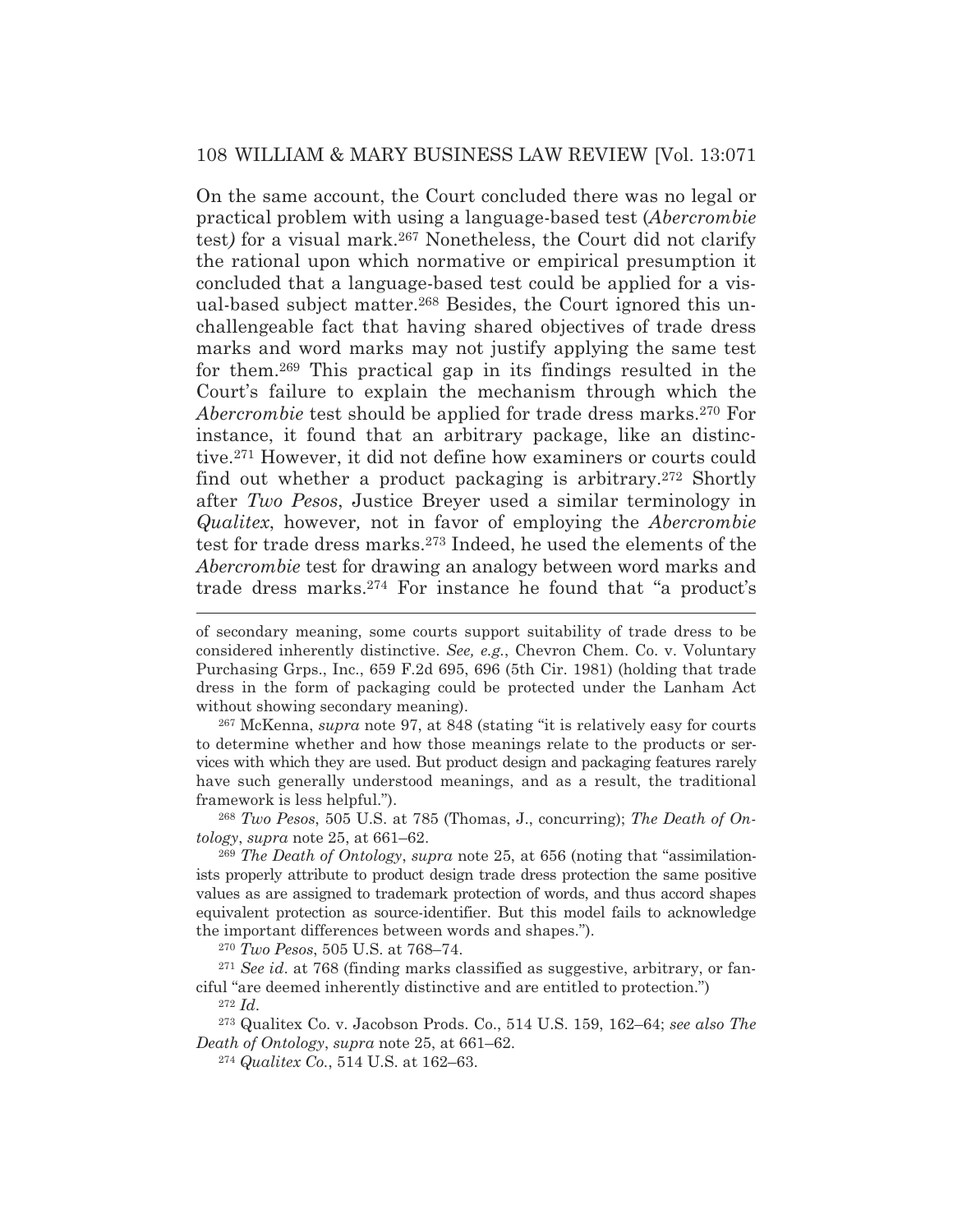color is unlike 'fanciful,' 'arbitrary,' or 'suggestive' words or designs, which almost *automatically* tell a consumer that they refer to brand."275 In the course of defining the span of the subject at issue, namely a color alone, the Court held that "a color that in context seems *unusual*, such as pink on a firm's insulating material ... would have come to identify and distinguish the goods ... much *in the way* that descriptive words on a product ... can come to indicate a product's origin."276

 Indeed, some lower courts before and subsequent to the Supreme Court's findings in *Two Pesos* and *Qualitex* strived to implement the *Abercrombie* test in the relevant proceedings.277 However, the lower courts never succeeded in transplanting the essentials of the *Abercrombie* test into trade dress distinctiveness.<sup>278</sup> One of the remarkable endeavors to engraft the *Abercrombie* test into trade dress distinctiveness was in *Ashley Furniture*.279 In this case, the Fourth Circuit Court of Appeals tried to articulate an explanatory and luminous outline of using the *Abercrombie* test for trade dress marks.280 In this course, the Court employed analogy to prove that it is not inherently impossible to use a language-based test to investigate distinctive character in product shapes or designs and packaging.281 It exemplified its findings

<sup>275</sup> *Id*.

<sup>276</sup> *Id*. at 163 (emphasis added).

<sup>277</sup> *See, e.g.*, Chevron Chem. Co. v. Voluntary Purchasing Grps., Inc., 659 F.2d 695, 702 (5th Cir. 1981) (holding it unnecessary to always find secondary meaning with all trade dress suits); Jeffrey Millstein, Inc. v. Greger, Lawlor, Roth, Inc., 58 F.3d 27, 31–34 (2d Cir. 1995) (applying the test for greeting cards' designs); Best Cellars, Inc. v. Grape Finds at Dupont, Inc., 90 F. Supp. 2d 431, 451 (S.D.N.Y. 2000) ("[T]rade dress is classified on a spectrum of increasing distinctiveness as generic, descriptive, suggestive, or arbitrary/fanciful"); Insty\*Bit, Inc. v. Poly-Tech Indus., Inc., 95 F.3d 663, 672–73 (8th Cir. 1997) (drilling equipment); Stuart Hall Co. v. Ampad Corp., 51 F.3d 780, 785 (8th Cir. 1995) (adopting the *Abercrombie* test in determining inherent distinctiveness for all types of trade dress cases); Kompan A.S. v. Park Structures, Inc., 890 F. Supp. 1167, 1173 (N.D.N.Y. 1995) (playground equipment); Roulo v. Russ Berrie & Co., 886 F.2d 931, 936 (7th Cir. 1989) (greeting cards); Blau Plumbing, Inc. v. S.O.S. Fix-It, Inc., 781 F.2d 604, 608–09 (7th Cir. 1986) (slogans); Ashley Furniture Indus., Inc. v. Sangiacomo N.A. Ltd., 187 F.3d 363, 366, 366–70 (4th Cir. 1999) (furniture).

<sup>278</sup> Sabnis, *supra* note 260, at 193–98.

<sup>279 187</sup> F.3d at 371.

<sup>280</sup> *Id*. at 369–71.

<sup>281</sup> *Id*. at 370.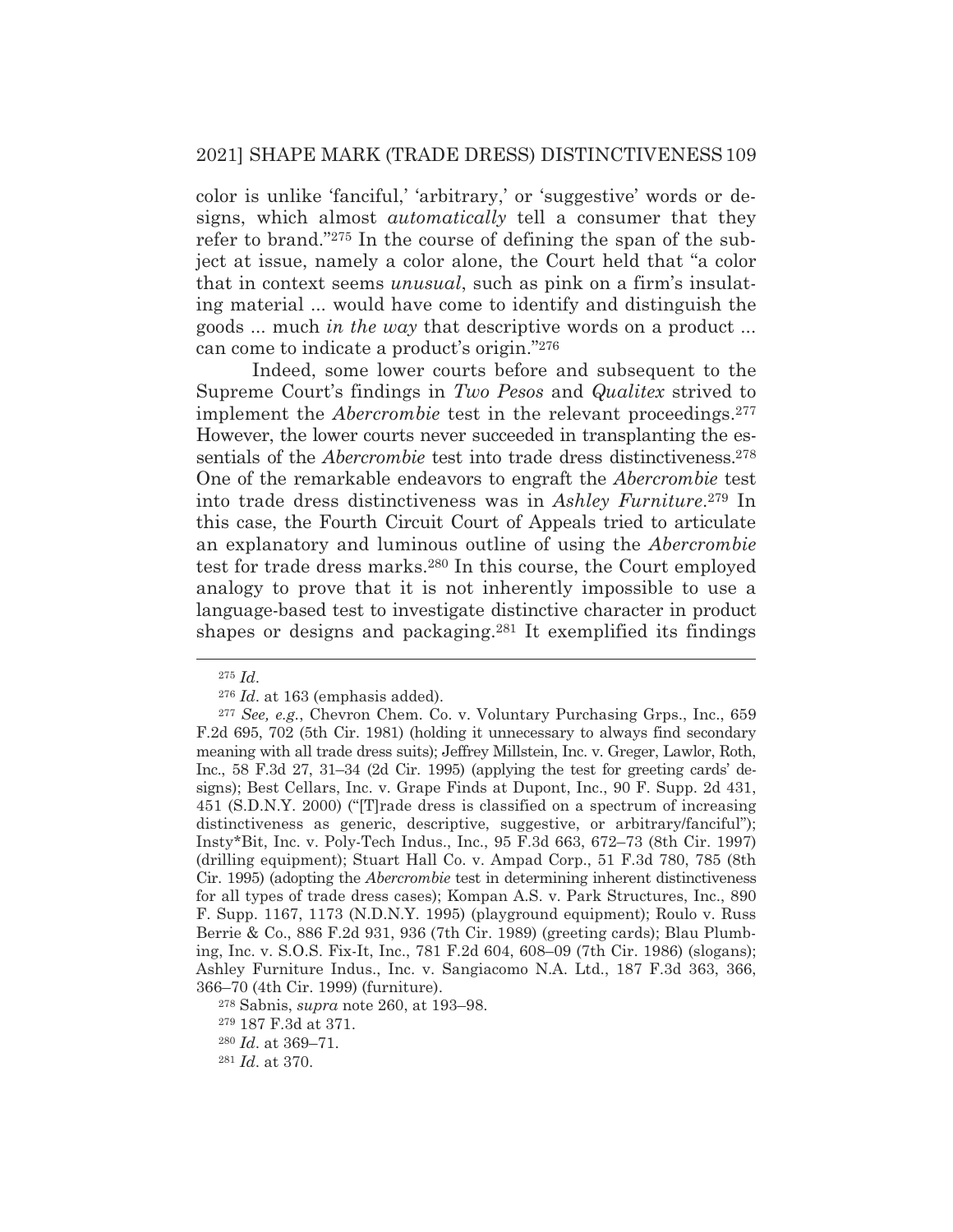noting that "a banana-flavored candy, for example, would be generic if the candy were round, descriptive if it were shaped like a banana, suggestive if it were shaped like a monkey, arbitrary if it were shaped like a trombone, and fanciful if it were formed into some hitherto unknown shape."282 Nonetheless, it did not specify that according to which contractual source of meanings that those shapes may comprise.283 Besides, it did not provide any protocol according to which one can recognize the shapes or designs' spot among *Abercrombie*'s categories.284 Finally, the Supreme Court, in *Wal-Mart*, put an end to this confusion.285 In the opinion, Justice Scalia held that, unlike the word marks and product packaging that could "almost *automatically* tell a consumer that [they] refer[ ] to a brand," product shapes or designs "invariably serve purposes other than source identification."286 During the trial Justice Scalia*,* like Justice Breyer in *Qualitex,* used *Abercrombie* test solely for the sake of analogical reasoning and did not recognize its applicability for trade dress marks.<sup>287</sup> Then, after finding the Lanham Act section 43(a) does not require any pre-intended protocol on the method of assessing the distinctive character of trade dress marks, the Court held that product shapes or designs must show secondary meaning to be legally protectable as a federal trademark.288

## IV. THE COMPETITIVE AND PUBLIC INTERESTS

## *A. Shape Marks Distinctiveness and Competitive Concerns in the EU Context*

According to the CJEU's settled case law, the European tribunals are required to interpret the absolute refusal grounds by contemplating the possible public and competitive interests.289

<sup>282</sup> *Id*.

<sup>283</sup> *Id*.

<sup>284</sup> *Id*. at 370–73.

<sup>285</sup> Wal-Mart Stores, Inc. v. Samara Bros., 529 U.S. 205, 213 (2000).

<sup>286</sup> *Id*. at 212–13 (quoting Qualitex Co. v. Jacobson Prods. Co., 514 U.S. 159, 162–63 (1995)).

<sup>287</sup> *Wal-Mart Stores, Inc.*, 529 U.S. at 212–13.

<sup>288</sup> *Id*. at 216.

<sup>289</sup> Joined Cases C-108/97 & C-109/97, Windsurfing Chiemsee Produktions und Vertriebs GmbH v. Boots—und Segelzubehör Walter Huber, 1999 E.C.R.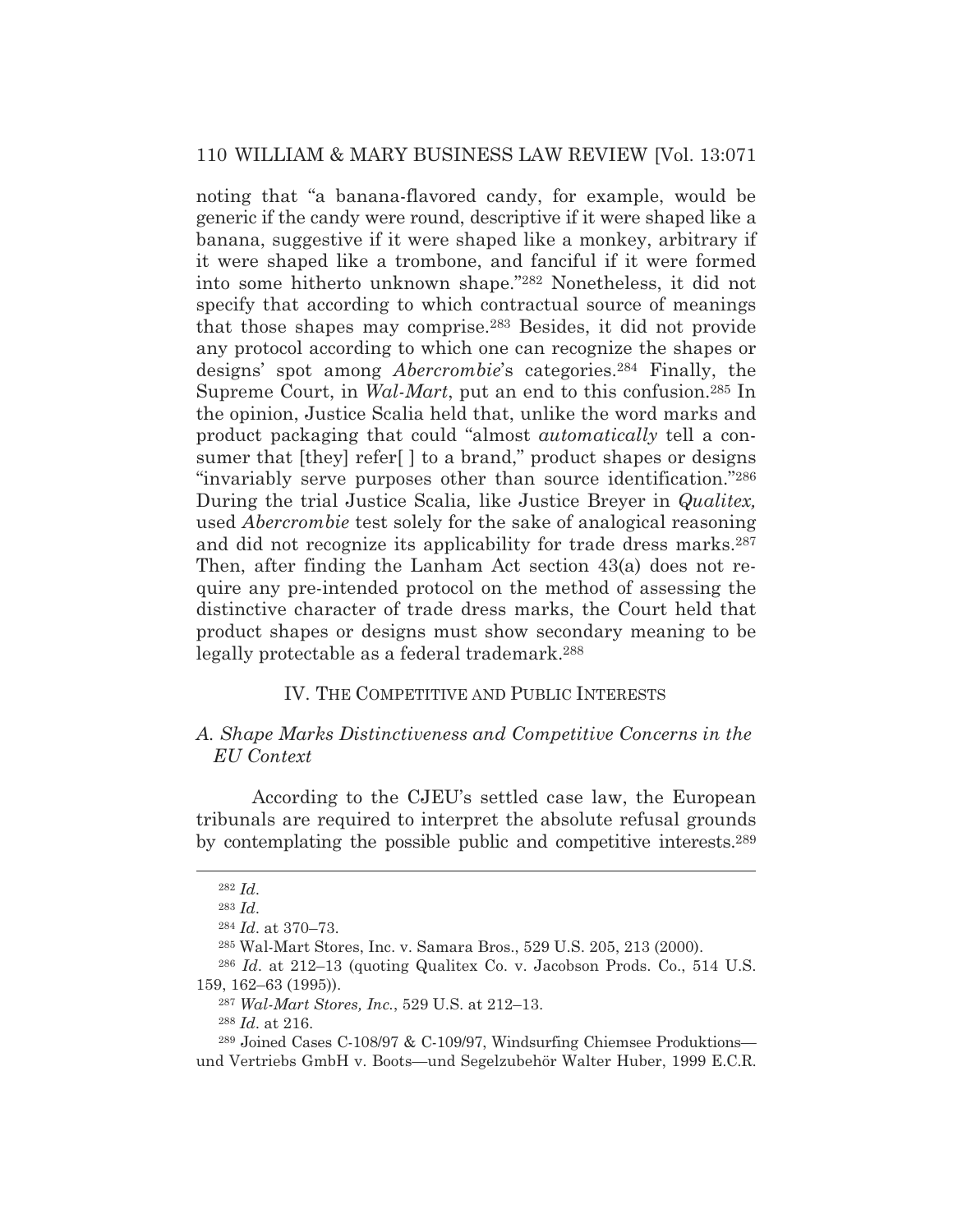At the same time, for any specific public interests, depending on the selected refusal ground, courts have to investigate special considerations.290 Indeed, the element of public interest had no explicit precedent in the relevant legislatures.<sup>291</sup> However, some regulations were utilized by CJEU to extract the principle of public and competitive interests.292 In the case of distinctive character, Article  $4(1)(c)$ (former  $3(1)(c)$ ) of the Directive excludes the registration-ability of signs "which consist exclusively of signs or indications which may serve, in trade, to designate the kind, quality, quantity, intended purpose, value, geographical origin, or the time of production of the goods or of rendering of the service, or other characteristics of the goods or services."293 In *Windsurfing Chiemsee* the CJEU used Article 4(1)(c)(former 3(1)(c)) as a base to rule that "descriptive signs" should remain in the public domain and be kept free to be used by all.294 It was devised actually to prevent competitors from unfair monopolization of descriptive signs that should be freely available for all.295 Subsequently, in *Wrigley Jr.*, the CJEU held the descriptive character should be examined not only based on its current use but also its possible future use.296 Comparing to other forms of intellectual property protection, keeping the descriptive signs in the public domain is more important because of the possibility of perpetual protecting simply by continuing market use.297

293 Council Directive 2015/2436, *supra* note 15, at art. 4(1), 7.

294 Joined Cases C-108/97 & C-109/97, ¶ 25.

I-2779, ¶ 25; Case C-299/99, Koninklijke Philips Elecs. NV v. Remington Consumer Prods. Ltd., 2002 E.C.R. I-05475, ¶ 77; Case C-104/01, Libertel Groep BV v. Benelux Merkenbureau, 2003 E.C.R. I-3822, ¶ 50.

<sup>290</sup> Joined Cases C-456/01 P & C-457/01 P, Henkel KGaA v. Off. for Harmonisation in the Internal Mkt., 2003 E.C.R. I-5092, ¶ 46; Case C-37/03 P, BioID AG v. Off. for Harmonisation in the Internal Mkt., 2005 E.C.R. I-8004, ¶ 59; Case C-173/04 P, Deutsche SiSi-Werke v. Off. For Harmonisation in the Internal Mkt., 2006 E.C.R. I-568, ¶ 59.

<sup>291</sup> Fhima, *supra* note 68, at 311 (describing European trademark law pre-2017).

<sup>292</sup> Case C-104/01, ¶¶ 50–54.

<sup>295</sup> Fhima, *supra* note 68, at 318.

<sup>296</sup> Case C-191/01 P, Off. for Harmonisation in the Internal Mkt. v. Wm. Wrigley Jr. Co., 2003 E.C.R. I-12447, ¶ 32.

<sup>297</sup> Fhima, *supra* note 68, at 312–13.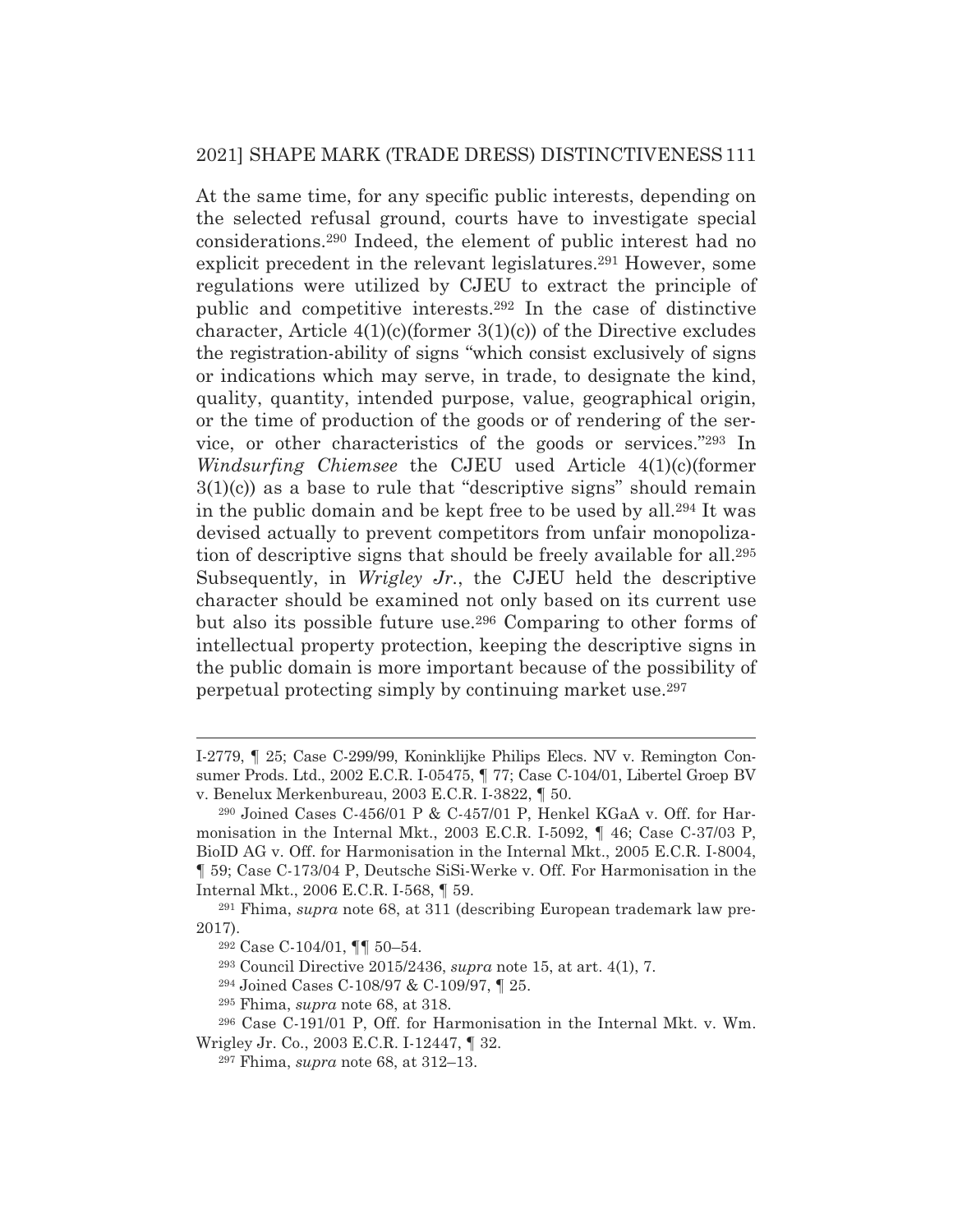Eventually, the principle of equal treatment amounted to posing the question of whether shape marks' distinctiveness should be assessed in light of public interests or not.298 In response to this question, the CJEU in *Linde* ruled that the principle of keeping the descriptive signs available for all is applicable for shape marks as much as any other kinds of trademarks.299 Nevertheless, it did not specify how a product shape or design might be found descriptive without having access to a contractual source of meanings like the language-based marks.300 The CJEU made it vaguer when in *Procter & Gamble Co. (Dishwashing tablets)*, it ruled that novelty of a shape or design will not guarantee its non-descriptiveness.301 In this regard, some scholars rightly argue that applying descriptiveness as a tool for implementing the competition policies into shape marks distinctiveness will not provide us with an operable solution.302 Professor Kur, for instance, observes that "shapes are descriptive in a strict sense only in exceptional cases."303 Therefore, bearing in mind the incompatibility between descriptiveness, as a concept related to traditional marks, and the nature of shape marks distinctiveness will make it restrained in terms of competition concerns.304

 The competitive concerns about shape mark distinctiveness were addressed, specifically in *Libertel*.305 In this case*,* the CJEU found that the descriptiveness of color per se marks and their limited number are sound bases to safeguard colors' strict availability for other competitors.306 By the same token, the court argued that color monopoly might provide traders with an unjustified competitive advantage which will detrimentally distort

<sup>298</sup> Joined Cases C-53/01 to C-55/01, Linde AG v. Winward Indus. Inc., 2002 E.C.R. I-3164, ¶ 26(2).

<sup>299</sup> *Id*. ¶¶ 71–77.

<sup>300</sup> *Id*.

<sup>301</sup> *See* Joined Cases C-468/01 P to C-472/01 P, Procter & Gamble Co. v. Off. for Harmonisation in the Internal Mkt., 2004 E.C.R. I-5092, ¶ 30.

<sup>302</sup> *Too Splendid*, *supra* note 118, at 2.

<sup>303</sup> *Id.* at 5.

<sup>304</sup> *Id*.

<sup>305</sup> *See* Case C-104/01, Libertel Groep BV v. Benelux Merkenbureau, 2003 E.C.R. I-3822, ¶¶ 20, 54–56, 71.

<sup>306</sup> *Id*. ¶ 66.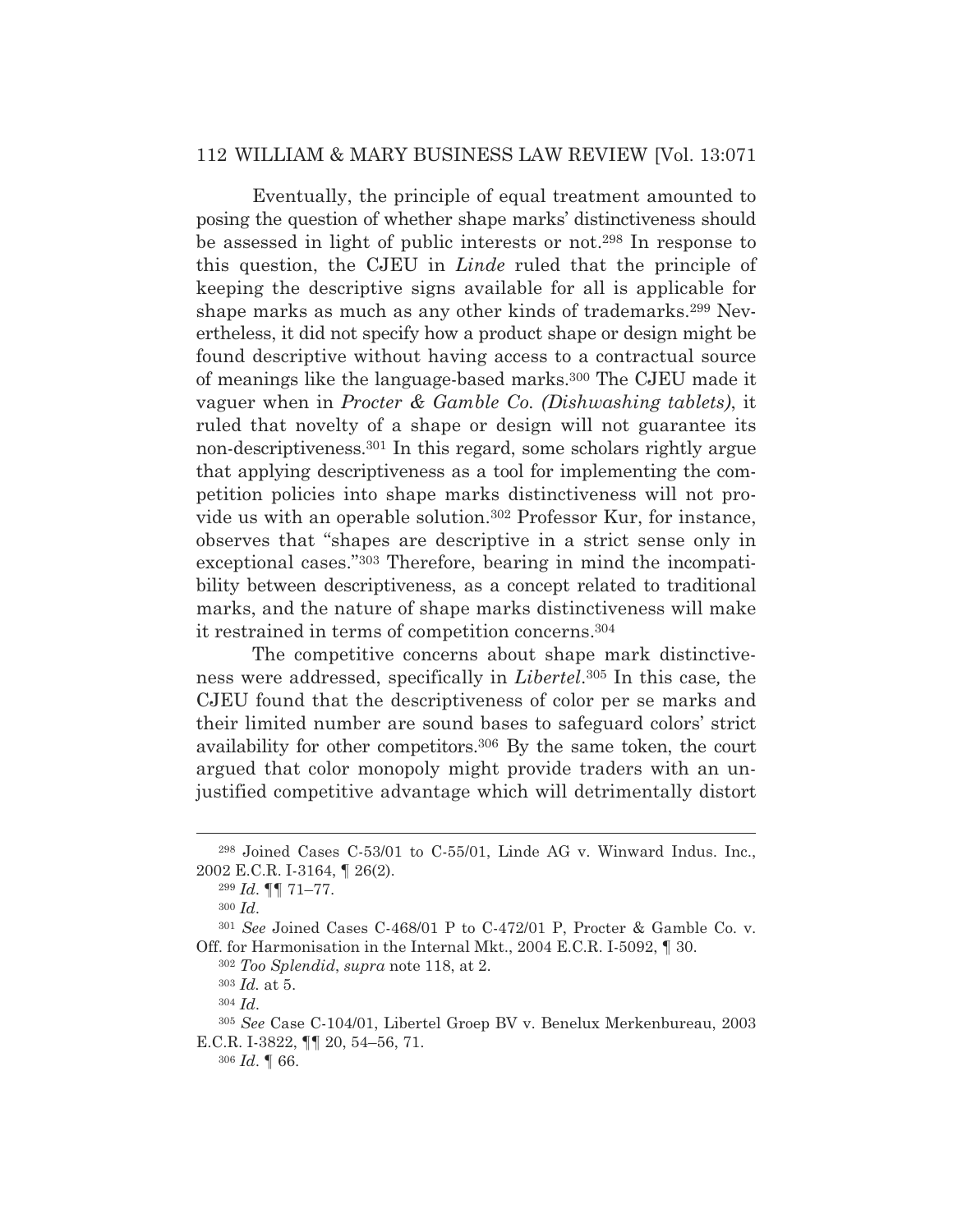competition.307 Although, it does not bar traders from exclusive protection after establishing acquired distinctiveness through a successful market use.308 Some believe that the CJEU's findings in *Libertel* emanated from the need for filling the gaps that the functionality doctrine may not cover in terms of the necessity of keeping designs available for all.309 However, whatever the reason was, the fact remains that the CJEU did not clarify *why* and *how* the public and competitive concerns will be removed after successful commercial use.310 As a principle, if the public and competitive interests matter, their essential value could not be considered transient or temporary.311 Accordingly, how could commercial use (acquired distinctiveness) remove the necessity of public and competitive considerations? This Article suggests that paradox comes from the inapplicability of distinctiveness provisions for the policy of keeping resources with limited supply available for all.312 This inapplicability made more complicated when in *Henkel Perwoll Bottle*, the availability of descriptive product shapes for other competitors merged with the "significant departure criterion."313 This merger paved the way for CJEU to actively figure the consumers' and producers' behavior in the European market, with surveillance on the potential competitive concerns.<sup>314</sup> However,

<sup>307</sup> *Id*. ¶ 54.

<sup>308</sup> Council Regulation 2017/1001, *supra* note 15, at art. 7(1)–(3); Council Directive 2015/2436, *supra* note 15, at art. 4(4), 1; *Too Splendid*, *supra* note 118, at 1, 20 (observing that acquired distinctiveness would not be useful "[f]rom a competition as well as from a general economic point of view," because "[i]t would lead to an increase in the number of registered marks, and thereby inevitably also to more monitoring and litigation, and to the costs and efforts this implies").

<sup>309</sup> S.M. Maniatis, *Whither European Trade Mark Law?* Arsenal *and* Davidoff*: The Creative Disorder Stage*, 7 MARQ. INTELL. PROP. REV. 99, 114 (2003).

<sup>310</sup> *See* Case C-104/01, ¶ 67.

<sup>311</sup> *See Too Splendid*, *supra* note 118, at 8.

<sup>312</sup> *Id*. at 3.

<sup>313</sup> Case C-218/01, Henkel KGaA v. Deutsches Patent—und Markenamt, 2004 E.C.R. I-1737, ¶¶ 48–49.

<sup>314</sup> Graeme B. Dinwoodie, *Trademarks and Territory: Detaching Trademark Law from the Nation-State*, 41 HOUS. L. REV. 885, 889–90 (2004) (arguing that trademark law frequently encounters with two essential questions; first "[s]hould trademark law be structured *reactively* to protect whatever consumer understandings or producer goodwill develops, or should it *proactively*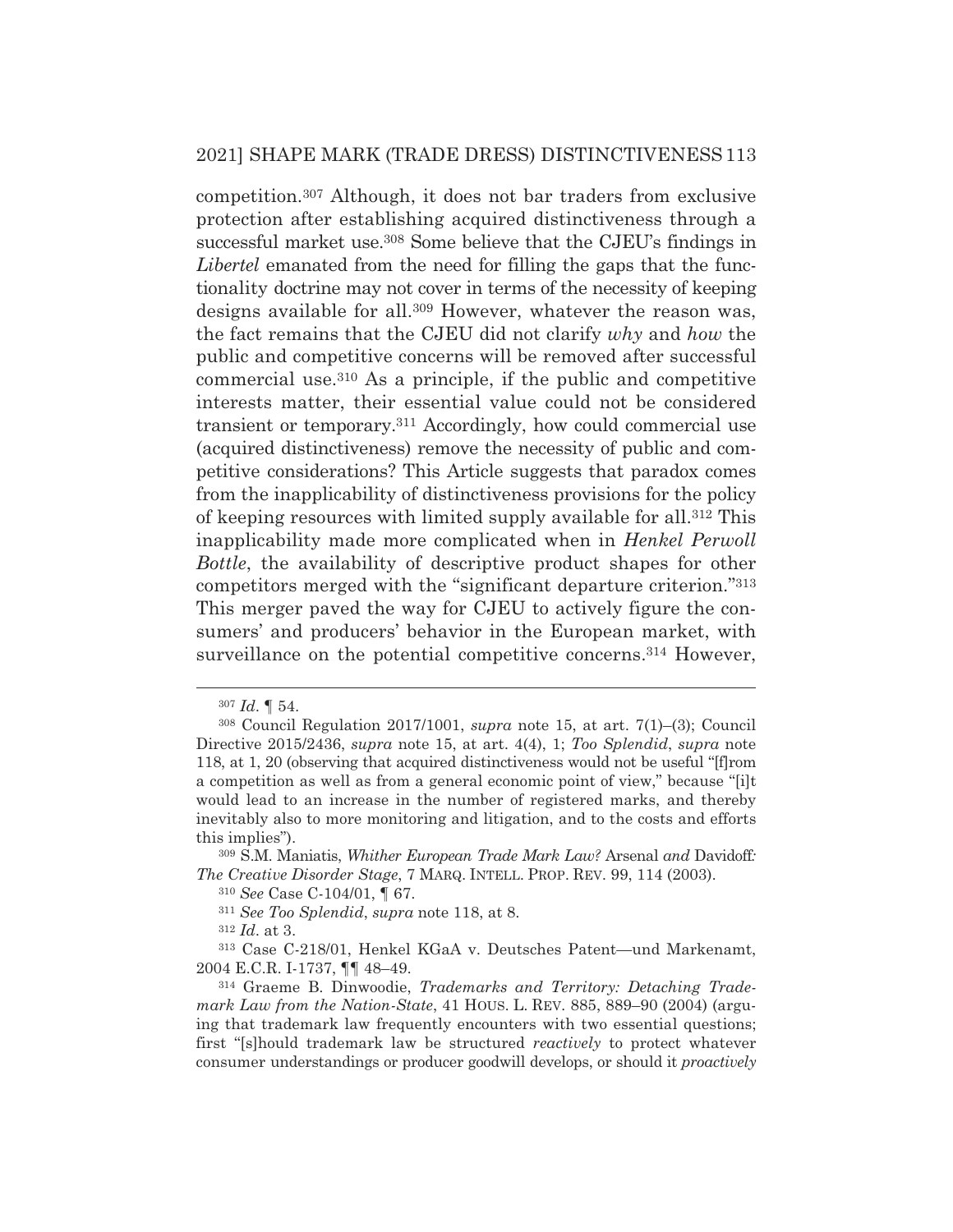the question of how distinctiveness can help to reflect the anticompetitive concerns has still been left unanswered.315

#### *B. Trade Dress Marks as a Subsection of Unfair Competition*

Compared to EU trade mark law, the relationship between shape mark protection and competition law has taken a different path in U.S. trademark law.316 Indeed, unlike EU trademark law in which public and competitive considerations are parts of a whole, in U.S. law, trade dress protection originally emanated from competition law.317 From a historical point of view, since nineteenth century the question of competitive consequences of exclusive protection of product designs has caused hot debates among U.S. courts.318 In its very nature, designs were public assets that no one could possess exclusively;<sup>319</sup> therefore copying other's unregistered product shapes or packagings was merely protected through common law action against unfair commercial practices that may put a trader's rivals in a disadvantaged competitive position.320 Hence, the separation between trademark and trade dress springs from the historical separation between the law of unfair competition and trademarks.321 However, by passage of time the expansion of the protective scope of U.S. trademark law led

317 RESTATEMENT (THIRD) OF UNFAIR COMPETITION § 16 cmt. a (AM. LAW INST. 1995).

318 Avery & Sons v. Meikle & Co., 81 Ky. 73, 84 (1883); Sicilia Di R. Biebow & Co. v. Cox, 732 F.2d 417, 426 (5th Cir. 1984); Traffix Devices, Inc. v. Mktg. Displays, Inc., 532 U.S. 23, 28 (2000).

319 RESTATEMENT (THIRD) OF UNFAIR COMPETITION § 16 cmt. a (AM. LAW INST. 1995); MCCARTHY, *supra* note 71, § 1:24; MOHR ET AL., *supra* note 70, at 11.

320 MCCARTHY, *supra* note 71, § 8:1.

seek to shape the ways in which consumers shop and producers sell or seek to acquire rights, thus shaping how the economy functions?").

<sup>315</sup> *See Too Splendid*, *supra* note 118, at 3–4 (observing that even the significant departure criterion reflects the competitive concerns that should essentially be responded through functionality doctrine).

<sup>316</sup> *Compare* Joined Cases C-108/97 & C-109/97, Windsurfing Chiemsee Produktions—und Vertriebs GmbH v. Boots—und Segelzubehör Walter Huber, 1999 E.C.R. I-2779, ¶¶ 25–27, *and* Case C-299/99, Koninklijke Philips Elecs. NV v. Remington Consumer Prods. Ltd., 2002 E.C.R. I-05475, ¶ 77, *and* Case C-104/01, Libertel Groep BV v. Benelux Merkenbureau, 2003 E.C.R. I-3822, ¶ 54, *with* RESTATEMENT (THIRD) OF UNFAIR COMPETITION § 16 cmt. a (AM. LAW INST. 1995).

<sup>321</sup> *Id*.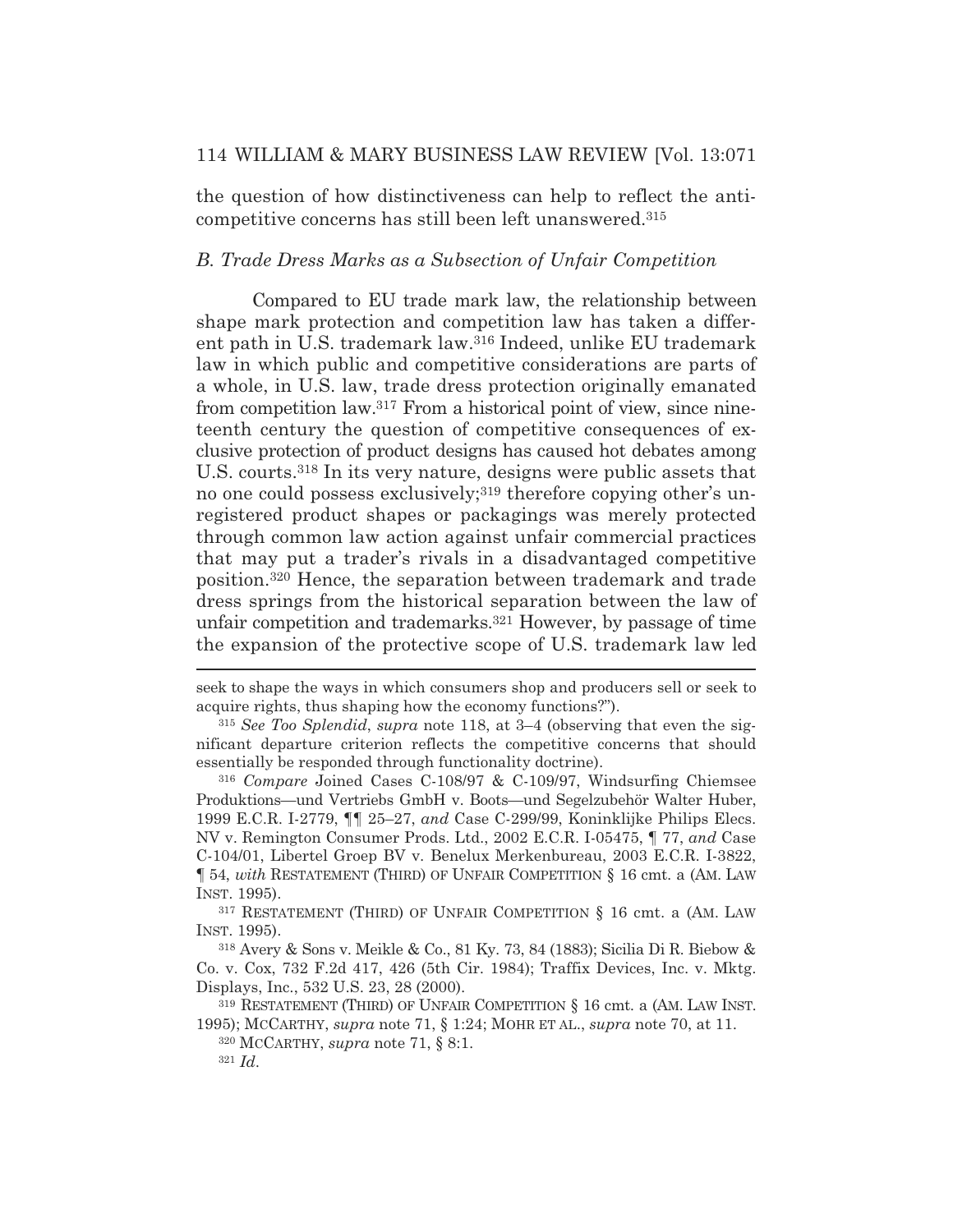to conferring trademark protection to trade dress.322 In this respect, the Senate Report explains that "[s]ince the [Section 43(a) of the Lanham Act's] enactment in 1946 ... it has been widely interpreted as creating, in essence, a federal law of unfair competition. For example, it has been applied to cases involving the infringement of unregistered marks, violations of trade dress and certain nonfunctional configurations of goods and actionable false advertising claims."323 Just like its European counterparts, the U.S. courts strongly tend to be cautious to not allow that exclusive trademark protection of the limited supply designs results in depriving the competitors of free competition and the public of free access.324 In response to that competition policy the U.S. courts in their proceedings have divided trade dress marks into two groups in terms of the required type of distinctiveness.325 In other words, unlike EU trademark law in which both acquired and inherent distinctiveness are welcomed for shape marks' registration, the U.S. courts in their settled case law have strived to utilized distinctiveness as a normative tool to meet the public and competitive considerations.326 For instance, arguing in favor of the necessity of establishing secondary meaning for product shapes, Justice Scalia in *Wal-Mart Stores* found that consumers should take advantage of utilitarian and esthetic features that product design may comprise.327 He continued holding

<sup>322</sup> *Id*.

<sup>323</sup> S. REP. NO. 100-515, *supra* note 23, at 40; *see also* Kipling v. G.P. Putnam's Sons, 120 F. 631, 636 (2d Cir. 1903); Qualitex Co. v. Jacobson Prods. Co., 514 U.S. 159, 162 (1995) (The term "trade-mark [ ] includes any word, name, symbol, or device or any combination thereof [adopted and used by a manufacturer or merchant] to identify and distinguish his or her goods ... from those manufactured or sold by others.").

<sup>324</sup> Crescent Tool Co. v. Kilborn & Bishop Co., 247 F. 299, 300 (2d Cir. 1917) (arguing that "it is an absolute condition to any relief whatever that the plaintiff ... show that the appearance of his wares has in fact come to mean that some particular person ... makes them, and that the public cares who does make them, and not merely for their appearance and structure").

<sup>325</sup> *Compare Crescent Tool Co.*, 247 F. at 300, *with* Two Pesos, Inc. v. Taco Cabana, Inc., 505 U.S. 763, 770–71 (1992) (quoting Taco Cabana Int'l, Inc., v. Two Pesos, Inc., 932 F.2d 1113, 1120 n.7 (5th Cir. 1991)) (approving of distinction between inherent and acquired distinctiveness).

<sup>326</sup> *Compare* Case C-218/01, Henkel KGaA v. Deutsches Patent—und Markenamt, 2004 E.C.R. I-1737, ¶ 51*, with Two Pesos, Inc.*, 505 U.S. at 770–71 (quoting Taco Cabana Int'l, Inc., 932 F.2d at 1120 n.7).

<sup>327</sup> Wal-Mart Stores, Inc. v. Samara Bros., 529 U.S. 209, 213 (2000).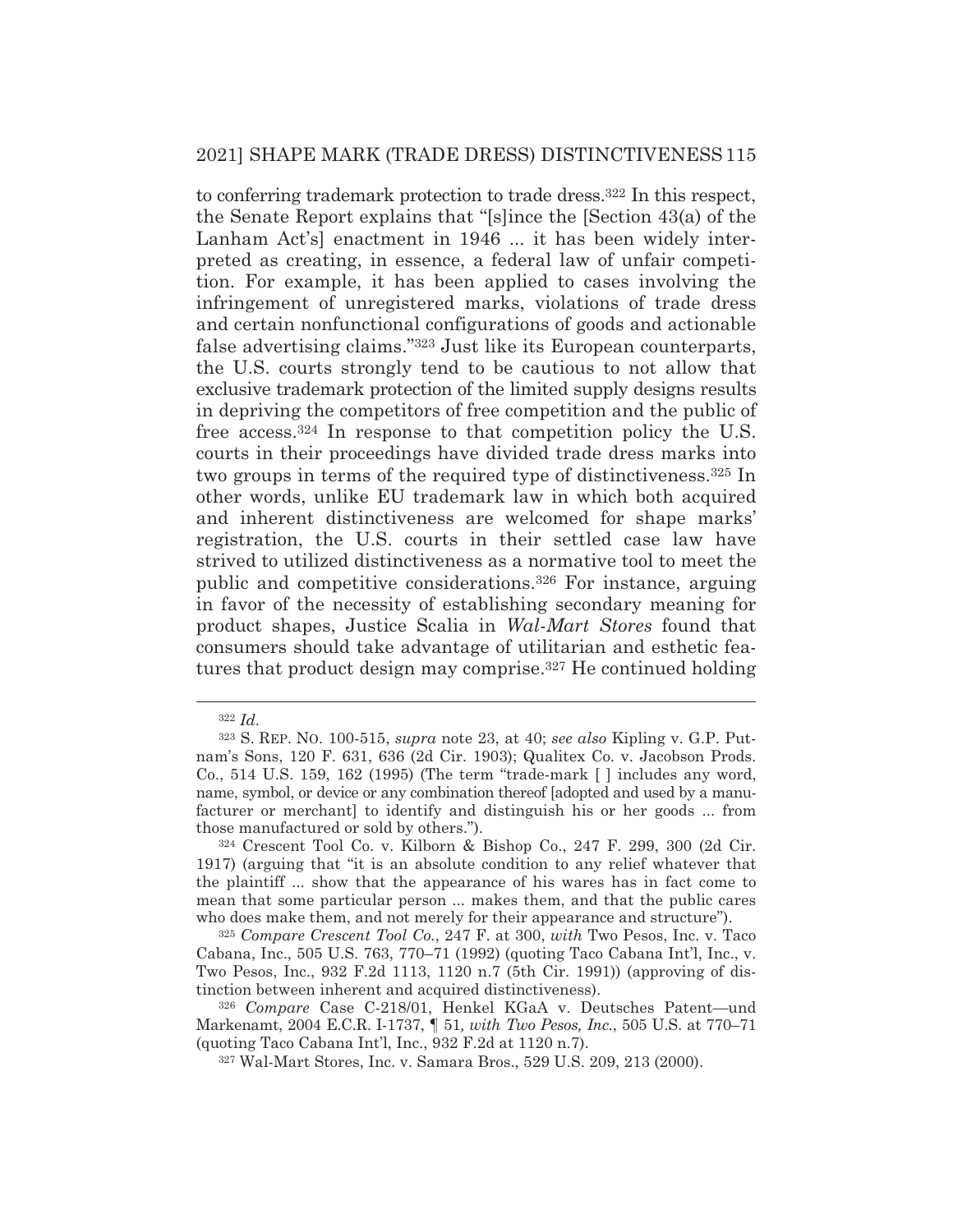that the competitive state should be preserved against the potential suits upon alleged *inherent distinctiveness*.328 In this view, the exclusionary function of trademark law and its direct competitive effect has motivated courts<sup>329</sup> to find a way to assure that a shape or design's registration, as common materials, will not unduly prevent others from "availability of substantially equivalent units that permits the normal operation of supply and demand to yield the fair price society must pay for a given commodity."330 On this account, requiring secondary meaning for product dresses could perform as an instrument to assure that the shape or design at issue will not result in excessive harm in terms of free competition.331 Accordingly, successful market use (secondary meaning) will provide courts with a convincing legal base to presume that a product shape or design has been transformed from a common asset to an exclusive private belonging that does not comprise any undesirable competitive effect.<sup>332</sup> As a traditional legal principle, that approach has sprung from the natural rights theory of property according to which the trademark system, as a propertybased structure, has been developed to protect exclusive trademark right "only within a particular field of trade and as against direct competitors."333

<sup>328</sup> *Id*. at 213 (finding that "[t]he very closeness will suggest the existence of relatively small utility in adopting an inherent-distinctiveness principle, and relatively great consumer benefit in requiring a demonstration of secondary meaning").

<sup>329</sup> *See, e.g.*, Sicilia Di R. Biebow & Co. v. Cox, 732 F.2d 417, 426 n.7 (5th Cir. 1984) (suggesting that "[t]he wide range of available packaging and design options allows a producer to appropriate a distinctive identity without unduly hindering his competitors' ability to compete"); Crescent Tool Co. v. Kilborn & Bishop Co., 247 F. 299, 300 (2d Cir. 1917) (arguing that "it is an absolute condition to any relief whatever that the plaintiff ... show that the appearance of his wares has in fact come to mean that some particular person ... makes them, and that the public cares who does make them, and not merely for their appearance and structure").

<sup>330</sup> MCCARTHY, *supra* note 71, § 8:1 (observing that "in the absence of legally defined exclusive rights, imitation and copying is permitted and in fact, encouraged, as an essential element of free competition: 'Imitation is the life blood of competition'").

<sup>331</sup> *Wal-Mart Stores, Inc.*, 529 U.S. at 214.

<sup>332</sup> Mark P. McKenna, *The Normative Foundations of Trademark Law*, 82 NOTRE DAME L. REV. 1839, 1888–89 (2007).

<sup>333</sup> *Id*. at 1841.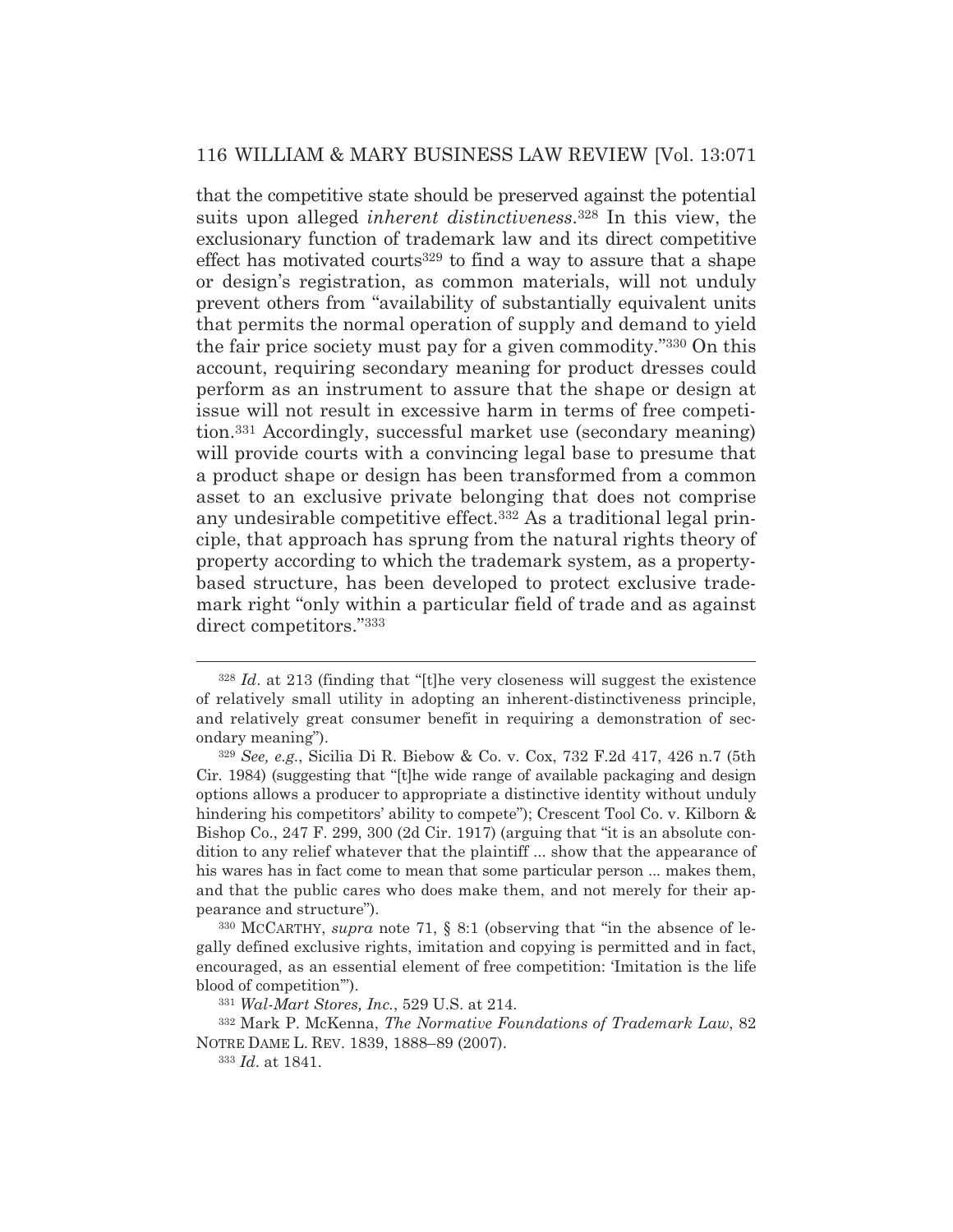Within that legal framework in which the trademark system should serve fair competition against unfair commercial practices, trade dress marks should be protected in balance with the public's "right to copy" of available designs in the field.334 As Justice Kennedy observed in *Traffix Devices, Inc. v. Mktg. Displays*, "[t]rade dress protection must subsist with the recognition that in many instances there is no prohibition against copying goods and products .... [Therefore,] copying is not always discouraged or disfavored by the laws which preserve" competitive economy.335 Indeed, locating trade dress protection as subsection of "unfair competition law leads to the thought that the interests of the trademark holder have to be taken into account on equal terms with those of competitors and consumers."336 However, that policy-based approach, unlike the European more fact-based approach, will lead to employ trademark provisions, in our case distinctiveness, as competitive tools that are examined in isolation from commercial context.337 The first critique that may come to mind is that distinctive character is a matter of fact that no one can, even producers or courts, alter it without changing facts.338 In other words, the question of whether a product design or shape is an indicative or esthetic could solely be addressed by referring to the consumers' perception within a real commercial environment.<sup>339</sup> However, this Article

<sup>334</sup> Mogul S.S. Co. v. McGregor, Gow, & Co. [1889] 598 Q.B. 626 (UK) ("Competition exists when two or more persons seek to possess or to enjoy this same thing: it follows that the success of one must be the failure of another, and no principle of law enables us to interfere with or to moderate that success or that failure so long as it is due to mere competition.").

<sup>335 532</sup> U.S. 23, 23–29 (2001).

<sup>336</sup> Apostolos Chronopoulos, *Trade Dress Rights as Instruments of Monopolistic Competition: Towards a Rejuvenation of the Misappropriation Doctrine in Unfair Competition Law and a Property Theory of Trademarks*, 16 MARQ. INTELL. PROP. L. REV. 119, 128 (2012).

<sup>337</sup> *Compare* Joined Cases C-108/97 & C-109/97, Windsurfing Chiemsee Produktions—und Vertriebs GmbH (WSC) v. Boots—und Segelzubehör Walter Huber, ¶¶ 25–27 (May 4, 1999), https://curia.europa.eu/juris/showPdf.jsf?text =&docid=44567&pageIndex=0&doclang=en&mode=lst&dir=&occ=first&part= 1&cid=1942292 [https://perma.cc/9CYE-PC6Z]*, with* Chronopoulos, *supra* note 336, at 127.

<sup>338</sup> *See* Chronopoulos, *supra* note 336, at 127–28.

<sup>339</sup> Thompson Med. Co. v. Pfizer, Inc., 753 F.2d 208, 213 ("[T]he determination whether a mark is descriptive or suggestive cannot be made in a vacuum; it is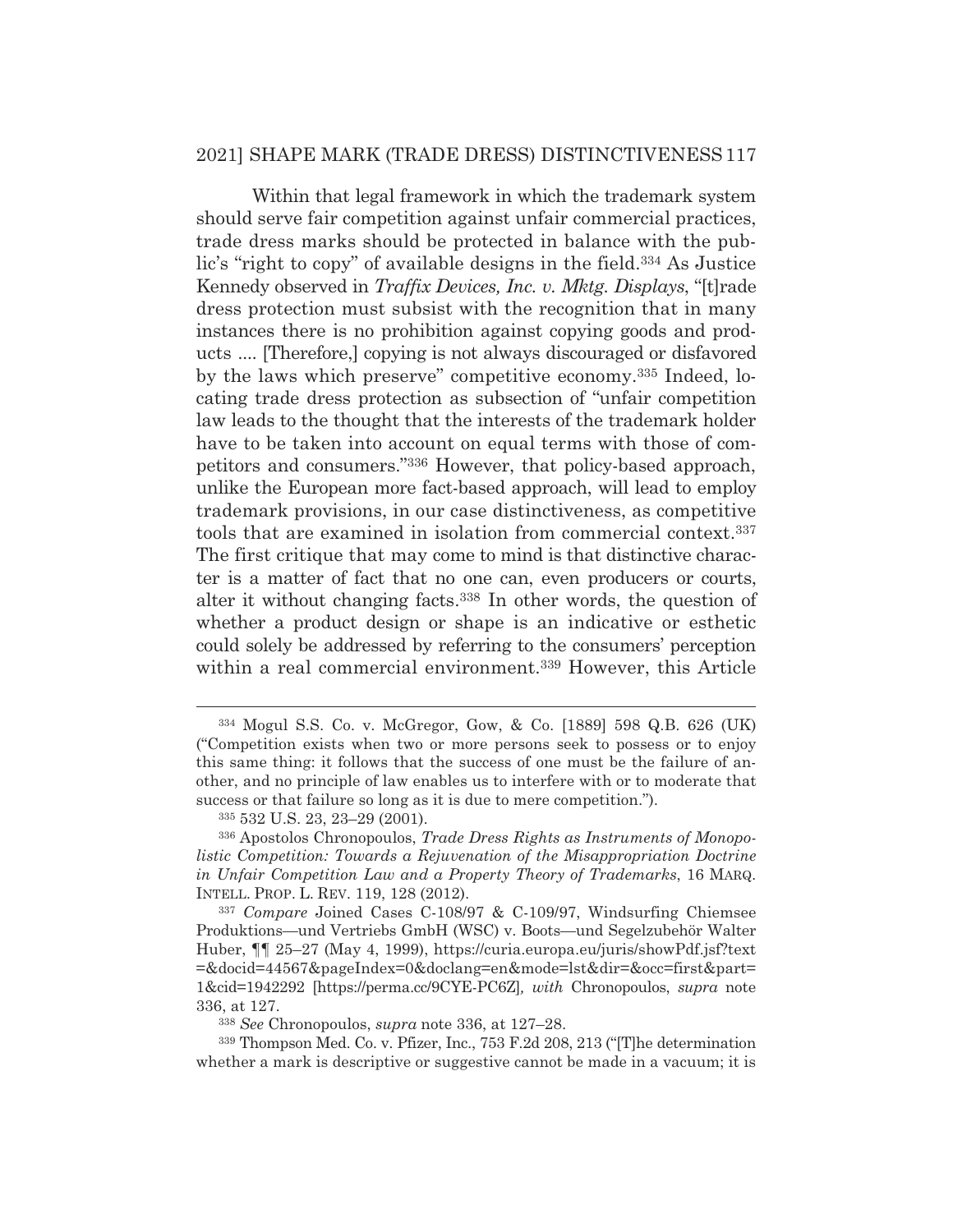suggests a legal framework employing external realities, like distinctiveness requirement, as a normative instrument for a proactive policy-making is not an undesirable or impossible approach.340

#### **CONCLUSION**

The concept of distinctiveness plays a prominent role in articulation of the trademark system in different jurisdictions.341 In recent years, the expanding scope of modern trademark protection has caused hot debates in U.S. and EU law regarding the appropriate methods of implementing the essential trademark concepts for the new generation of trademarks.342 One of the challenging issues is related to applying the factor of distinctiveness for shape marks.343 Both U.S. and EU trademark law have been trying to address the question of inherent distinctiveness based upon twofold criteria in which the interplay between the innate characteristics of the in-question shape mark and public perception plays a central role.344 However, both the U.S. "ontological tests" and EU "significant departure criterion" suffer from the heavy emphasis on the "distinguishing" capability among other comparable shapes or designs and ignorance of the "source-identifying" function of shape marks.345 Furthermore, their endeavors for posing the question of inherent distinctiveness in a contextual environment will make the normative parts of the tests useless and cause time and cost expenditures.346 Simultaneously, even though the requirement of showing secondary meaning for product shapes or designs in U.S. trademark

necessary to surmise the mental process of those in the marketplace at whom the mark is directed.").

<sup>340</sup> *See* Dinwoodie & Gangjee, *supra* note 57, at 345.

<sup>341</sup> *See* STUDY ON THE OVERALL FUNCTIONING, *supra* note 5, at 66.

<sup>342</sup> *See, e.g.*, Wal-Mart Stores, Inc. v. Samara Bros., 529 U.S. 209, 213 (2000); Joined Cases C-108/97 & C-109/97, ¶¶ 25–27.

<sup>343</sup> *See Harmonization of Trademark Law*, *supra* note 28, at 26.

<sup>344</sup> *See, e.g.*, *In re* Days-Ease Home Prods. Corp., 197 U.S.P.Q. 566, 568 (T.T.A.B. 1977) ("[T]he question of 'inherently distinctive' obviously must be determined in relation to ... the reaction of purchasers to the shape, and what would be the anticipated reaction of the average purchaser to this shape."); *see also Too Splendid*, *supra* note 118, at 26.

<sup>345</sup> *See* Beebe, *supra* note 90, at 52.

<sup>346</sup> *See* Smith, *supra* note 186, at 302; Fhima, *supra* note 68, at 685.